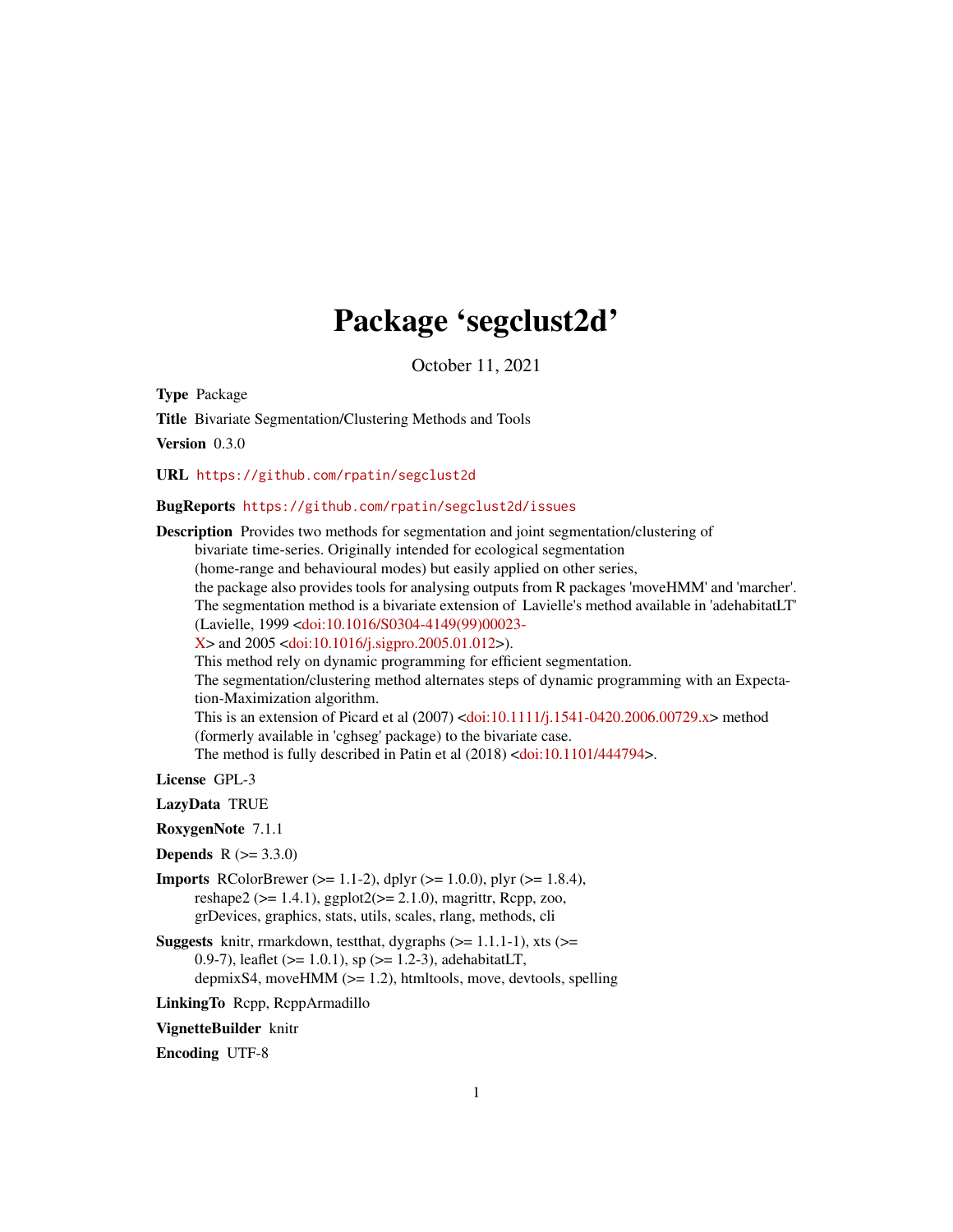Language en-US

NeedsCompilation yes

Author Remi Patin [aut, cre], Marie-Pierre Etienne [aut], Emilie Lebarbier [aut], Simon Benhamou [aut]

Maintainer Remi Patin <remi.patin@normale.fr>

Repository CRAN

Date/Publication 2021-10-11 08:10:05 UTC

# R topics documented:

| 4                                                                                                         |
|-----------------------------------------------------------------------------------------------------------|
| 5                                                                                                         |
| $\overline{5}$                                                                                            |
| 6                                                                                                         |
| $\overline{7}$                                                                                            |
| $\overline{7}$                                                                                            |
| 8                                                                                                         |
| 8                                                                                                         |
| 9                                                                                                         |
| 9                                                                                                         |
| 10                                                                                                        |
| 10                                                                                                        |
| 11                                                                                                        |
| 11                                                                                                        |
| 12                                                                                                        |
| $\overline{12}$                                                                                           |
| 13                                                                                                        |
| 13                                                                                                        |
| $\overline{14}$                                                                                           |
| $\overline{14}$                                                                                           |
| 15                                                                                                        |
| 16                                                                                                        |
| 16                                                                                                        |
| 17                                                                                                        |
| -18                                                                                                       |
| -18                                                                                                       |
| 19                                                                                                        |
| 19                                                                                                        |
| 20                                                                                                        |
|                                                                                                           |
| $EM. algo\_simultance\_Cpp \dots \dots \dots \dots \dots \dots \dots \dots \dots \dots \dots \dots$<br>21 |
|                                                                                                           |
|                                                                                                           |
| 23                                                                                                        |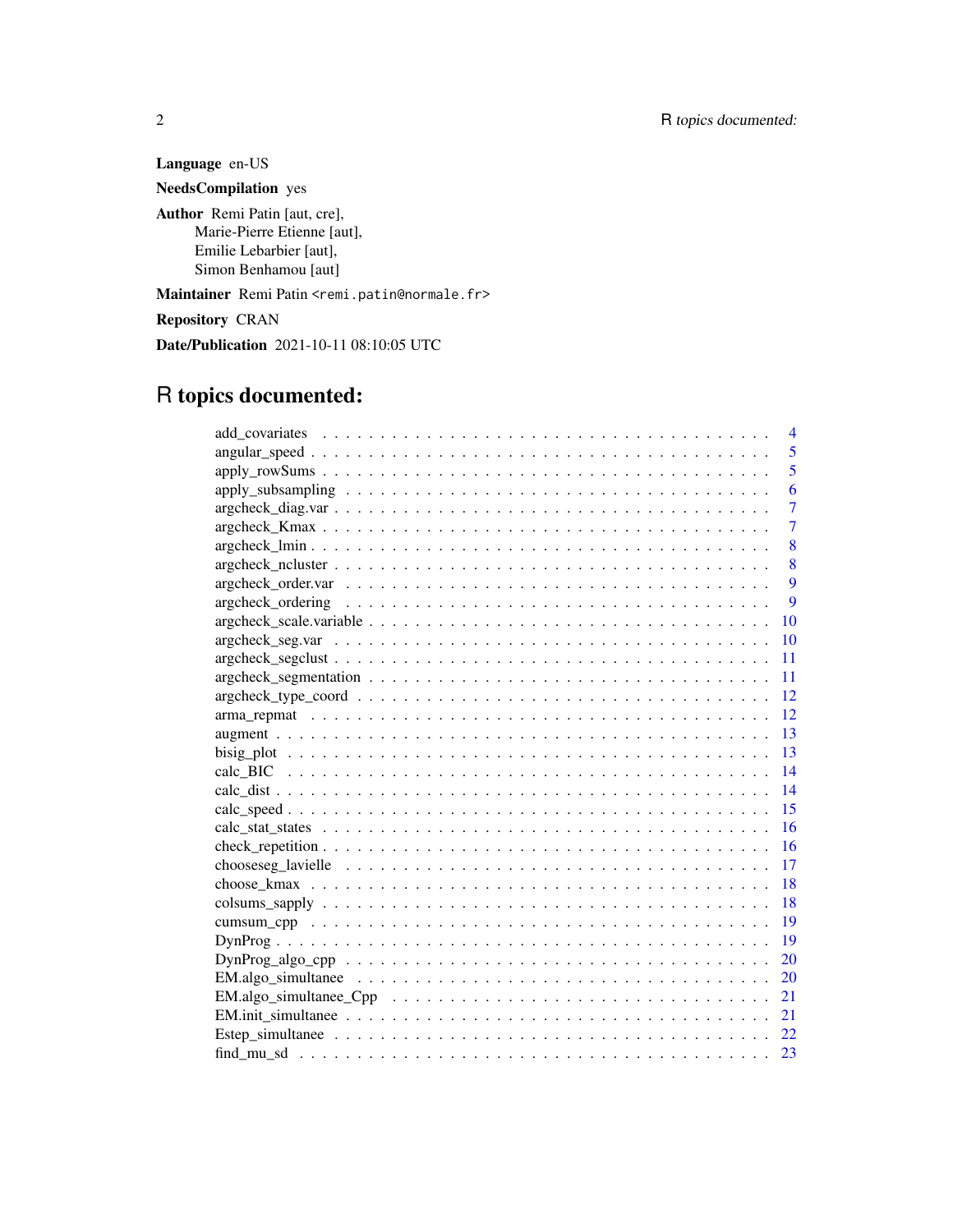| 24 |
|----|
|    |
| 25 |
| 26 |
| 27 |
|    |
| 28 |
| 29 |
| 29 |
| 30 |
| 31 |
| 32 |
| 33 |
| 34 |
| 35 |
| 36 |
| 36 |
| 37 |
| 37 |
| 38 |
| 38 |
| 39 |
| 40 |
| 41 |
| 42 |
| 42 |
| 44 |
| 47 |
| 48 |
| 49 |
| 49 |
| 50 |
| 51 |
| 51 |
| 52 |
| 52 |

# **Index**

 $\overline{3}$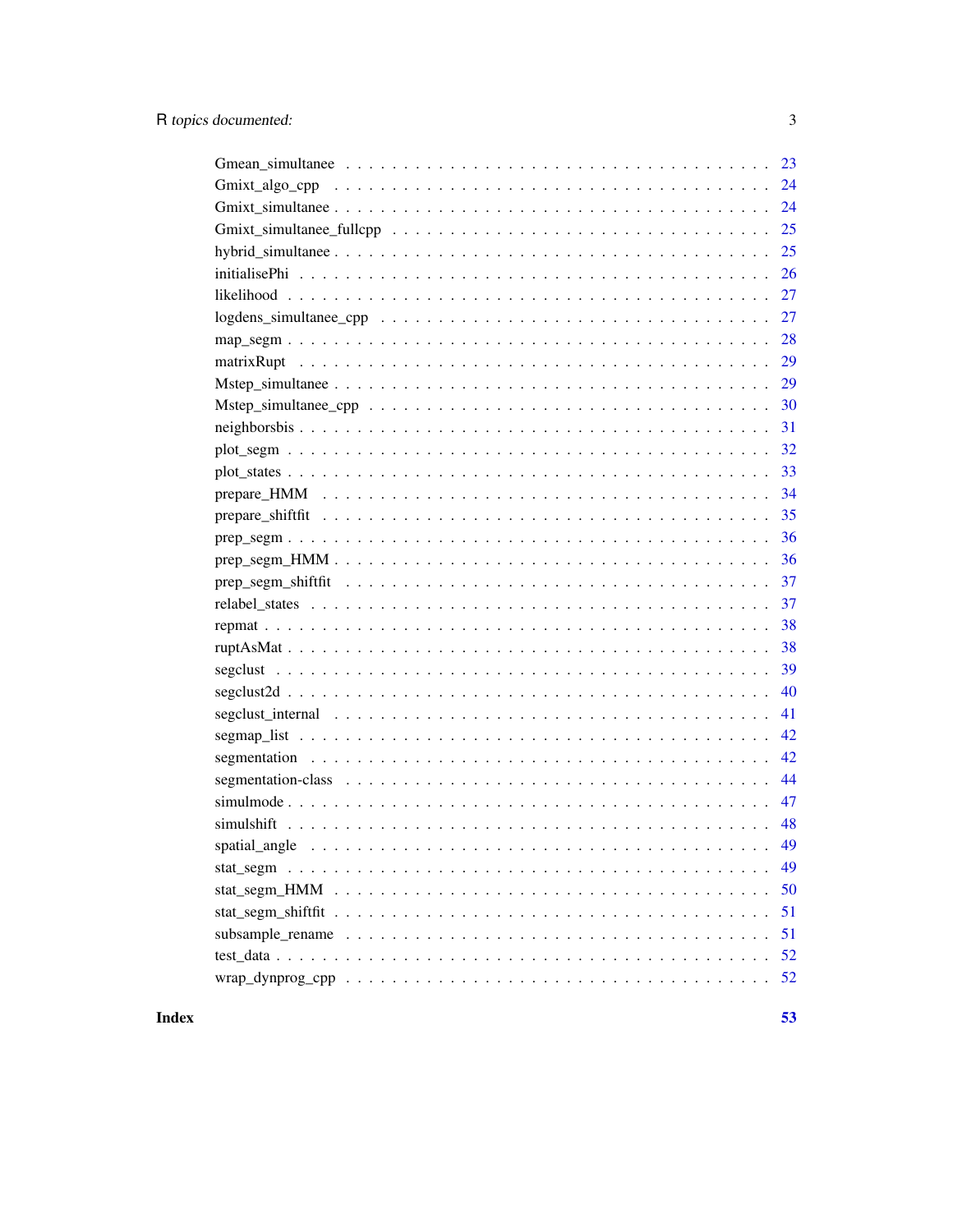<span id="page-3-0"></span>

Add several covariates to movement observations add\_covariates add several covariates to a data frame with movement information. It adds : distance between location, spatial angle, speed, smoothed speed, persistence and rotation velocity (calculated with spatial angle).

#### Usage

```
add_covariates(x, ...)
## S3 method for class 'Move'
add\_covariates(x, coord.names = c("x", "y"), ...)## S3 method for class 'ltraj'
add\_covariates(x, coord.names = c("x", "y"), ...)## S3 method for class 'data.frame'
add_covariates(
 x,
 coord.names = c("x", "y"),
  smoothed = FALSE,
  timecol = "dateTime",
  units = "hour",
  radius = NULL,
  ...
)
```
## Arguments

| x           | movement data                              |
|-------------|--------------------------------------------|
|             | additional arguments                       |
| coord.names | names of coordinates column in x           |
| smoothed    | whether speed are smoothed or not          |
| timecol     | names of POSIX ct time column              |
| units       | units for time calculation. Default "hour" |
| radius      | for spatial angle calculations             |

#### Value

data.frame with additional covariates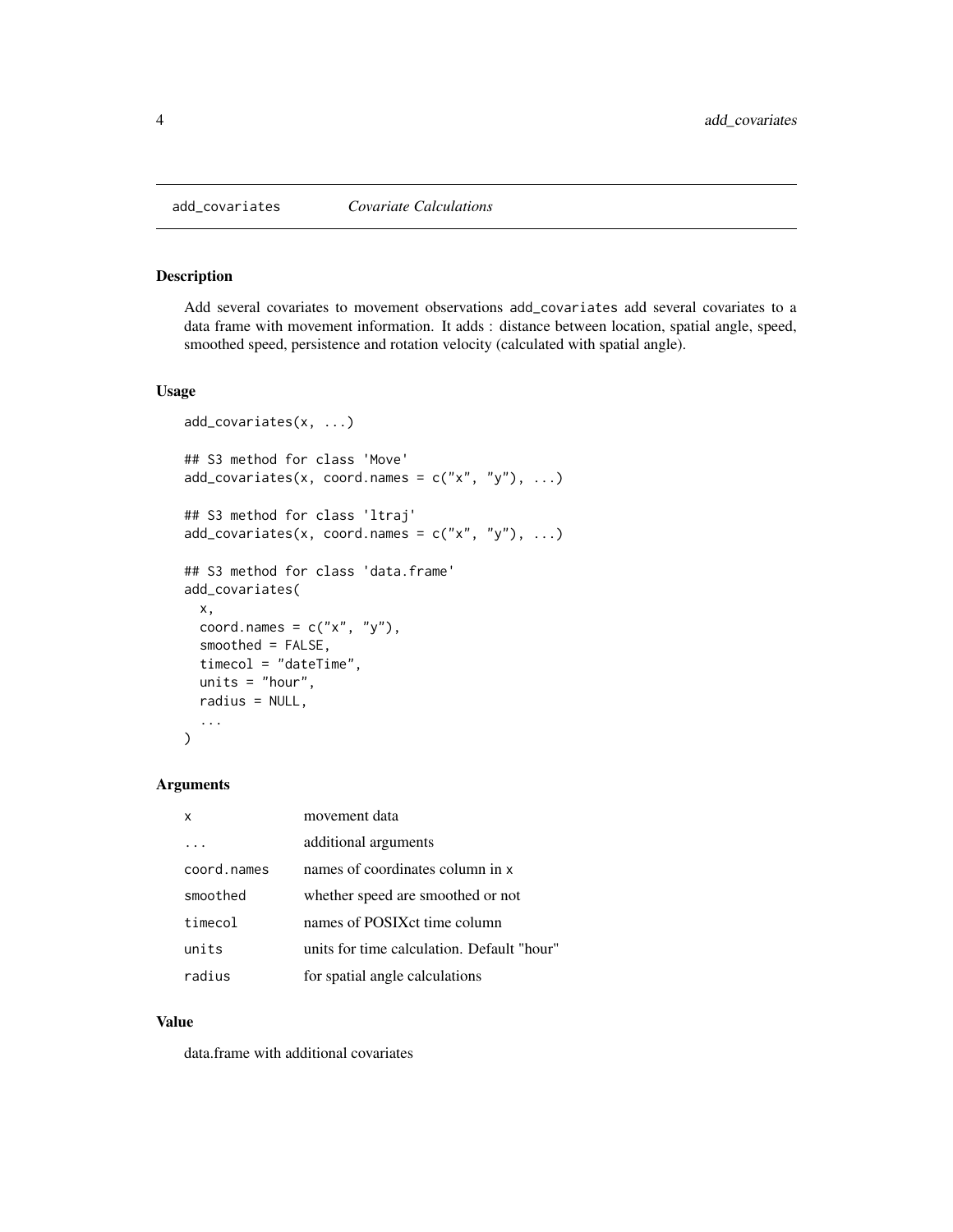# <span id="page-4-0"></span>angular\_speed 5

# Examples

```
## Not run: add_covariates(move_object, coord.names = c("x","y"), smoothed = T)
## Not run:
data(simulmode)
simple_data <- simulmode[,c("dateTime","x","y")]
full_data <- add_covariates(simple_data, coord.names = c("x","y"),
timecol = "dateTime",smoothed = TRUE, units ="min")
```
## End(Not run)

angular\_speed *Calculate angular speed along a path*

#### Description

angular\_speed calculate turning angle between locations, taking a dataframe as input.

# Usage

```
angular_speed(x, coord.names = c("x", "y"))
```
# Arguments

| $\boldsymbol{\mathsf{x}}$ | data frame with locations        |
|---------------------------|----------------------------------|
| coord.names               | names of coordinates column in x |

### Value

vector of turning angle.

### Author(s)

Remi Patin, Simon Benhamou.

apply\_rowSums *apply\_rowSums*

# Description

Internal function for Expectation-Maximization (EM) algorithm.

### Usage

apply\_rowSums(rupt, x)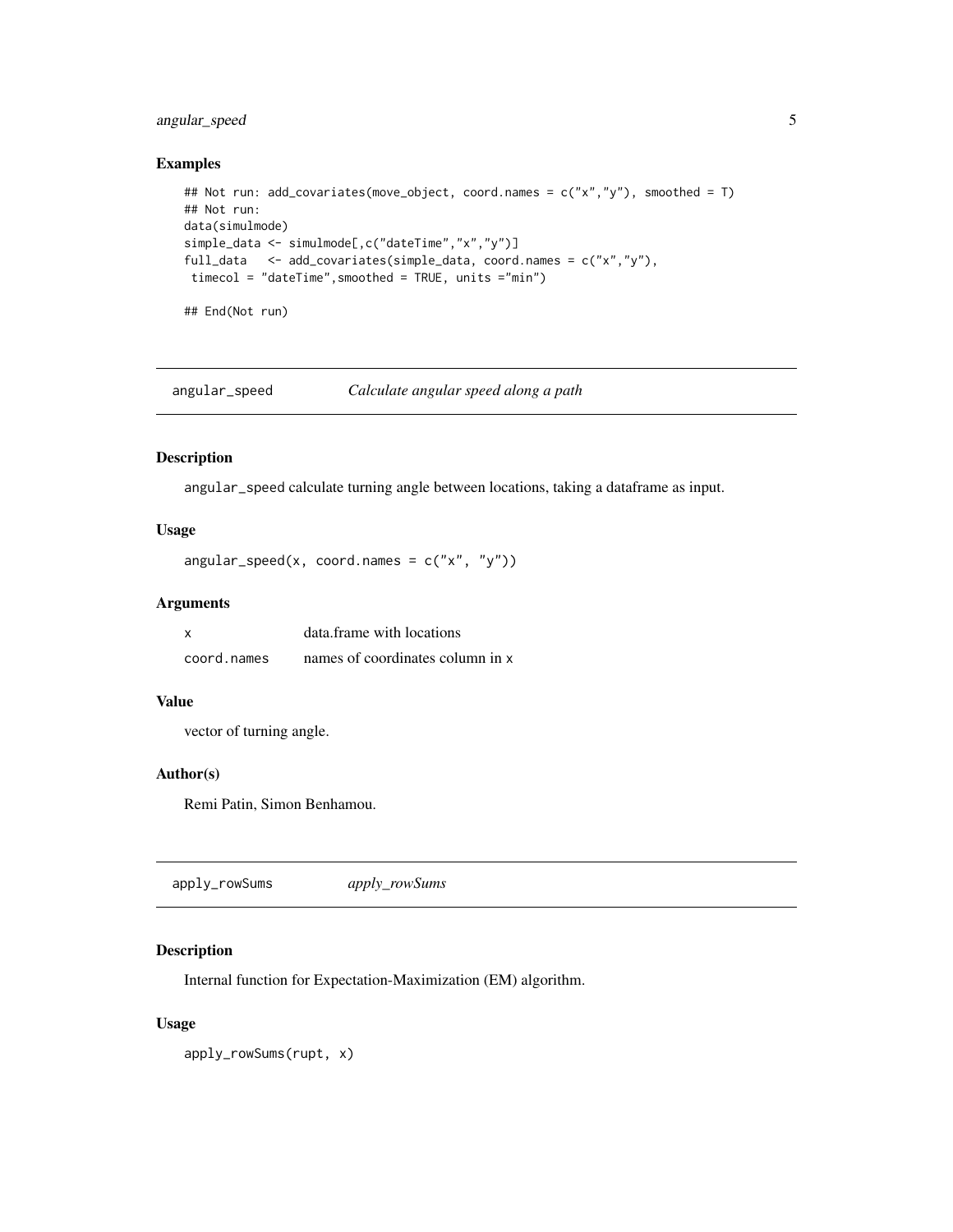### <span id="page-5-0"></span>Arguments

| rupt | current estimated breaks in signal |
|------|------------------------------------|
| x    | bivariate signal                   |

apply\_subsampling *Internal function for subsampling*

# Description

if subsample = FALSE do nothing.

# Usage

apply\_subsampling(x, is\_segclust, subsample, subsample\_over, subsample\_by)

# Arguments

| $\mathsf{x}$ | data.frame to be subsampled                                                                      |
|--------------|--------------------------------------------------------------------------------------------------|
| is_segclust  | TRUE or FALSE whether the function was called from 'segclust()' or 'segmen-<br>$\text{tation}()$ |
| subsample    | if FALSE disable subsampling                                                                     |
|              | subsample_over maximum number of row accepted                                                    |
| subsample_by | subsampling parameters                                                                           |

# Details

else if subsample\_by is missing, subsample only if  $now(x) > subsample_over$ , then it subsample with the minimum needed to get a data.frame smaller than subsample\_over

if subsample\_by is provided, use it to subsample.

# Value

a data.frame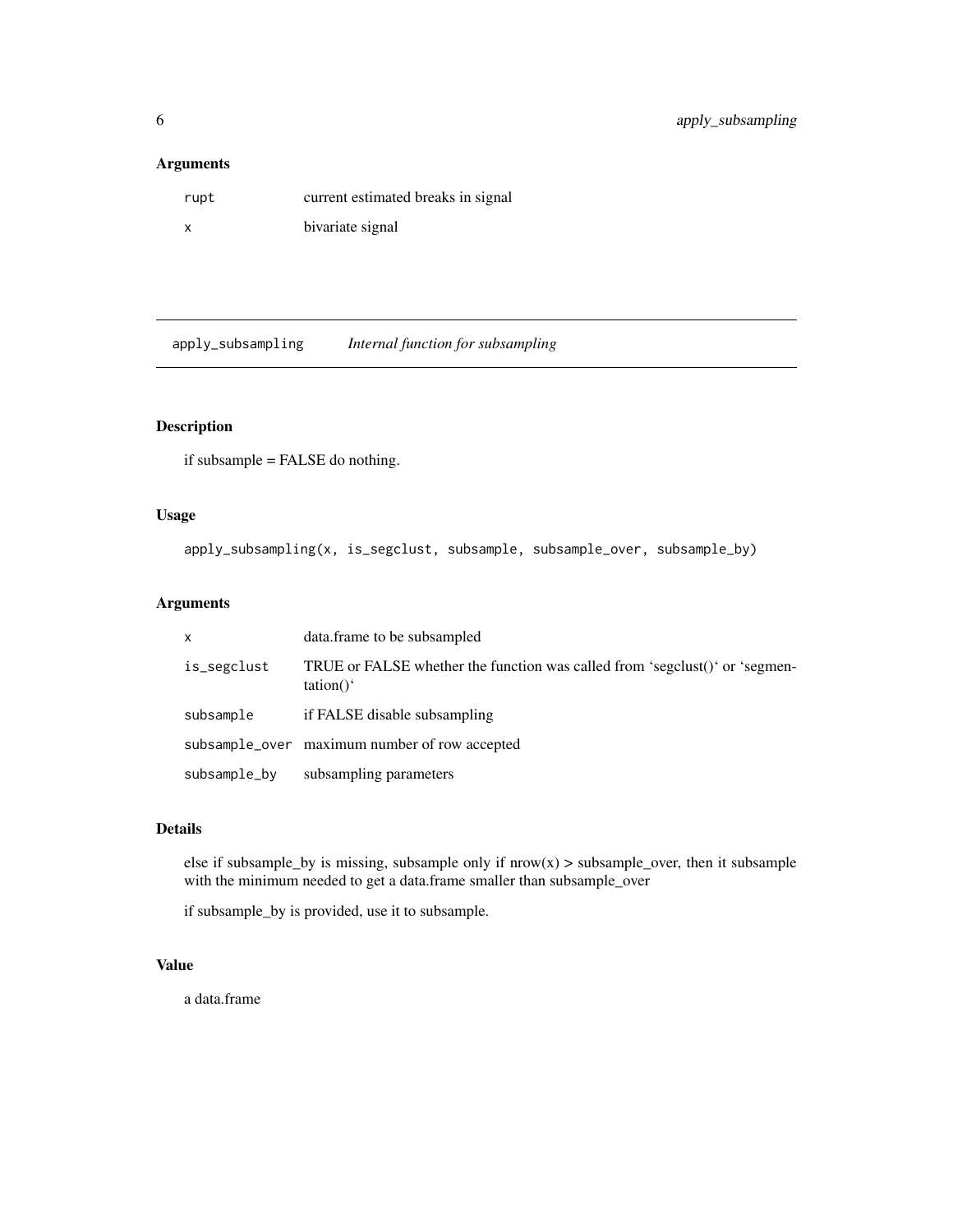<span id="page-6-0"></span>argcheck\_diag.var *Check for argument 'diag.var'*

# Description

Check whether argument 'diag.var' was provided. If not, propose default value.

# Usage

```
argcheck_diag.var(diag.var, seg.var)
```
# Arguments

| diag.var | names of the variables on which statistics are calculated.                     |
|----------|--------------------------------------------------------------------------------|
| seg.var  | for behavioral segmentation: names of the variables used for segmentation (ei- |
|          | ther one or two names).                                                        |

# Value

a vector of character string

argcheck\_Kmax *Check for argument 'Kmax'*

# Description

Check whether argument 'Kmax' was provided and is adequate before subsampling. Propose adequate value if Kmax is not provided.

# Usage

```
argcheck_Kmax(Kmax, lmin, datalength)
```
# Arguments

| Kmax       | maximum number of segments. |
|------------|-----------------------------|
| lmin       | minimum length of segments. |
| datalength | length of data provided     |

# Value

an integer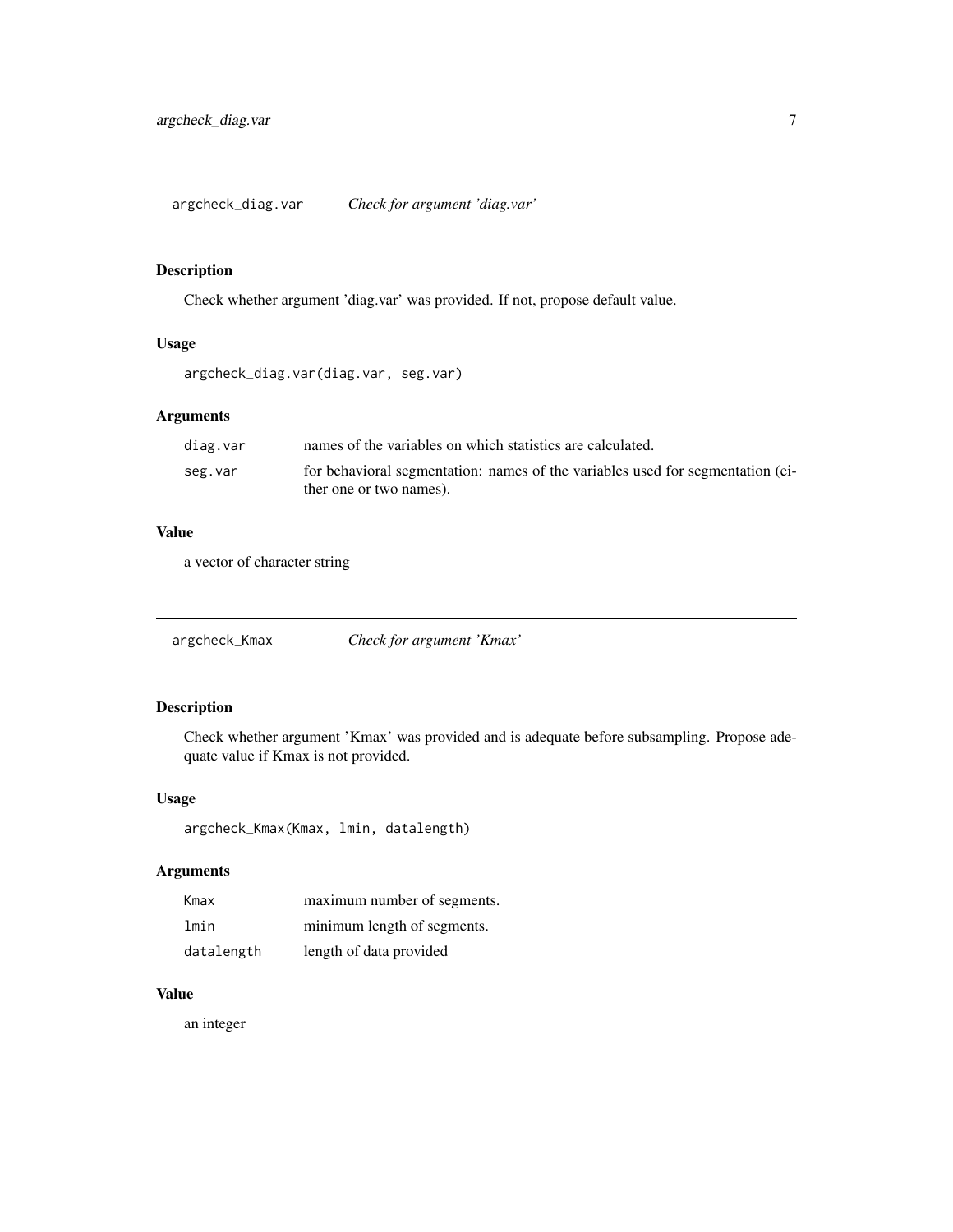<span id="page-7-0"></span>

Check whether argument 'lmin' was provided and is adequate before subsampling

# Usage

```
argcheck_lmin(lmin, is_segclust)
```
# Arguments

| lmin        | minimum length of segments.                                                |
|-------------|----------------------------------------------------------------------------|
| is_segclust | TRUE if function is called from seguence : FALSE otherwise, if function is |
|             | called from segmentation.                                                  |

# Value

a NULL object

argcheck\_ncluster *Check for argument 'ncluster'*

# Description

Check whether argument 'ncluster' was provided and is adequate

# Usage

```
argcheck_ncluster(ncluster, Kmax)
```
# Arguments

| ncluster | number of cluster into which segments should be grouped. Can be a vector if |  |
|----------|-----------------------------------------------------------------------------|--|
|          | one want to test several number of clusters.                                |  |
| Kmax     | maximum number of segments.                                                 |  |

### Value

a NULL object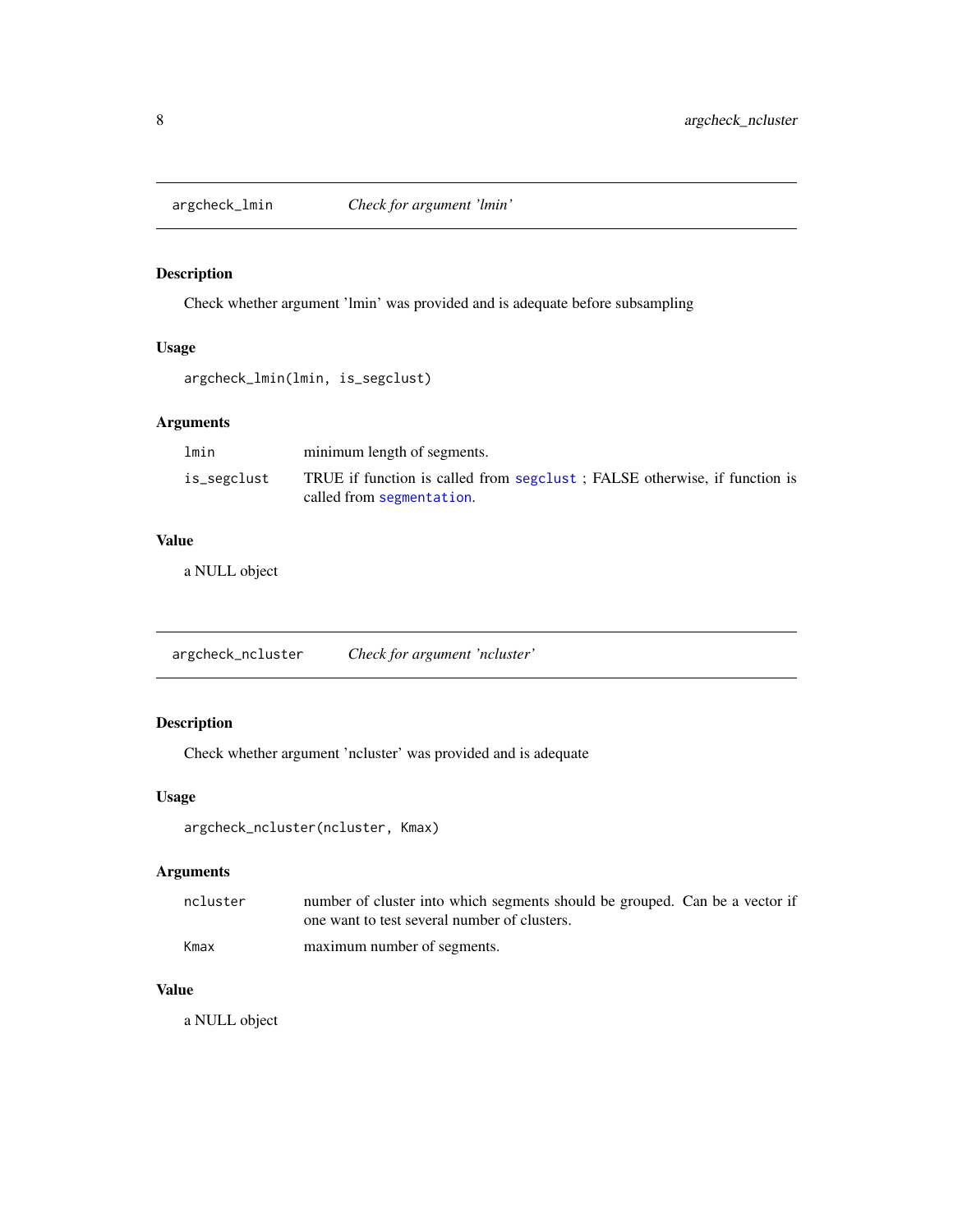<span id="page-8-0"></span>argcheck\_order.var *Check for argument 'order.var'*

# Description

Check whether argument 'order.var' was provided. If not, propose default value.

# Usage

```
argcheck_order.var(order.var, diag.var)
```
# Arguments

| order.var | names of the variable with which states are ordered.       |
|-----------|------------------------------------------------------------|
| diag.var  | names of the variables on which statistics are calculated. |

# Value

a vector of character string

argcheck\_ordering *Check for argument 'order'*

# Description

Check whether argument 'order' was provided for plot.segmentation and segmap. If not, propose default value.

# Usage

```
argcheck_ordering(order, seg.type, order.var)
```
# Arguments

| order     | TRUE or FALSE depending on whether cluster be ordered |
|-----------|-------------------------------------------------------|
| seg.type  | types of the segmentation                             |
| order.var | name of the variable to order the cluster             |

# Value

a boolean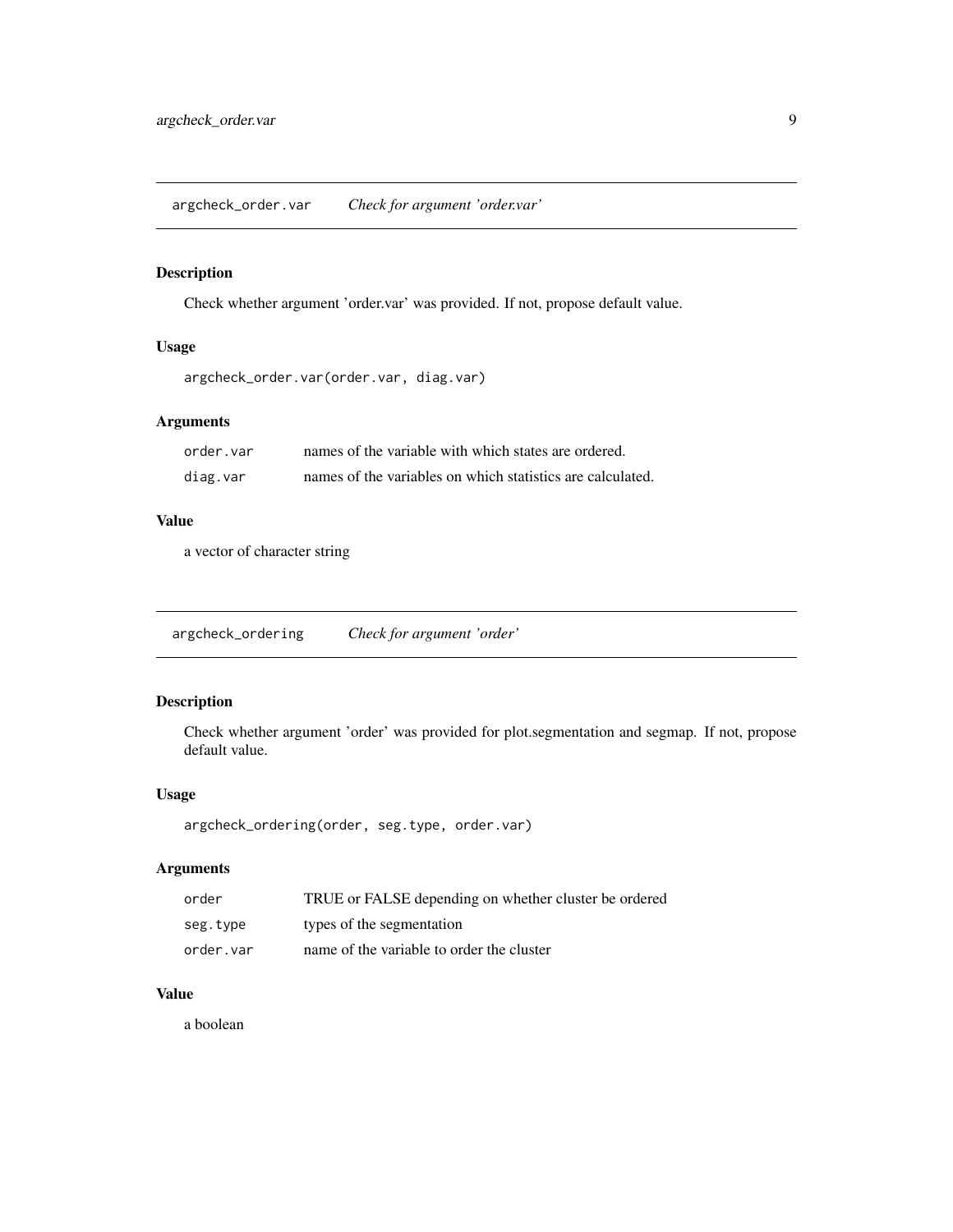<span id="page-9-0"></span>argcheck\_scale.variable

*Check for argument 'scale.variable'*

#### Description

Check whether argument 'scale.variable' was provided. If not, propose default value.

#### Usage

```
argcheck_scale.variable(scale.variable, is_segclust)
```
# Arguments

scale.variable minimum length of segments.

is\_segclust TRUE if function is called from [segclust](#page-38-1) ; FALSE otherwise, if function is called from [segmentation](#page-41-1).

# Value

a boolean

argcheck\_seg.var *Check for argument 'seg.var'*

### Description

Check whether argument 'seg.var' was adequately provided. If provided, also check for its length (1 or 2) and for the existence of corresponding column names in x If unprovided, use default value (segmentation only) and tests if column names exists.

### Usage

```
argcheck_seg.var(x, seg.var, is_segclust)
```
### **Arguments**

| $\mathsf{x}$ | data used for segmentation. Supported: data.frame, Move object, Itraj object                              |
|--------------|-----------------------------------------------------------------------------------------------------------|
| seg.var      | for behavioral segmentation: names of the variables used for segmentation (ei-<br>ther one or two names). |
| is_segclust  | TRUE if function is called from seguelast; FALSE otherwise, if function is<br>called from segmentation.   |

### Value

a list with a data.frame and a vector with two character strings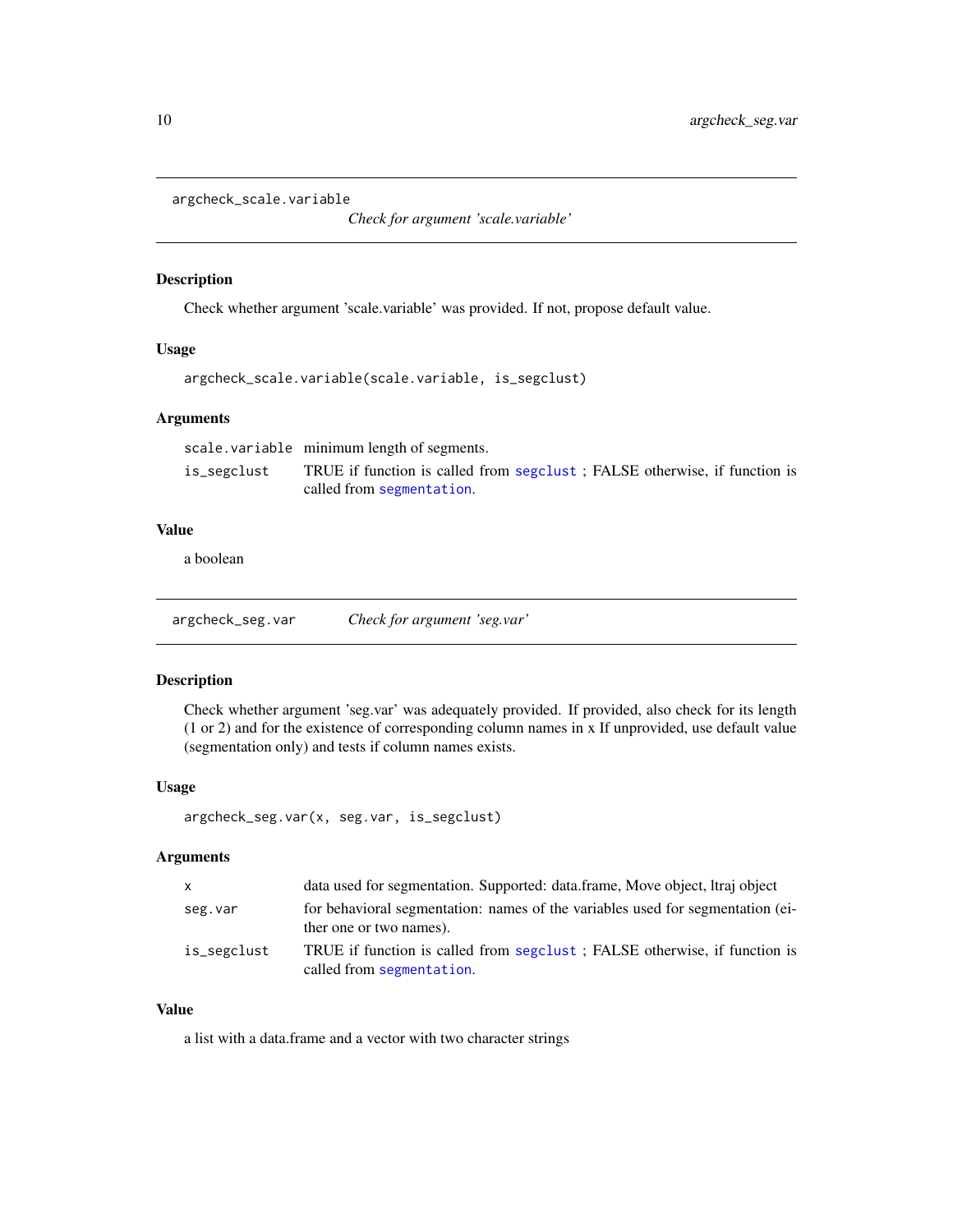<span id="page-10-0"></span>argcheck\_segclust *Check for argument 'ncluster' and 'nseg'*

# Description

Check whether argument 'ncluster' and 'nseg' were provided. If not, propose default value based on BIC.

# Usage

argcheck\_segclust(ncluster, nseg, ncluster.BIC, Kopt.BIC)

# Arguments

| ncluster     | number of cluster                                                    |
|--------------|----------------------------------------------------------------------|
| nseg         | number of segment                                                    |
| ncluster.BIC | optimal number of cluster selected by BIC                            |
| Kopt.BIC     | optimal number of segment selected by BIC for each number of cluster |

# Value

a list with two integers

argcheck\_segmentation *Check for argument 'nseg'*

# Description

Check whether argument 'nseg' was provided. If not, propose default value based on Lavielle's criterium

### Usage

```
argcheck_segmentation(nseg, Kopt.lavielle)
```
## Arguments

| nseg | number of segment                                                          |
|------|----------------------------------------------------------------------------|
|      | Kopt.lavielle optimal number of segment selected with Lavielle's criterium |

### Value

an integer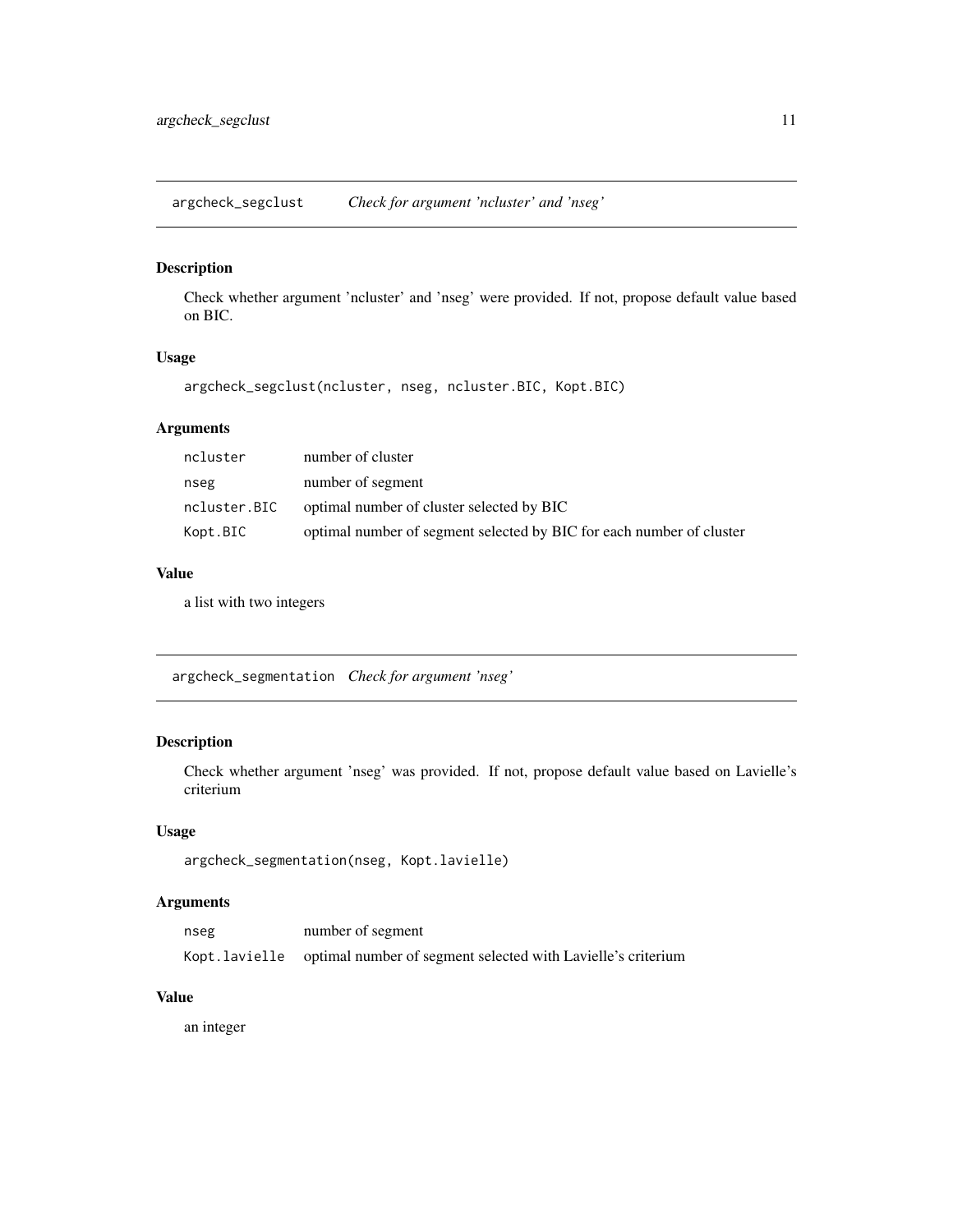<span id="page-11-0"></span>argcheck\_type\_coord *Check for deprecated 'type' and 'coord.names' argument*

# Description

Check whether argument 'type' and 'coord.names' were provided and communicate adequately if need be.

# Usage

argcheck\_type\_coord(...)

# Arguments

... additional parameters transmitted from [segmentation](#page-41-1) or [segclust](#page-38-1)

# Value

a NULL object

arma\_repmat *arma\_repmat*

# Description

C++ Armadillo version for repmat function. Repeat a matrix in bloc.

# Usage

arma\_repmat(A, n, m)

# Arguments

|   | matrix                         |
|---|--------------------------------|
| n | number of repetition in line.  |
| m | number of repetition in column |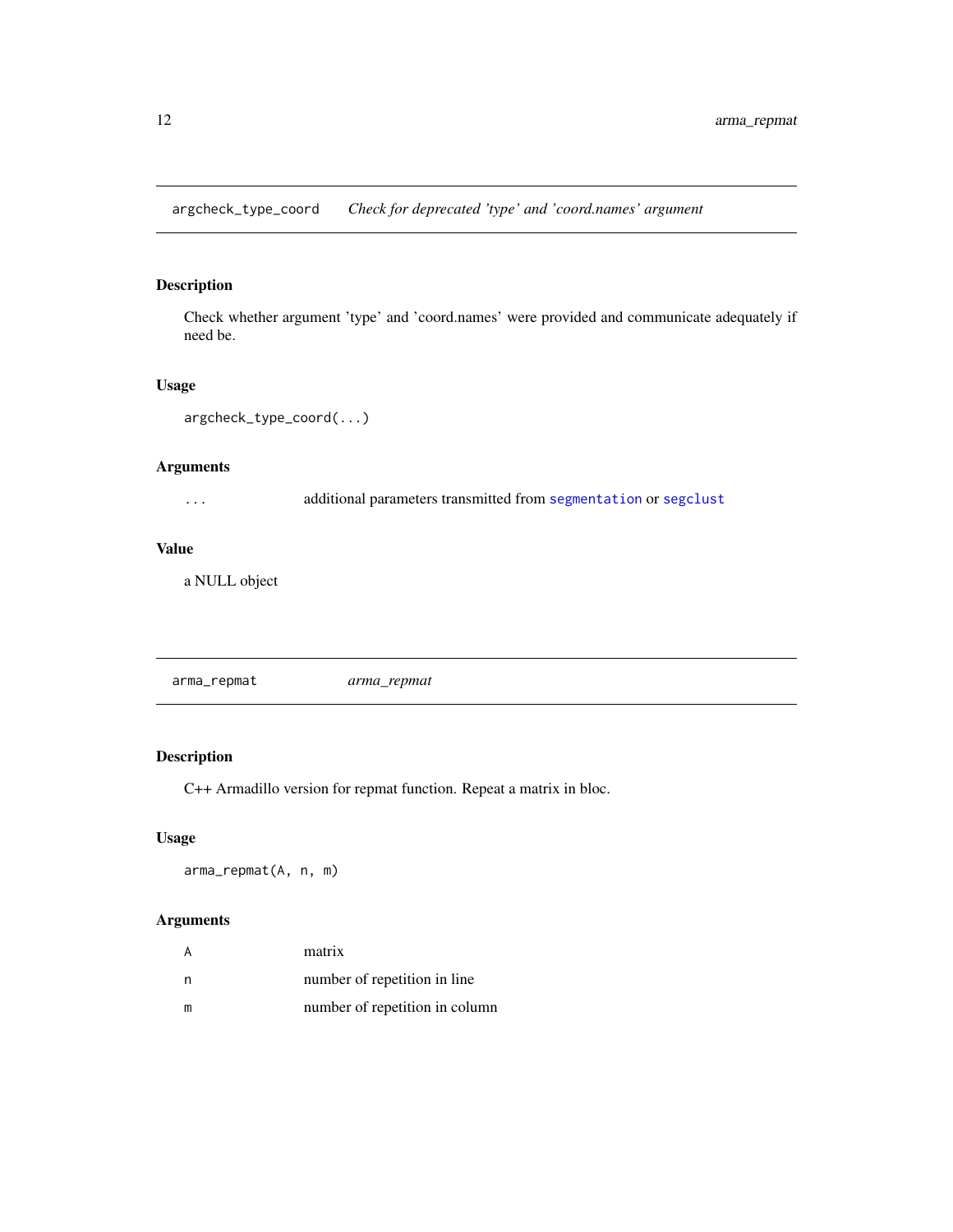<span id="page-12-0"></span>

see broom::augment for more informations

# Usage

augment(x, ...)

# Arguments

| x        | object to be augmented |
|----------|------------------------|
| $\cdots$ | additional arguments   |

| bisig_plot | bisig plot draws the plots of the bivariate signal on the same plot |
|------------|---------------------------------------------------------------------|
|            | (scale free)                                                        |

# Description

bisig\_plot draws the plots of the bivariate signal on the same plot (scale free)

# Usage

bisig\_plot(x, rupt = NULL, mu = NULL, pop = NULL, merge.seg = FALSE)

# Arguments

| $\mathsf{x}$ | the signal to be plotted                                                      |
|--------------|-------------------------------------------------------------------------------|
| rupt         | optional, if given add vertical lines at change points (rupt should a vector) |
| mu           | optional the mean of each class of segment,                                   |
| pop          | optional the cluster to whom each segment belongs to.                         |
| merge.seg    | should segment be merged?                                                     |

### Value

no value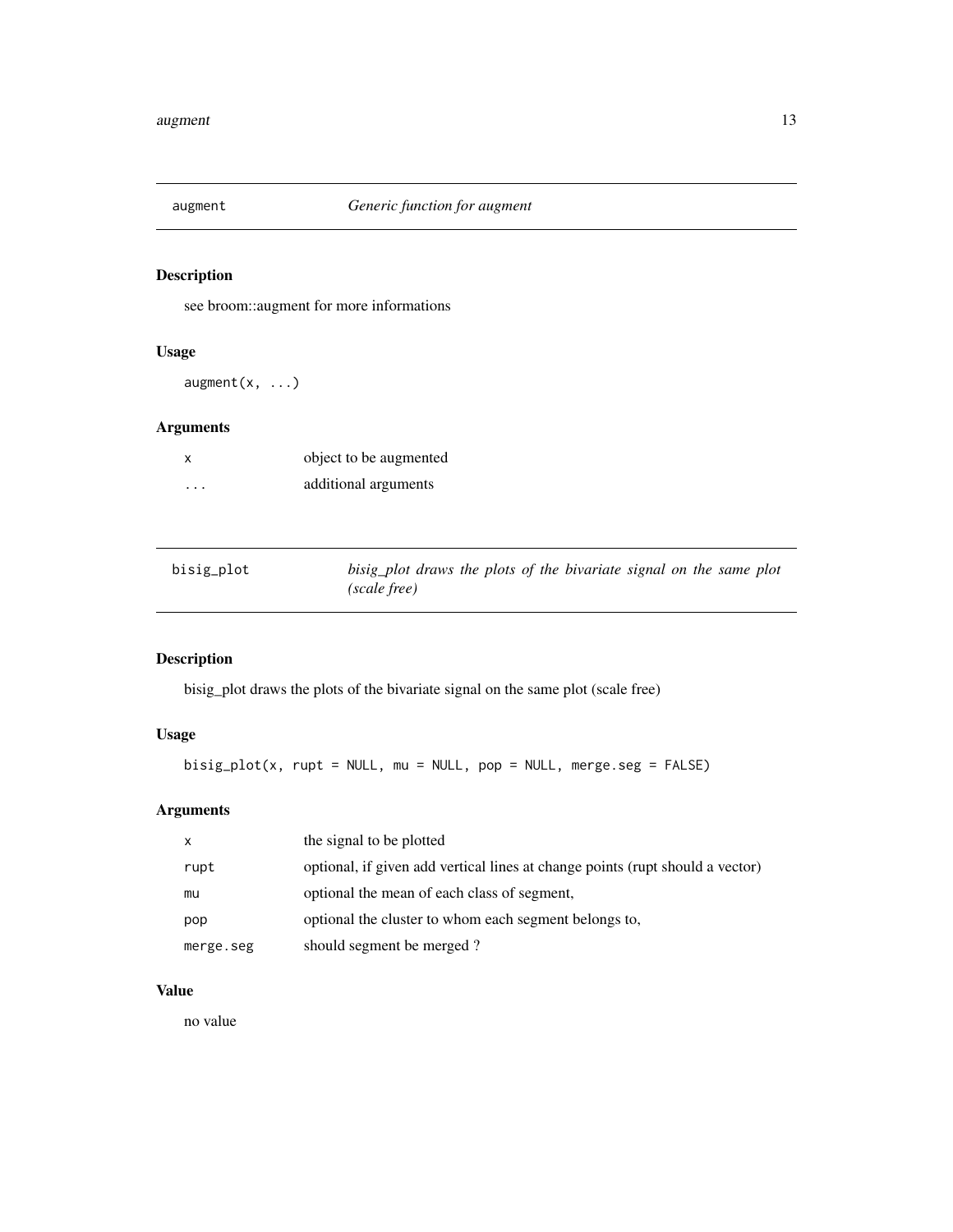<span id="page-13-0"></span>

BIC calculates BIC given log-likelihood, number of segment and number of class

# Usage

```
calc_BIC(likelihood, ncluster, nseg, n)
```
### Arguments

| likelihood | log-likelihood         |
|------------|------------------------|
| ncluster   | number of cluster      |
| nseg       | number of segment      |
| n          | number of observations |

### Value

a data.frame with BIC, number of cluster and number of segment

| calc dist | Calculate distance between locations |
|-----------|--------------------------------------|
|-----------|--------------------------------------|

# Description

calc\_dist calculate distance between locations, taking a dataframe as input. Distance can also be smoothed over the two steps before and after the each point.

### Usage

```
calc\_dist(x, coord.name = c("x", "y"), smoothed = FALSE)
```
# Arguments

| x           | data frame with locations            |
|-------------|--------------------------------------|
| coord.names | names of coordinates column in x     |
| smoothed    | whether distance are smoothed or not |

# Value

vector of distance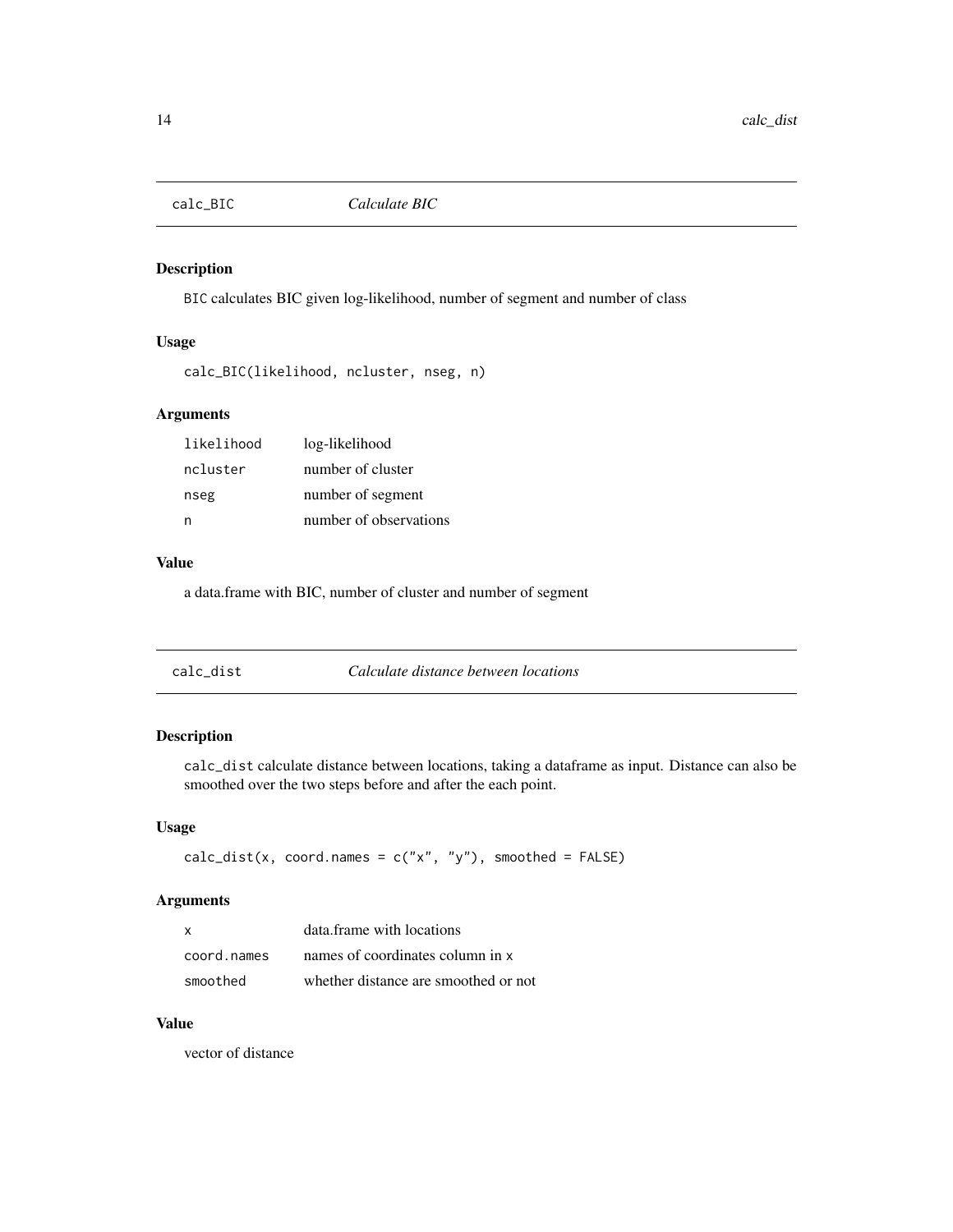# <span id="page-14-0"></span>calc\_speed 15

# Author(s)

Remi Patin

# Examples

```
## Not run: calc_dist(df,coord.names = c("x","y"), smoothed = T)
```
calc\_speed *Calculate speed along a path*

# Description

calc\_dist calculate speed between locations, taking a dataframe as input. Speed can also be smoothed over the two steps before and after the each point.

### Usage

```
calc_speed(
  x,
  coord.names = c("x", "y"),
  timecol = "dateTime",
  smoothed = FALSE,
  units = "hour"\mathcal{L}
```
# Arguments

| X           | data.frame with locations                  |
|-------------|--------------------------------------------|
| coord.names | names of coordinates column in x           |
| timecol     | names of POSIX ct time column              |
| smoothed    | whether speed are smoothed or not          |
| units       | units for time calculation. Default "hour" |

### Value

vector of distance

# Author(s)

Remi Patin

```
## Not run: calc_speed(df,coord.names = c("x","y"), timecol = "dateTime",
smoothed = T)
## End(Not run)
```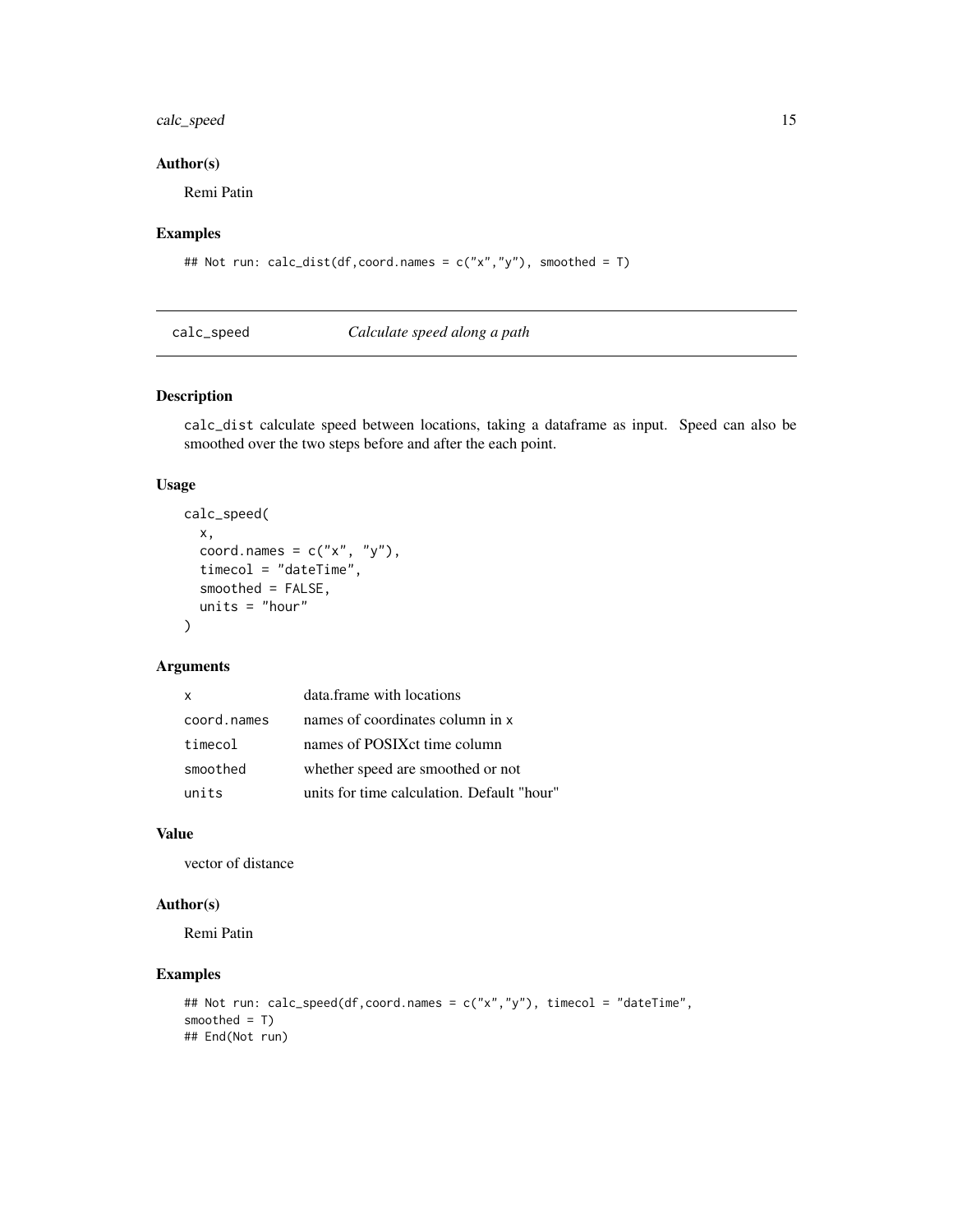<span id="page-15-0"></span>calc\_stat\_states calculates statistics of a given segmentation : mean and variance of the different states.

#### Usage

```
calc_stat_states(data, df.segm, diag.var, order.var = NULL)
```
# Arguments

| data      | the data frame with the different variable                |
|-----------|-----------------------------------------------------------|
| df.segm   | output of prep segm function                              |
| diag.var  | names of the variables on which statistics are calculated |
| order.var | names of the variable with which states are ordered       |

### Value

a data.frame with mean and variance of the different states

### Examples

```
## Not run: calc_stat_states(data, diag.var = c("dist","angle"),
order.var='dist', type='hmm',hmm.model=mod1.hmm)
## End(Not run)
```
check\_repetition *Check for repetition in the series*

# Description

check\_repetition checks whether the series have identical or near-identical repetition larger than lmin. if that is the case, throw an error, the algorithm cannot yet handle these repetition, because variance on the segment would be null.

### Usage

```
check_repetition(x, lmin, rounding = FALSE, magnitude = 3)
```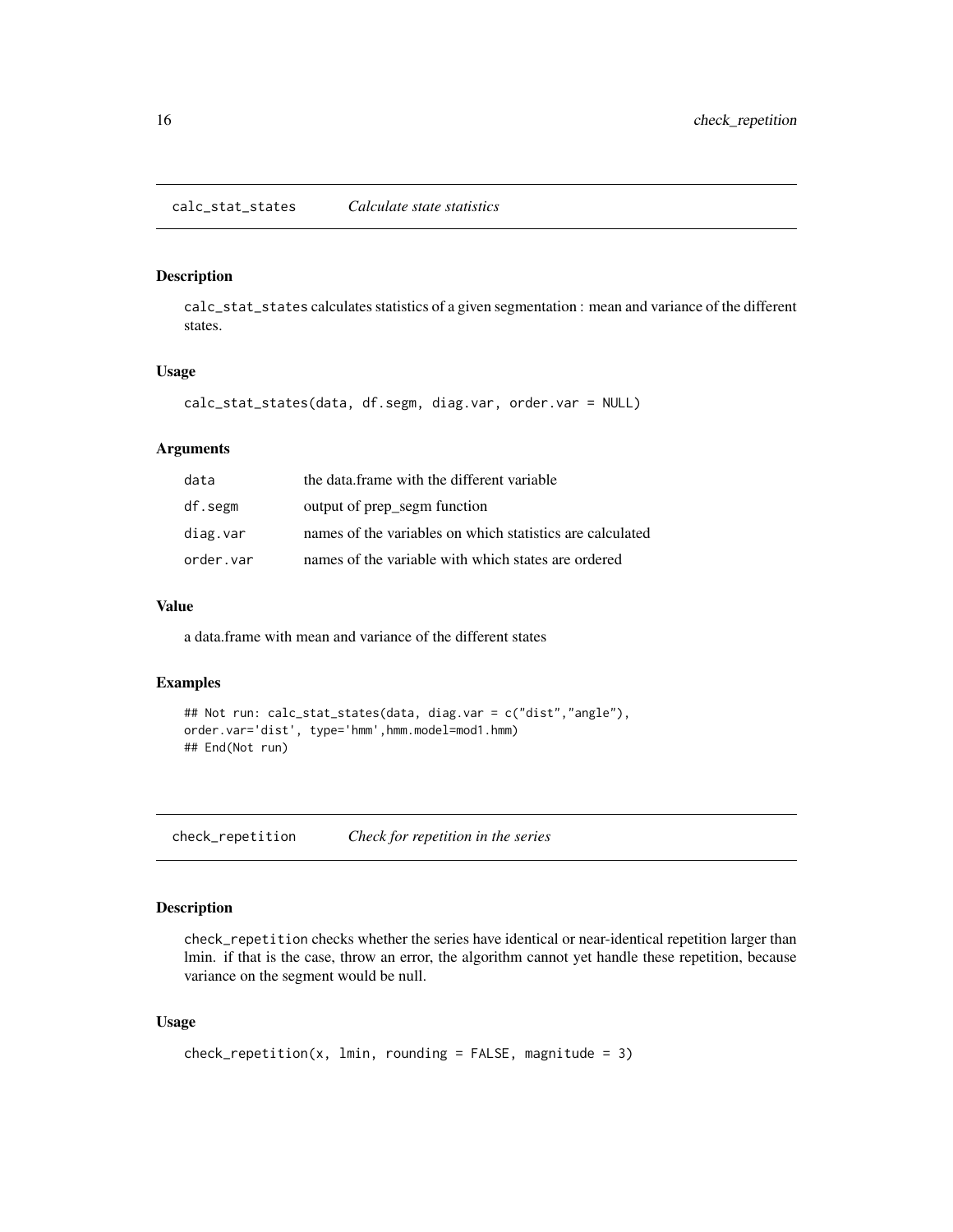### <span id="page-16-0"></span>Arguments

| $\mathsf{x}$ | the bivariate series to be tested                                                                                                                                                                        |  |
|--------------|----------------------------------------------------------------------------------------------------------------------------------------------------------------------------------------------------------|--|
| lmin         | minimum length of segment                                                                                                                                                                                |  |
| rounding     | whether or not series are rounded                                                                                                                                                                        |  |
| magnitude    | number of magnitude of standard deviation below which values are rounded.<br>i.e if magnitude $=$ 3, difference smaller than one thousand th of the standard<br>deviation are rounded to the same value. |  |

### Value

a boolean, TRUE if there is any repetition larger or equal to lmin.

# Examples

```
set.seed(42)
dat <- rbind(base::sample(seq(1,10), size= 100, replace = TRUE),
            base::sample(seq(1,10), size= 100, replace = TRUE))
check_repetition(dat, lmin = 3)
check_repetition(dat, lmin = 5)
```
<span id="page-16-1"></span>chooseseg\_lavielle *Internal Function for choosing optimal number of segment*

### Description

Choosing optimal number of segment using Marc Lavielle's method. From Emilie Lebarbier. Method based on identifying breaks in the slope of the contrast.

#### Usage

chooseseg\_lavielle(J,  $S = 0.75, ...$ )

#### Arguments

|          | likelihood for each number of segment                                     |
|----------|---------------------------------------------------------------------------|
| S        | threshold for choosing the number of segment. See adehabitatLT::chooseseg |
| $\cdots$ | additional arguments                                                      |

# Value

a list with optimal number of segment and full data.frame of the calculus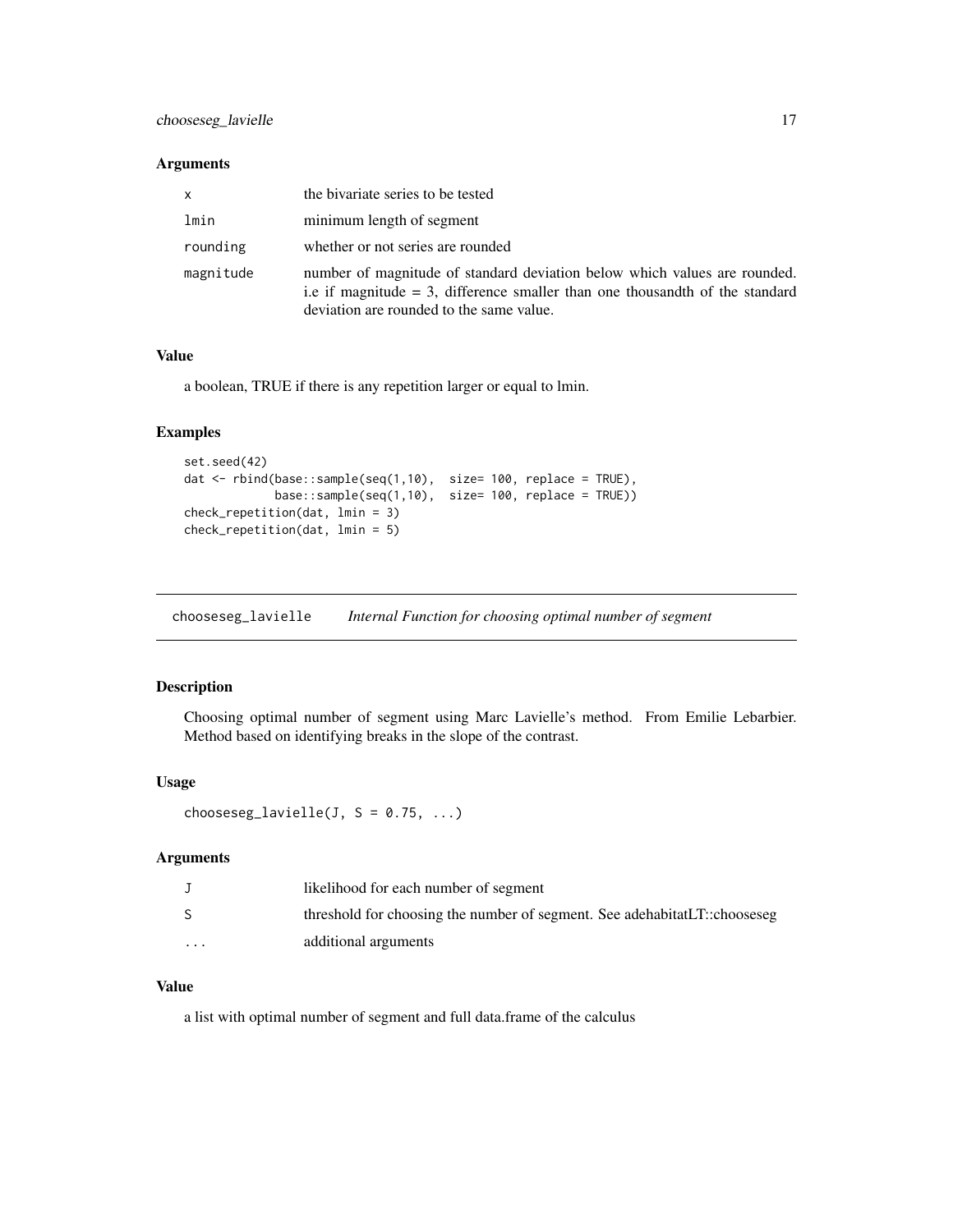<span id="page-17-0"></span>

Choosing optimal number of segment using Marc Lavielle's method. From Emilie Lebarbier. Method based on identifying breaks in the slope of the contrast.

### Usage

 $choose\_kmax(x, S = 0.75)$ 

### Arguments

| segmentation-class object                                                 |
|---------------------------------------------------------------------------|
| threshold for choosing the number of segment. See adehabitatLT::chooseseg |

# Value

the optimal number of segment given threshold S.

# Examples

```
## Not run:
res.seg \leq segmentation(df, coord.names = c("x","y"), Kmax = 30, lmin = 10)
# find the optimal number of segment according to Lavielle's criterium with a
# different threshold.
choose_kmax(res.seg, S = 0.60)## End(Not run)
```
colsums\_sapply *colsums\_sapply*

### Description

Internal function for Expectation-Maximization (EM) algorithm.

### Usage

colsums\_sapply(i, rupt, x, mu, tau)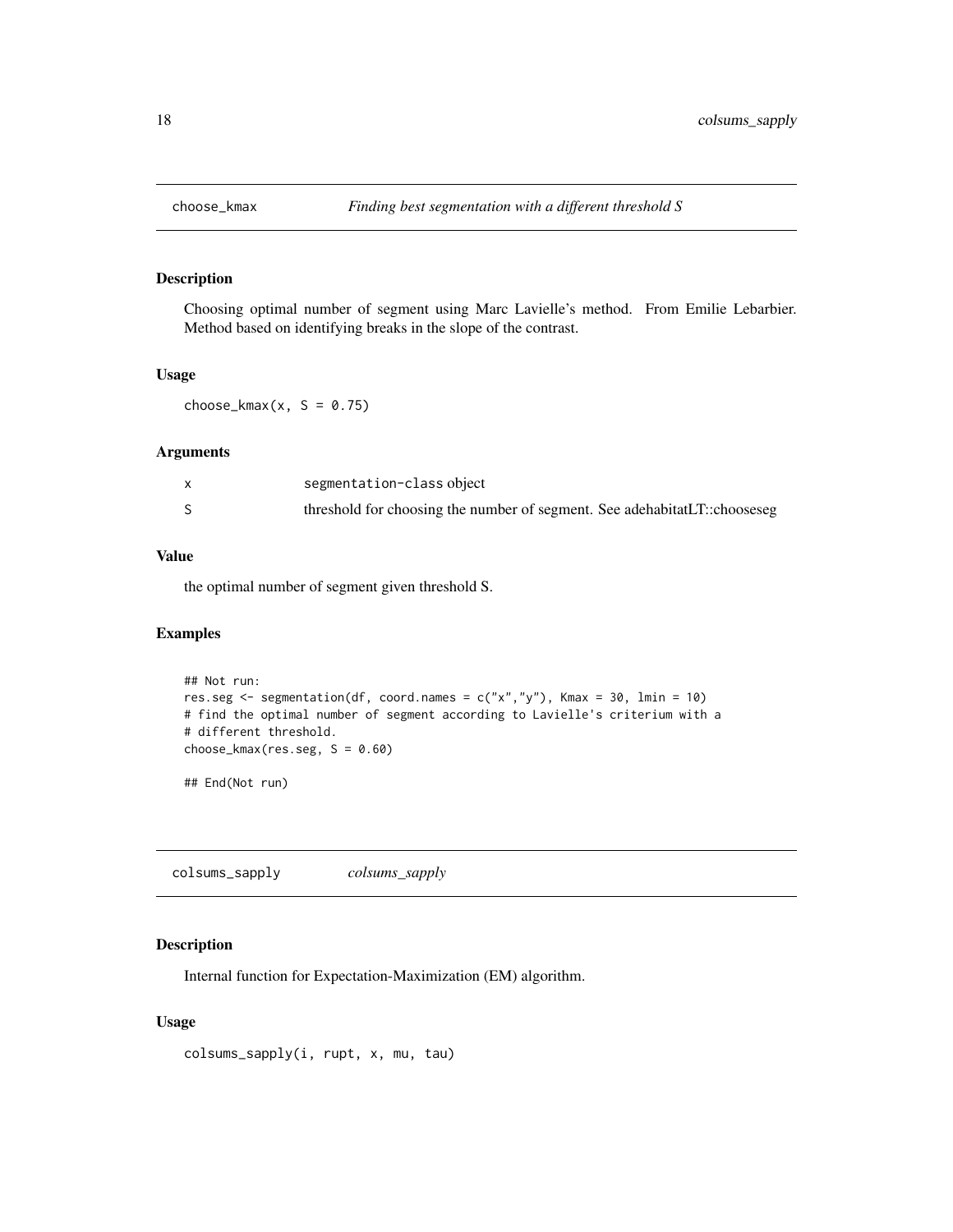# <span id="page-18-0"></span>cumsum\_cpp 19

### Arguments

| current estimated breaks in signal<br>rupt<br>bivariate signal<br>x<br>mean parameter for each signal<br>mu<br>tau<br>tau |  | number of signal |
|---------------------------------------------------------------------------------------------------------------------------|--|------------------|
|                                                                                                                           |  |                  |
|                                                                                                                           |  |                  |
|                                                                                                                           |  |                  |
|                                                                                                                           |  |                  |

cumsum\_cpp *cumsum\_cpp*

### Description

C++ function for cumulative sum (replacing R cumsum)

Numerical Vector

### Usage

cumsum\_cpp(x)

# Arguments

<span id="page-18-1"></span>DynProg *DynProg computes the change points given a cost matrix matD and a maximum number of segments Kmax*

# Description

DynProg computes the change points given a cost matrix matD and a maximum number of segments Kmax

### Usage

DynProg(matD, Kmax)

#### Arguments

| matD | the cost Matrix os size n x n  |
|------|--------------------------------|
| Kmax | the maximal number of segments |

# Value

a list with J.est a vector with Kmax value, the Kth is the minimum contrast for a model with K segments (-J.est is the log-likelihood) and with t.test a matrix, line K are the coordinates of the change points for a model with K segments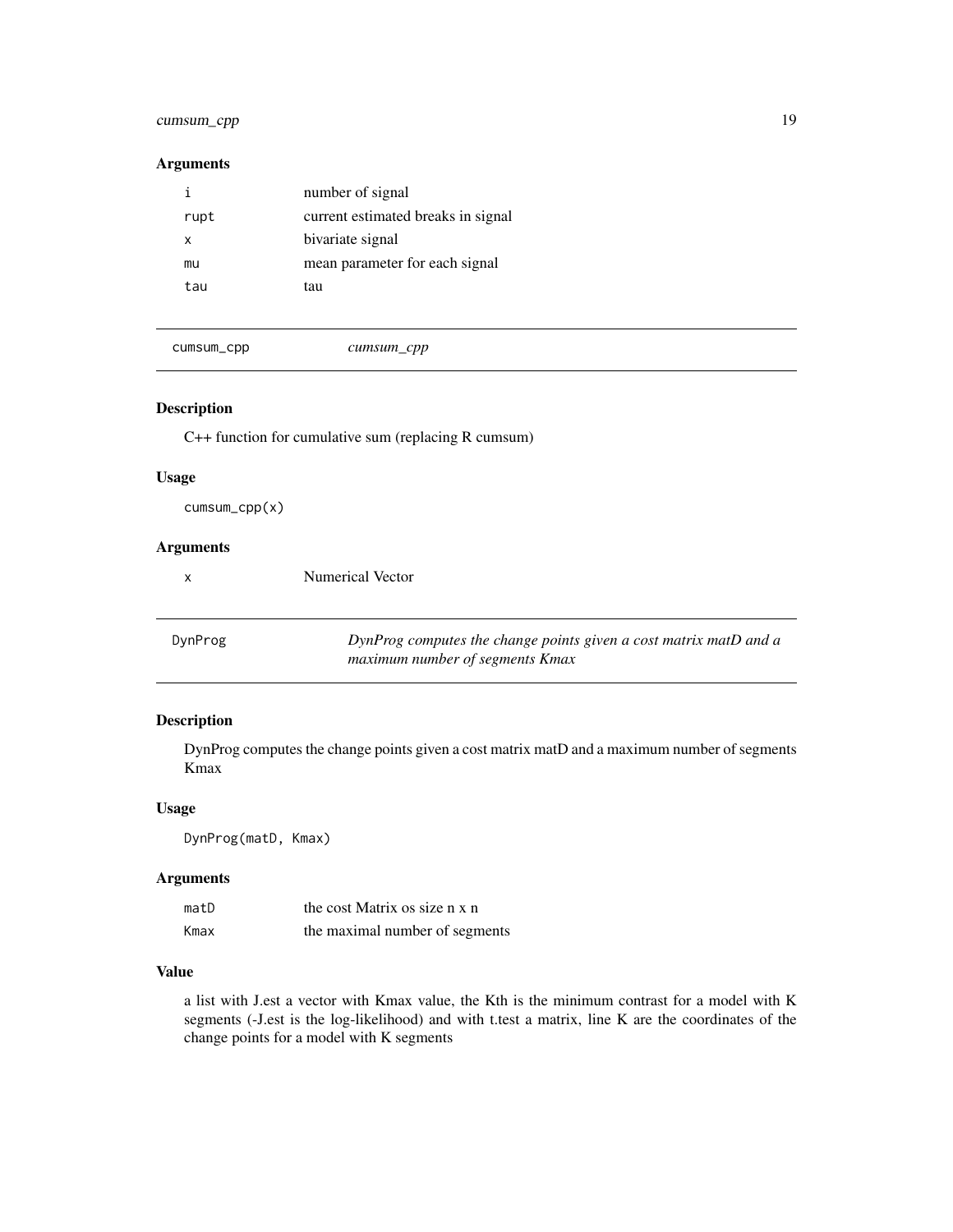<span id="page-19-0"></span>DynProg\_algo\_cpp *DynProg\_algo\_cpp*

### Description

This function finds the best segmentation given a Cost Matrix using a dynamic programming algorithm. C++ implementation of [DynProg](#page-18-1)

# Usage

DynProg\_algo\_cpp(matD, Kmax)

# Arguments

| matD | Cost Matrix        |
|------|--------------------|
| Kmax | number of segments |

EM.algo\_simultanee *EM.algo\_simultanee calculates the MLE of phi for given change-point instants*

### Description

EM.algo\_simultanee calculates the MLE of phi for given change-point instants

### Usage

```
EM.algo_simultanee(x, rupt, P, phi, eps = 1e-06, sameSigma = FALSE)
```
# Arguments

| x         | bivariate signal                        |
|-----------|-----------------------------------------|
| rupt      | the sequence of change points           |
|           | number of clusters                      |
| phi       | starting value for the parameter        |
| eps       | eps                                     |
| sameSigma | TRUE if segments have the same variance |

### Value

a list with phi, the MLE, tau =(taukj) the probability for segment k to belong to class,lvinc =  $lvinc, empty = empty, dv = dv$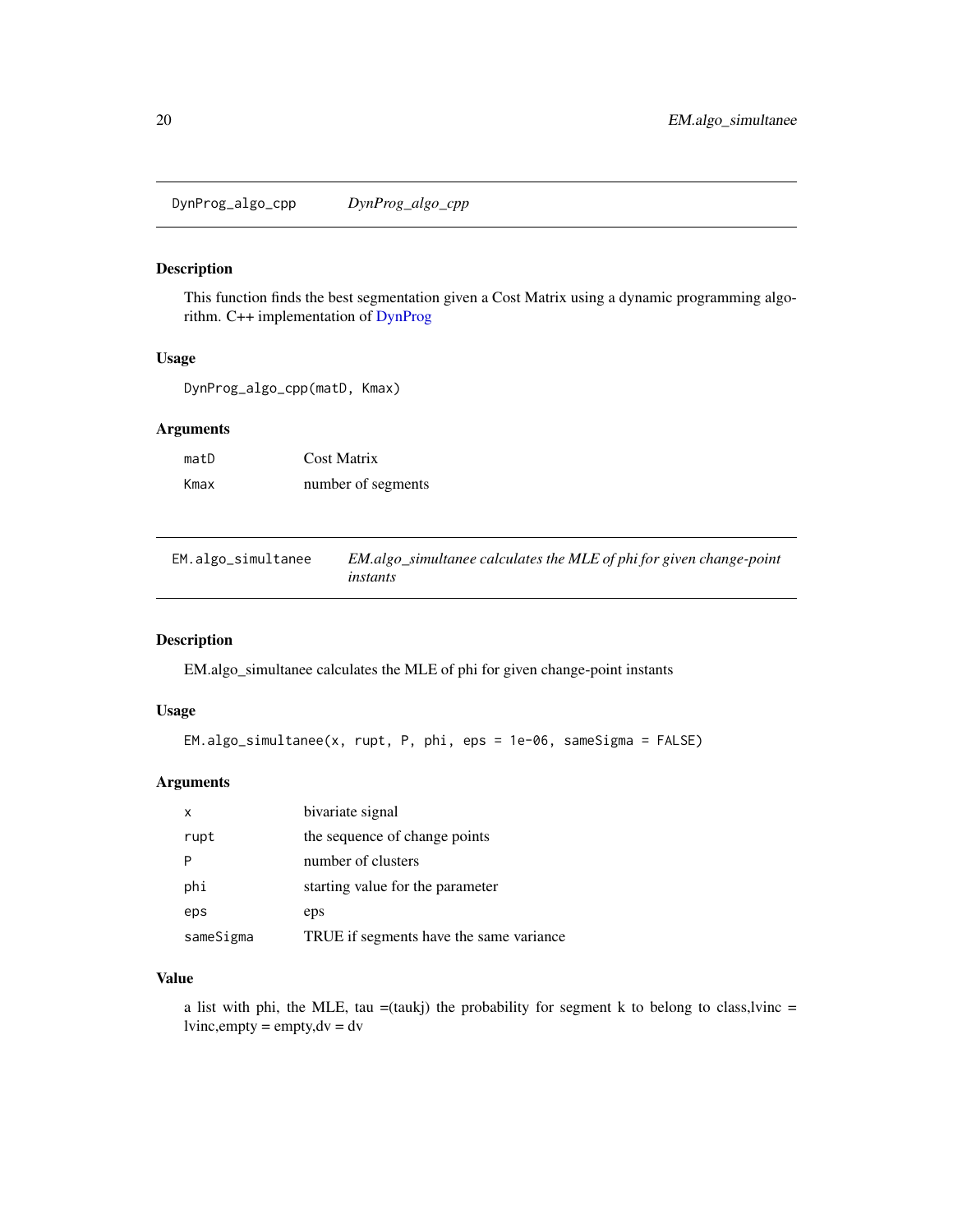<span id="page-20-0"></span>EM.algo\_simultanee\_Cpp

*EM.algo\_simultanee calculates the MLE of phi for given change-point instants and for a fixed number of clusters*

# Description

EM.algo\_simultanee calculates the MLE of phi for given change-point instants and for a fixed number of clusters

## Usage

```
EM.algo_simultanee_Cpp(x, rupt, P, phi, eps = 1e-06, sameSigma = FALSE)
```
# Arguments

| x         | bivariate signal                        |
|-----------|-----------------------------------------|
| rupt      | the sequence of change points           |
|           | number of clusters                      |
| phi       | starting value for the parameter        |
| eps       | eps                                     |
| sameSigma | TRUE if segments have the same variance |

### Value

a list with phi, the MLE, tau  $=$ (taukj) the probability for segment k to belong to class, lyinc  $=$  $lvinc, empty = empty, dv = dv$ 

| EM.init_simultanee | EM.init_simultanee proposes an initial value for the EM algorithm |
|--------------------|-------------------------------------------------------------------|
|                    | based on a hierarchical clustering algorithm (ascending)          |

# Description

EM.init\_simultanee proposes an initial value for the EM algorithm based on a hierarchical clustering algorithm (ascending)

### Usage

EM.init\_simultanee(x, rupt, K, P)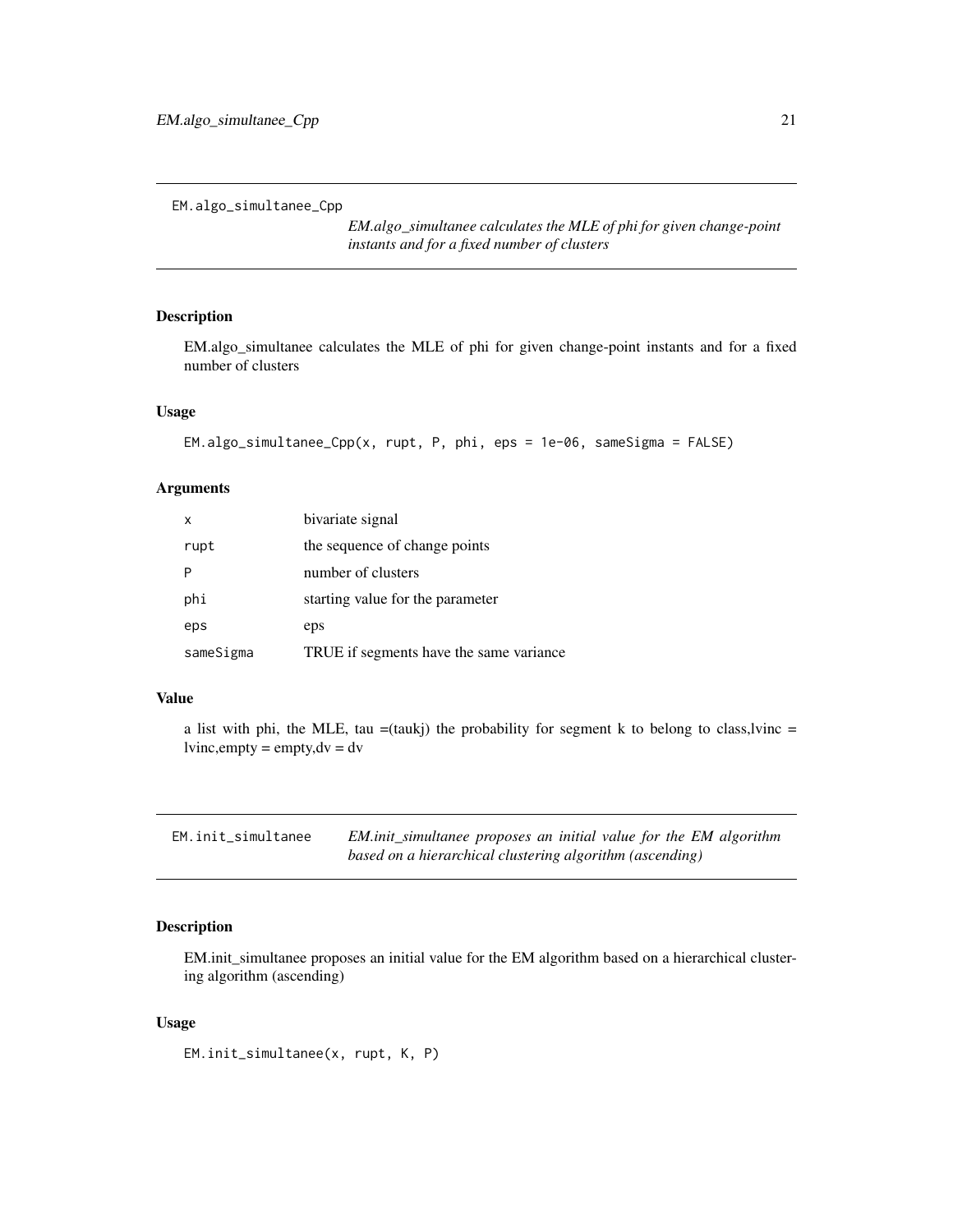# <span id="page-21-0"></span>Arguments

| x    | the bivariate signal                  |
|------|---------------------------------------|
| rupt | the change point instants, data.frame |
| κ    | number of segments                    |
|      | number of clusters                    |

### Value

phi0 : candidate for the EM algorithm

| Estep_simultanee | Estep_simultanee computes posterior probabilities and incomplete- |
|------------------|-------------------------------------------------------------------|
|                  | data log-likelihood for mixture models                            |

# Description

Estep\_simultanee computes posterior probabilities and incomplete-data log-likelihood for mixture models

# Usage

```
Estep_simultanee(logdensity, phi, eps = 1e-09)
```
# Arguments

| logdensity | is a $K^*P$ matrix containing the conditional log-densities for each segment |
|------------|------------------------------------------------------------------------------|
| phi        | a list containing the parameters of the mixture                              |
| eps        | eps                                                                          |

# Value

a list with tau a K\*P matrix, tau kj is the posterior probability for segment k to belong to class j and lvinc, the incomplete log likelihood P(X=x)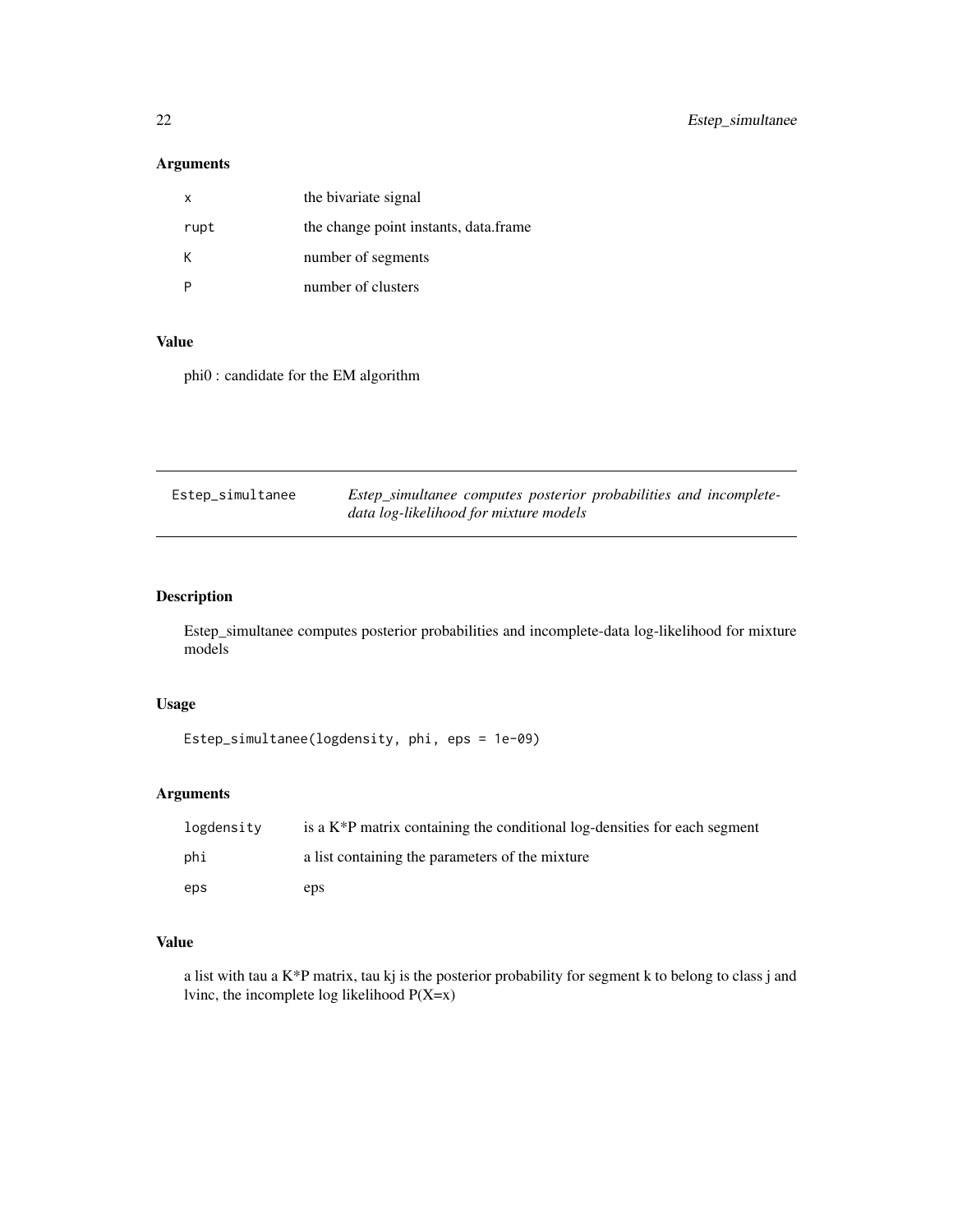<span id="page-22-0"></span>

find\_mu\_sd calculates statistics of a given segmentation : mean and variance of the different states.

## Usage

```
find_mu_sd(df.states, diag.var)
```
# Arguments

| df.states | a list of data frame                                      |
|-----------|-----------------------------------------------------------|
| diag.var  | names of the variables on which statistics are calculated |

### Value

a data.frame with mean and variance of the different states

| Gmean simultanee | Gmean_simultanee calculates the cost matrix for a segmentation |
|------------------|----------------------------------------------------------------|
|                  | model with changes in the mean and variance for all signals    |

# Description

Gmean\_simultanee calculates the cost matrix for a segmentation model with changes in the mean and variance for all signals

### Usage

```
Gmean_simultanee(Don, lmin, sameVar = FALSE)
```
# Arguments

| Don     | the bivariate signal                           |
|---------|------------------------------------------------|
| lmin    | minimum size for a segment, default value is 2 |
| sameVar | whether variance is the same for each segment. |

### Value

the cost matrix  $G(i,j)$  which contains the variance of the data between point  $(i+1)$  to point j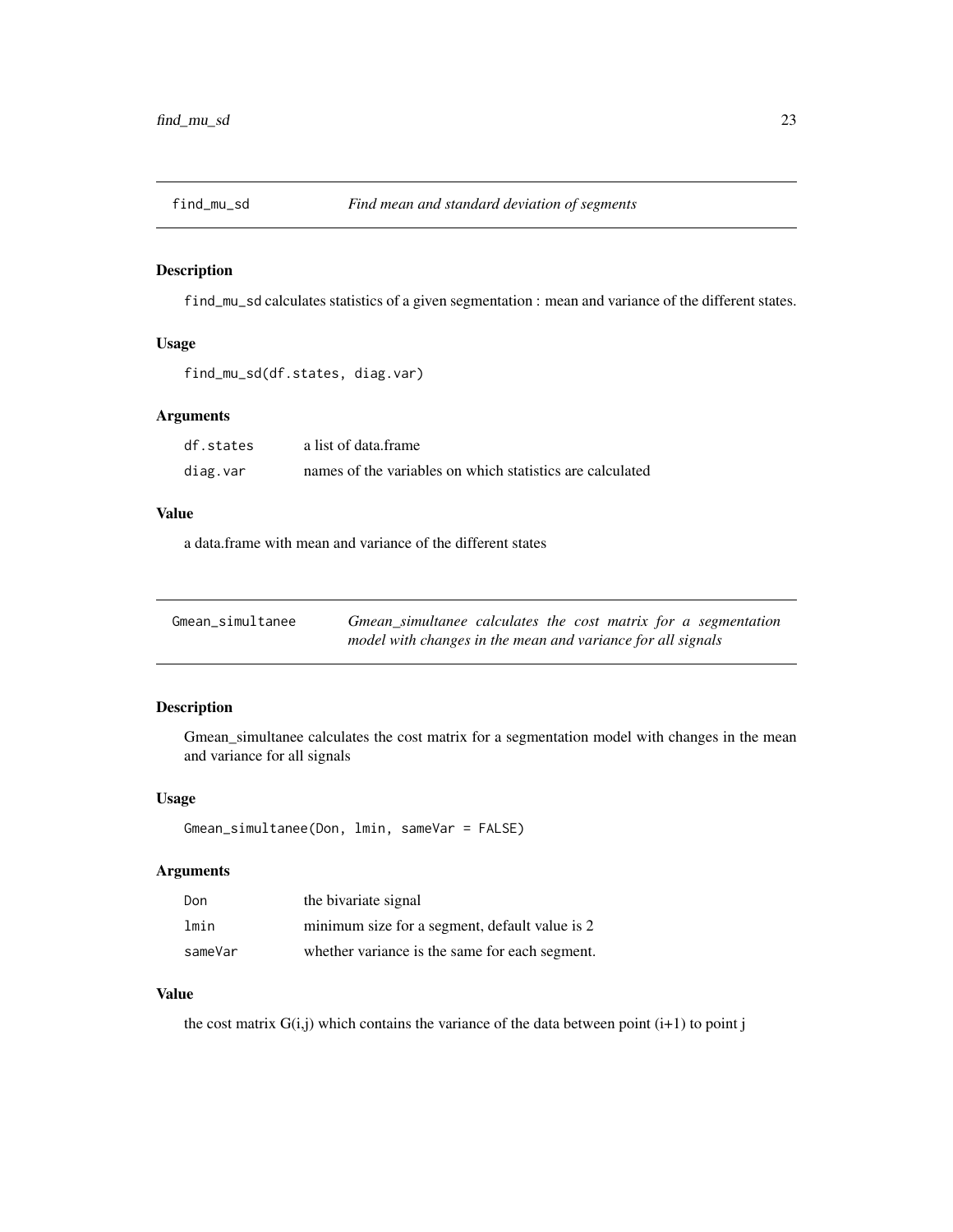<span id="page-23-0"></span>Gmixt\_algo\_cpp *Gmixt\_algo\_cpp*

### Description

Internal C++ algorithm for computing the cost matrix.

# Usage

Gmixt\_algo\_cpp(zi, lgi, P, mvec, wk, svec, prop)

# Arguments

| zi   | vector of observations                       |
|------|----------------------------------------------|
| lgi  | vector of indices                            |
| P    | number of class                              |
| mvec | vector of means for each class               |
| wk   | temporary vector for calculations            |
| svec | vector of standard deviations for each class |
| prop | mixture vector                               |
|      |                                              |

<span id="page-23-1"></span>

| Gmixt simultanee | Gmixt simultanee calculates the cost matrix for a segmenta- |  |  |  |  |
|------------------|-------------------------------------------------------------|--|--|--|--|
|                  | tion/clustering model                                       |  |  |  |  |

### Description

Gmixt\_simultanee calculates the cost matrix for a segmentation/clustering model

# Usage

Gmixt\_simultanee(Don, lmin, phi)

# Arguments

| Don  | the bivariate signal           |
|------|--------------------------------|
| lmin | the minimum size for a segment |
| phi  | the parameters of the mixture  |

### Value

a matrix  $G(i,j)$ , the mixture density for segment between points  $(i+1)$  to j  $G(i,j)$  =

$$
sum_{p=1}^{P} \log(p i_p f(y^{ij}; theta_p))
$$

\sump=1 -> P log( \pip f( yij ; \thetap ) ) Rq: this density if factorized in order to avoid numerical zeros in the log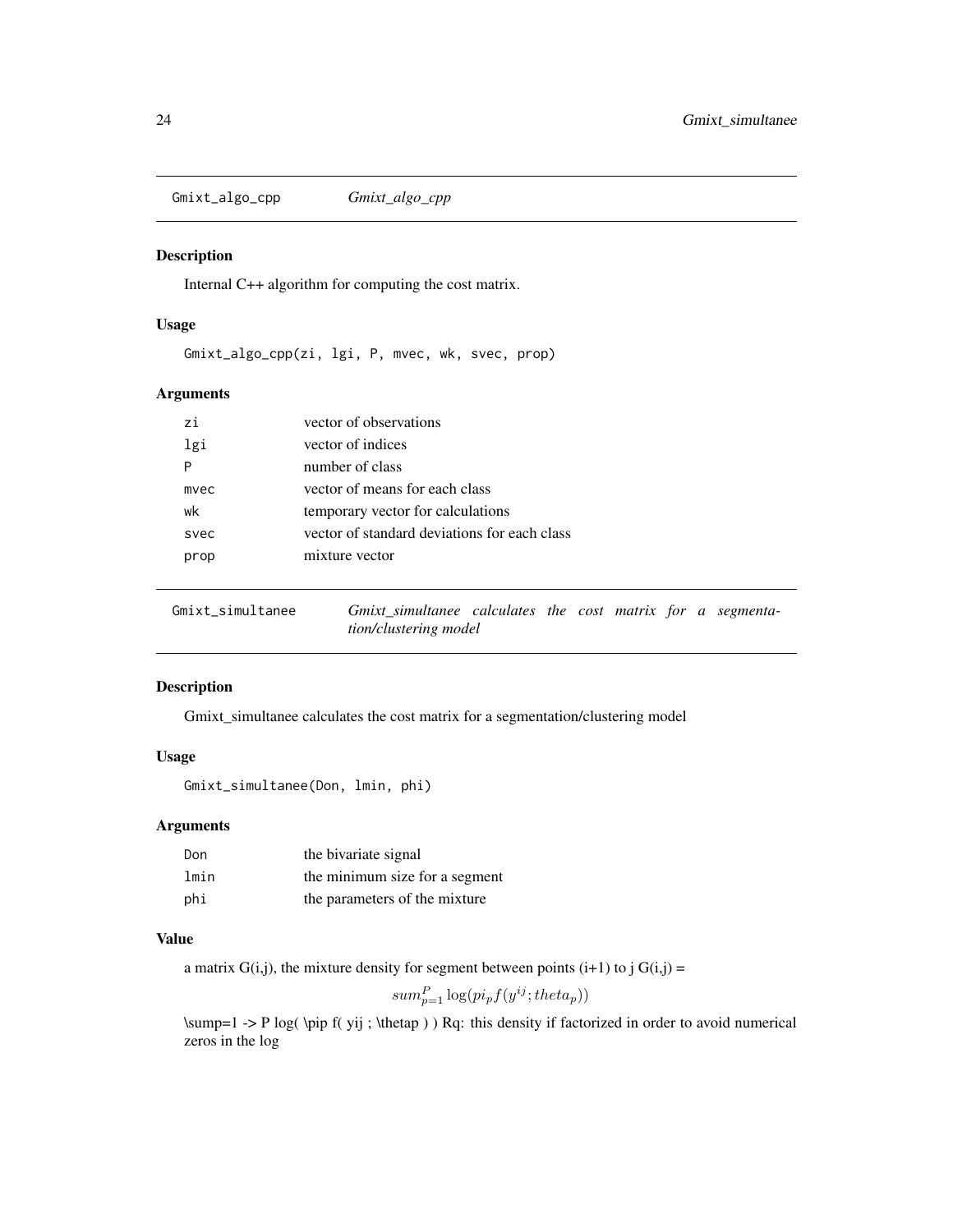<span id="page-24-0"></span>Gmixt\_simultanee\_fullcpp

*Gmixt\_simultanee\_fullcpp*

# Description

C++ function replacing [Gmixt\\_simultanee](#page-23-1)

#### Usage

Gmixt\_simultanee\_fullcpp(Don, lmin, prop, mu, s)

### Arguments

| Don  | Bivariate Signal              |
|------|-------------------------------|
| lmin | minimum length of segments    |
| prop | mixture parameters            |
| mu   | mean parameters               |
| ς    | standard deviation parameters |
|      |                               |

hybrid\_simultanee hybrid\_simultanee *performs a simultaneous seg - clustering for bivariate signals.*

# Description

It is an algorithm which combines dynamic programming and the EM algorithm to calculate the MLE of phi and T, which are the mixture parameters and the change point instants. this algorithm is run for a given number of clusters, and estimates the parameters for a segmentation/clustering model with P clusters and 1:Kmax segments

### Usage

```
hybrid_simultanee(
  x,
  P,
  Kmax,
  lmin = 3,sameSigma = TRUE,
  sameVar.init = FALSE,
  eps = 1e-06,
  lissage = TRUE,
  pureR = FALSE,
  ...
\mathcal{E}
```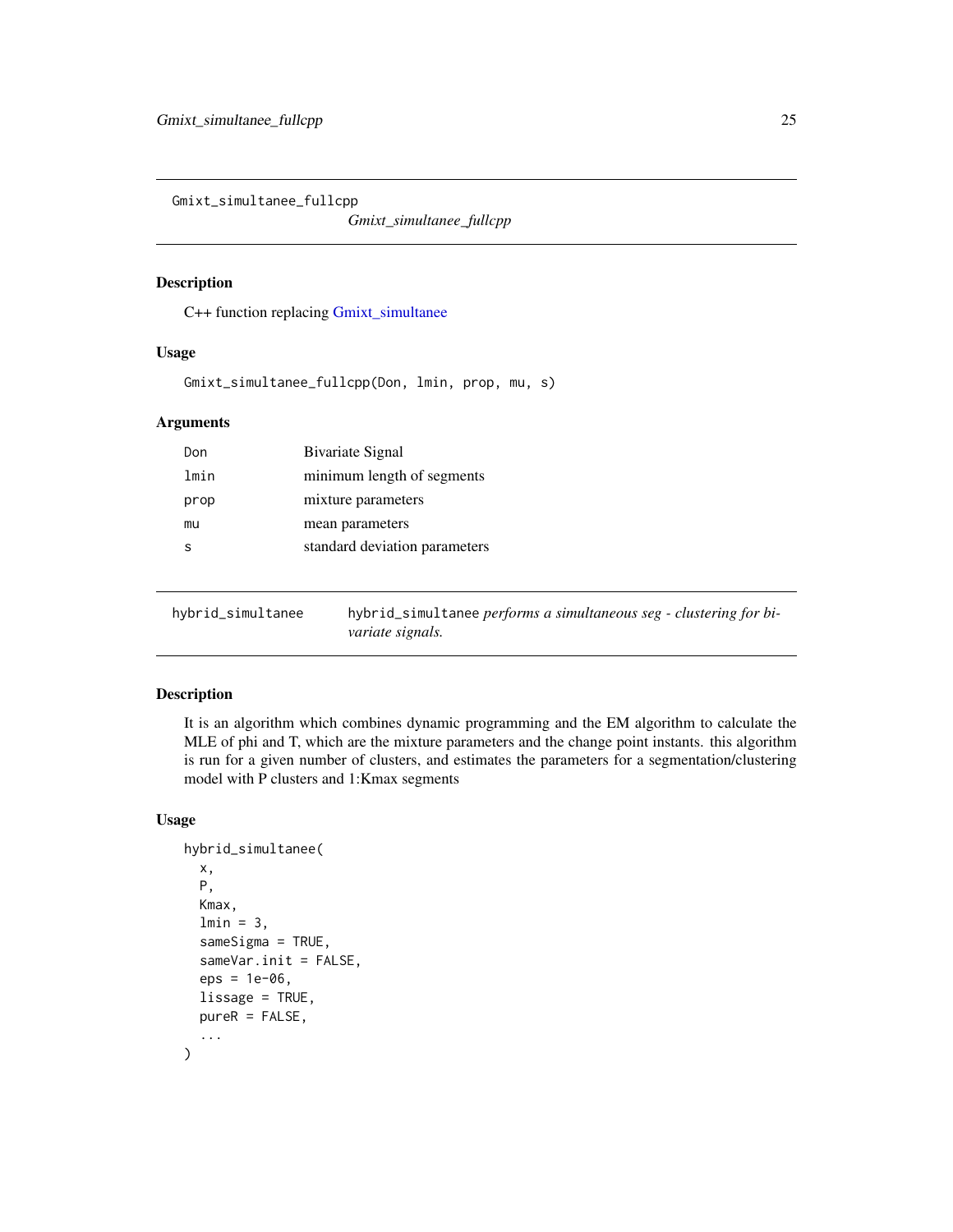# Arguments

| x            | the two-dimensional signal, one line per dimension            |
|--------------|---------------------------------------------------------------|
| P            | the number of classes                                         |
| Kmax         | the maximal number of segments                                |
| lmin         | minimum length of segment                                     |
| sameSigma    | should segment have the same variance                         |
| sameVar.init | sameVar.init                                                  |
| eps          | eps                                                           |
| lissage      | should likelihood be smoothed                                 |
| pureR        | should algorithm run in full R or use Rcpp speed improvements |
| $\cdots$     | additional parameters                                         |

# Value

a list with Linc, the incomplete loglikelihood =Linc,param=paramtau posterior probability

| initialisePhi | initialisePhi is the constructor for a set of parameters for a segclust |
|---------------|-------------------------------------------------------------------------|
|               | model                                                                   |

# Description

initialisePhi is the constructor for a set of parameters for a segclust model

# Usage

```
initialisePhi(P, val = -Inf)
```
# Arguments

|     | number of classes                                 |
|-----|---------------------------------------------------|
| val | the value used for initialisation default is -Inf |

# Value

a set of parameter phi

<span id="page-25-0"></span>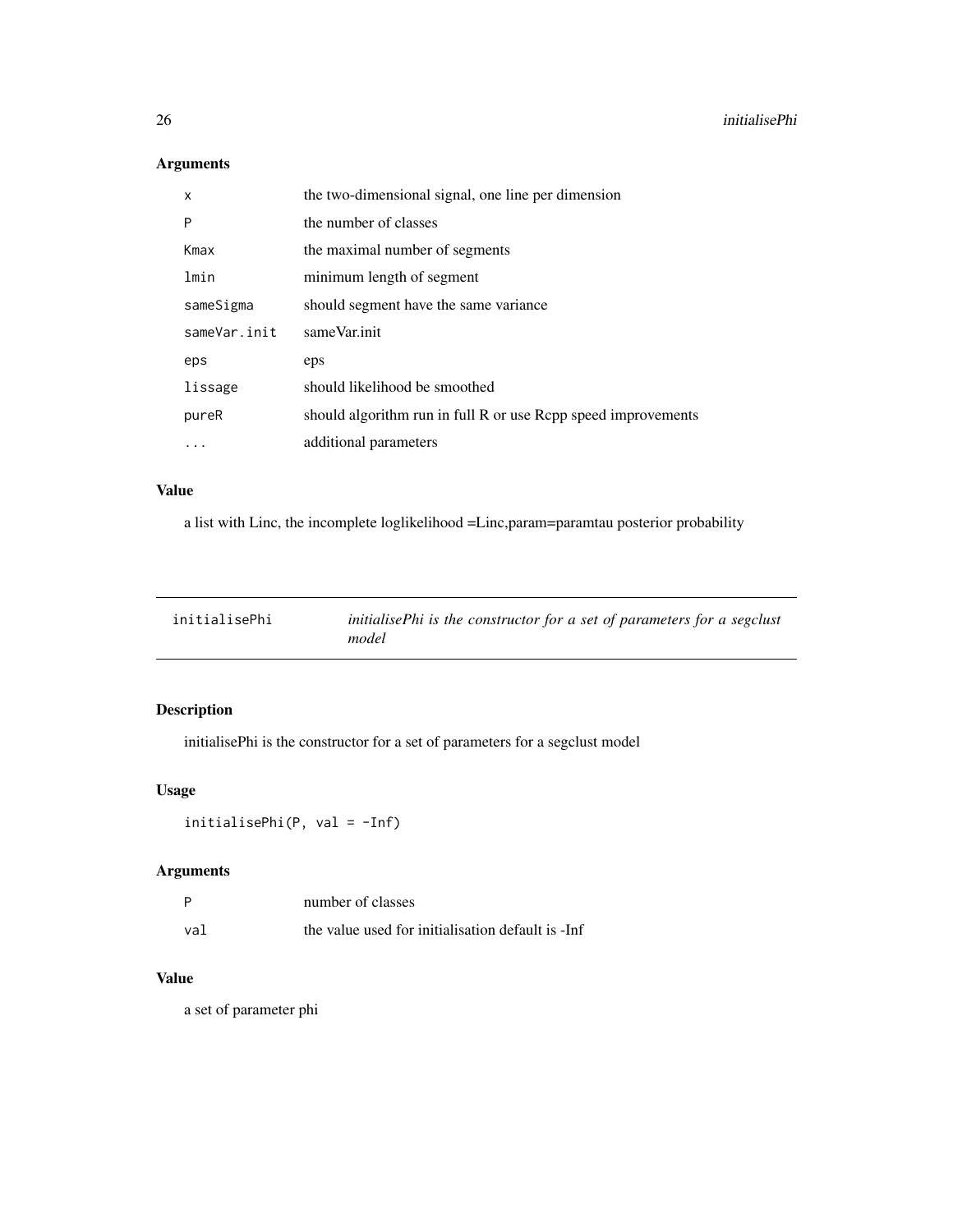<span id="page-26-0"></span>

Generic function for likelihood

# Usage

likelihood(x, ...)

# Arguments

object from which likelihood can be extracted ... additional parameters

logdens\_simultanee\_cpp

*logdens\_simultanee\_cpp*

# Description

Calculate logdensity of a bivariate signal

# Usage

logdens\_simultanee\_cpp(xk, mu, sigma, prop)

```
logdens_simultanee(xk, phi)
```
# Arguments

| xk    | the bivariate signal                         |
|-------|----------------------------------------------|
| mu    | mean parameter for each signal               |
| sigma | standard deviation parameter for each signal |
| prop  | mixture parameter                            |
| phi   | parameters of the mixture, P components      |

# Value

the value of the log density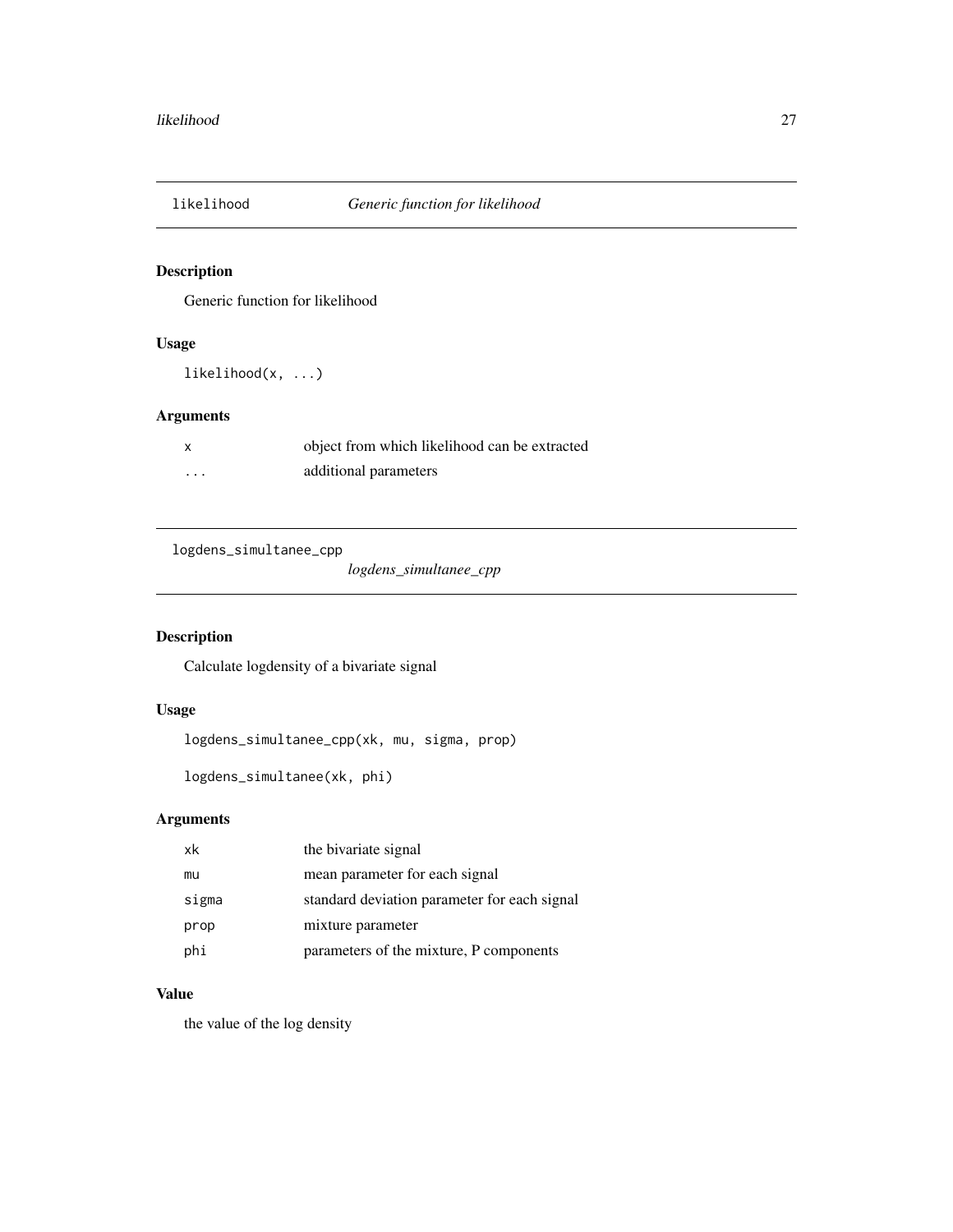<span id="page-27-0"></span>

plot\_segm plot segmented movement data on a map.

# Usage

```
map_segm(
 data,
 output,
 interactive = FALSE,
 html = FALSE,scale = 1,
 UTMstring = "+proj=longlat +datum=WGS84 +no_defs",
 width = 400,
 height = 400,
 order = NULL,
 pointsize = 1,
 linesize = 0.5,
 coord.names = c("x", "y"),
  ...
)
```
### Arguments

| data        | the data frame with the different variable                                       |
|-------------|----------------------------------------------------------------------------------|
| output      | outputs of the segmentation or segclust algorithm for one number of segment      |
| interactive | should graph be interactive with leaflet?                                        |
| html        | should the graph be incorporated in a markdown file through htmltools::tagList() |
| scale       | for dividing coordinates to have compatibility with leaflet                      |
| UTMstring   | projection of the coordinates                                                    |
| width       | width                                                                            |
| height      | height                                                                           |
| order       | should cluster be ordered                                                        |
| pointsize   | size of points                                                                   |
| linesize    | size of lines                                                                    |
| coord.names | names of coordinates                                                             |
| .           | additional arguments                                                             |

### Value

a ggplot object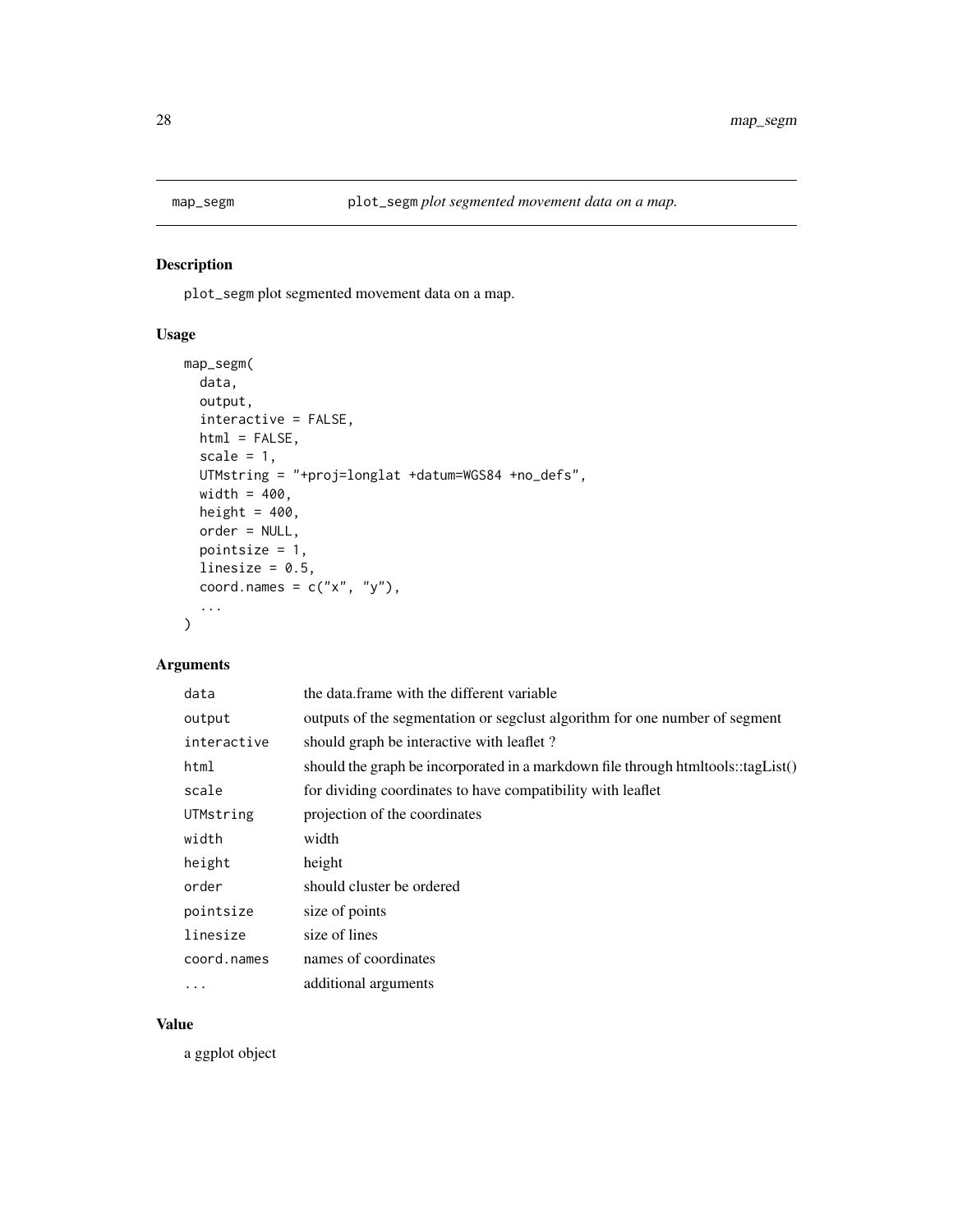# <span id="page-28-0"></span>matrixRupt 29

# Examples

```
## Not run:
#res.seg is a result of the segmentation-only algorithm :
nseg = 10outputs = res.seg$outputs[[paste(nseg, "segments")]]
map <- map_segm(data=res.seg$data,output=outputs)
#res.segclust is a result of the segmentation-clusturing algorithm :
nseg = 10; ncluster = 3outputs = res.segclust$outputs[[paste(ncluster,"class -",nseg, "segments")]]
map <- map_segm(data=res.seg$data,output=outputs)
```
## End(Not run)

| matrixRupt | matrixRupt transforms a vector of change point into a data.frame with |
|------------|-----------------------------------------------------------------------|
|            | start and end of every segment                                        |

# Description

matrixRupt transforms a vector of change point into a data.frame with start and end of every segment

#### Usage

```
matrixRupt(x, vectorRupt)
```
### Arguments

|            | the                                    |
|------------|----------------------------------------|
| vectorRupt | the vector containing the change point |

#### Value

the matrix of change point

Mstep\_simultanee *Mstep\_simultanee computes the MLE within the EM framework*

### Description

Mstep\_simultanee computes the MLE within the EM framework

### Usage

```
Mstep_simultanee(x, rupt, tau, phi, sameSigma = TRUE)
```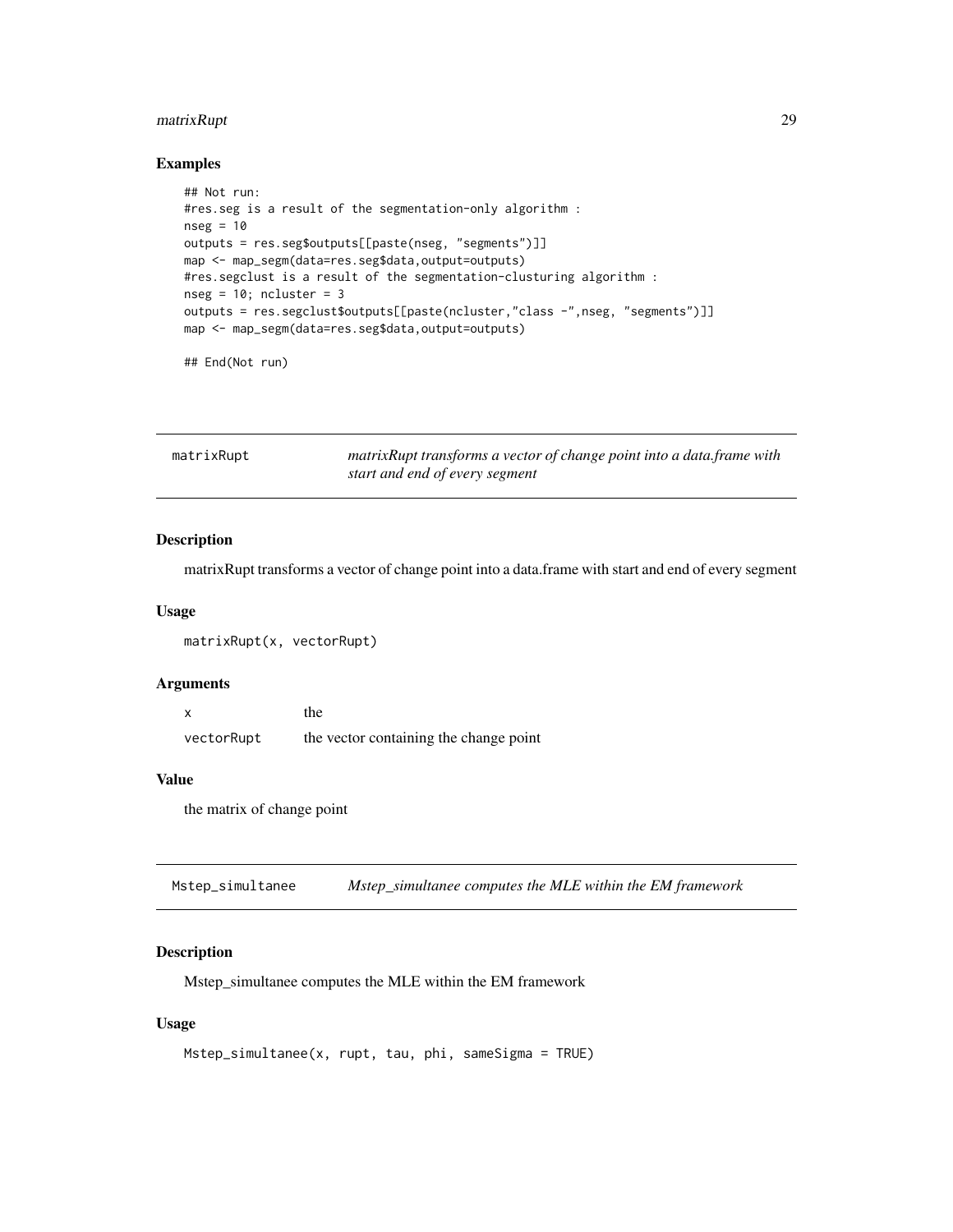# <span id="page-29-0"></span>Arguments

| $\mathsf{x}$ | the bivariate signal                                                                     |
|--------------|------------------------------------------------------------------------------------------|
| rupt         | the rupture dataframe                                                                    |
| tau          | the K <sup>*</sup> P matrix containing posterior probabilities of membership to clusters |
| phi          | the parameters of the mixture                                                            |
| sameSigma    | TRUE if all segment have the same variance                                               |

# Value

phi the updated value of the parameters

Mstep\_simultanee\_cpp *Mstep\_simultanee computes the MLE within the EM framework*

# Description

Mstep\_simultanee computes the MLE within the EM framework

# Usage

```
Mstep_simultanee_cpp(x, rupt, tau, phi, sameSigma = TRUE)
```
# Arguments

| x         | the bivariate signal                                                           |
|-----------|--------------------------------------------------------------------------------|
| rupt      | the rupture dataframe                                                          |
| tau       | the $K^*P$ matrix containing posterior probabilities of membership to clusters |
| phi       | the parameters of the mixture                                                  |
| sameSigma | whether segments have the same variance                                        |

# Value

phi the updated value of the parameters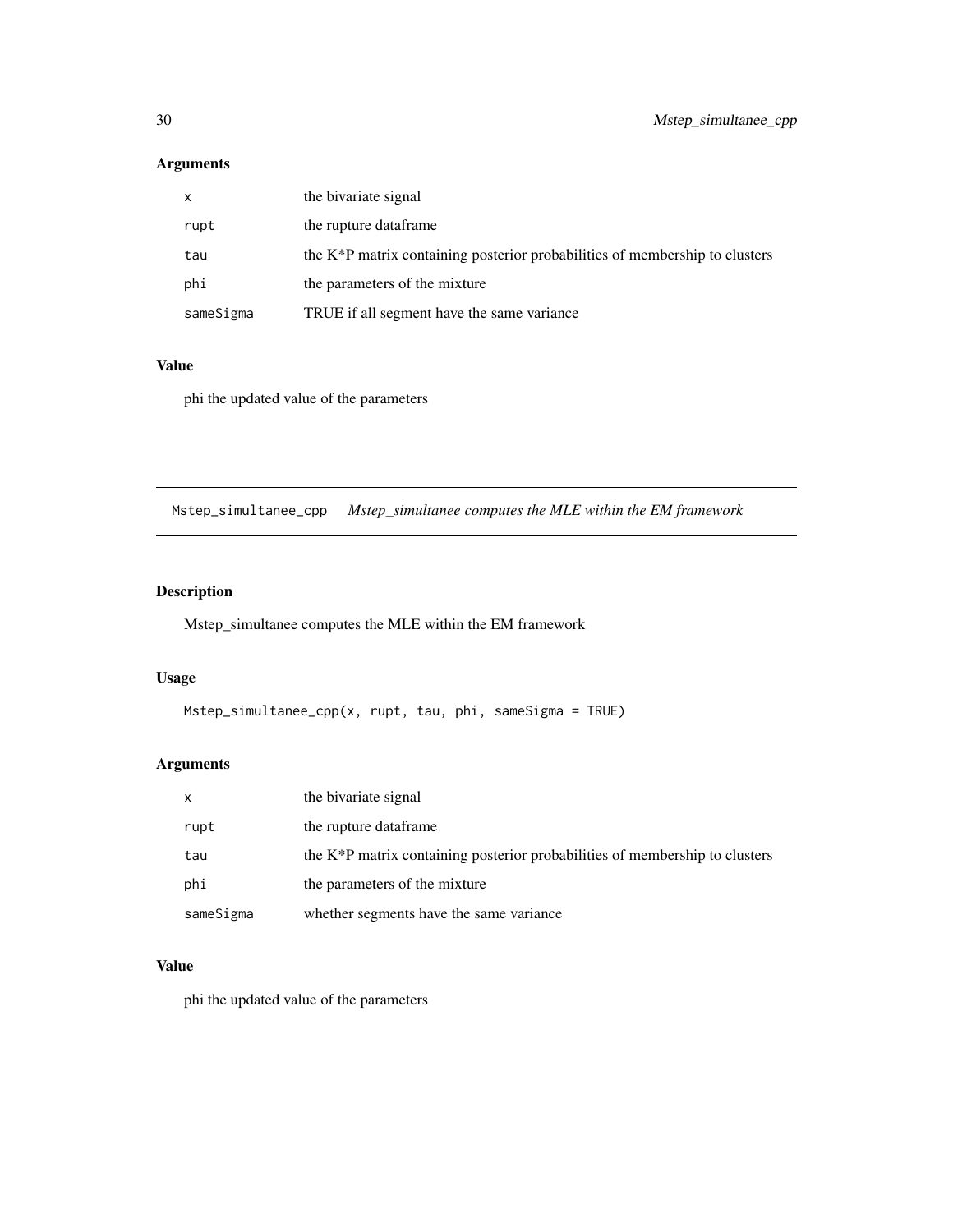<span id="page-30-0"></span>neighborsbis *neighbors tests whether neighbors of point k,P can be used to reinitialize the EM algorithm and to improve the log-likelihood.*

# Description

neighbors tests whether neighbors of point k,P can be used to re-initialize the EM algorithm and to improve the log-likelihood.

# Usage

```
neighborsbis(
 kv.hull,
  x,
 L,
 k,
  param,
 P,
  lmin,
  eps,
  sameSigma = TRUE,
 pureR = FALSE
)
```
# Arguments

| kv.hull   | convex hull of likelihood                                                   |
|-----------|-----------------------------------------------------------------------------|
| X         | the initial dataset                                                         |
| L         | the likelihood                                                              |
| k         | the points of interest                                                      |
| param     | param outputs of segmentation                                               |
| P         | the number of class                                                         |
| lmin      | minimal size of the segment to be implemented                               |
| eps       | eps                                                                         |
| sameSigma | should segments have same variance?                                         |
| pureR     | should algorithm use only R functions or benefit from Rcpp faster algorithm |

# Value

smoothing likelihood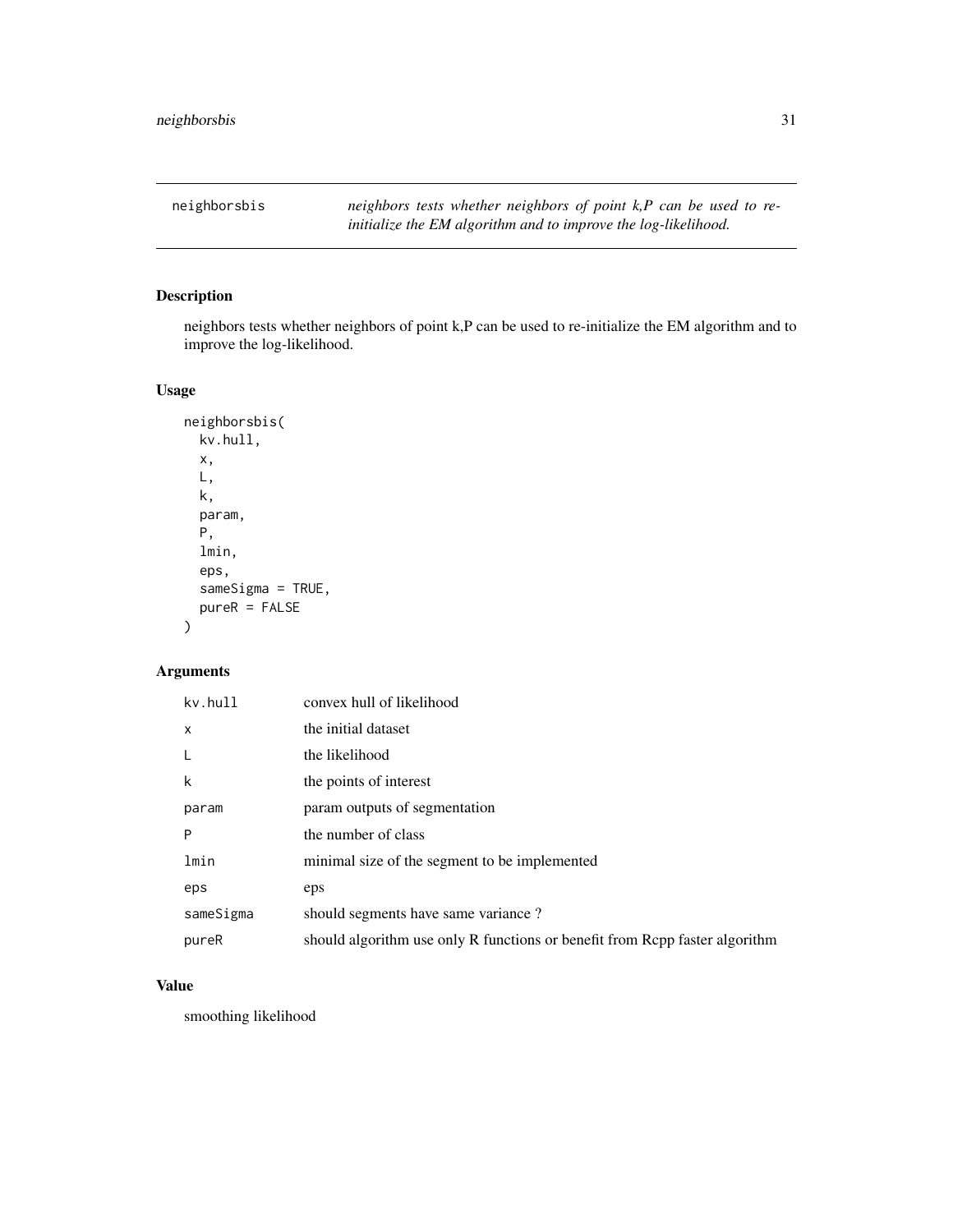<span id="page-31-1"></span><span id="page-31-0"></span>

plot\_segm plot segmented time serie.

#### Usage

```
plot_segm(
  data,
  output,
  interactive = FALSE,
 diag.var,
 x_{col} = "expectTime",html = FALSE,
 order = FALSE,
  stationarity = FALSE
)
```
# Arguments

| data         | the data frame with the different variable                                                                        |
|--------------|-------------------------------------------------------------------------------------------------------------------|
| output       | outputs of the segmentation or segclust algorithm for one number of segment                                       |
| interactive  | should graph be interactive through leaflet?                                                                      |
| diag.var     | names of the variables on which statistics are calculated                                                         |
| x_col        | column name for time                                                                                              |
| html         | should the graph be incorporated in a markdown file through htmltools::tagList()                                  |
| order        | should cluster be ordered                                                                                         |
| stationarity | if TRUE, cut each segment in three and plot each part with its own mean to<br>assess stationarity of each segment |

### Value

a graph

```
## Not run:
#res.segclust is the results of the segmentation-clustering algorithm
ncluster = 3
nseg = 10g <- plot_segm(data = res.segclust$data, output =
 res.segclust$outputs[[paste(ncluster,"class -",nseg, "segments")]],
  diag.var = x$`Diagnostic variables`,x_col = 'dateTime)
#res.seg is the results of the segmentation-only algorithm
```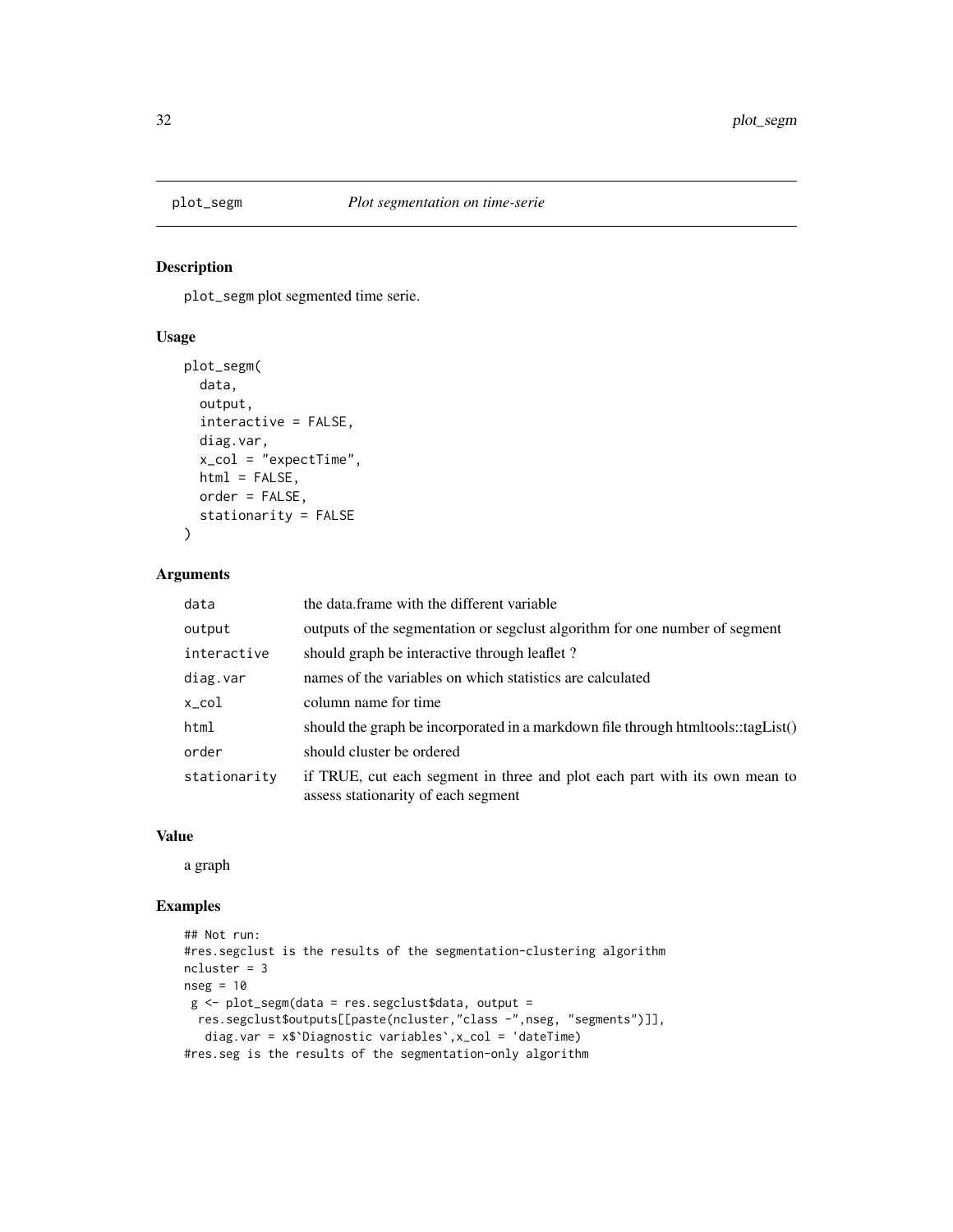<span id="page-32-0"></span>plot\_states 33

```
nseg = 10g <- plot_segm(data = res.segclust$data,
output = res.segclust$outputs[[paste(nseg, "segments")]],
 diag.var = x$`Diagnostic variables`,x_col = 'dateTime)
```
## End(Not run)

plot\_states *Plot states statistics*

### Description

plot\_states plot states statistics

# Usage

```
plot_states(outputs, diag.var, position_width = 0.3, order = FALSE)
```
# Arguments

| outputs  | outputs of the segmentation or segclust algorithm for one number of segment |
|----------|-----------------------------------------------------------------------------|
| diag.var | names of the variables on which statistics are calculated                   |
|          | position_width width between different model if several models are compared |
| order    | should cluster be ordered                                                   |

### Value

a graph

```
## Not run:
#res.segclust is the results of the segmentation-clustering algorithm
ncluster = 3
nseg = 10
g <- plot_states(output = res.segclust$outputs[[
 paste(ncluster,"class -",nseg, "segments")
]],
diag.var = c("dist","angle2")
#res.seg is the results of the segmentation-only algorithm
nseg = 10g <- plot_states(output = res.segclust$outputs[[paste(nseg, "segments")]],
diag.var = c("dist","angle2"))
```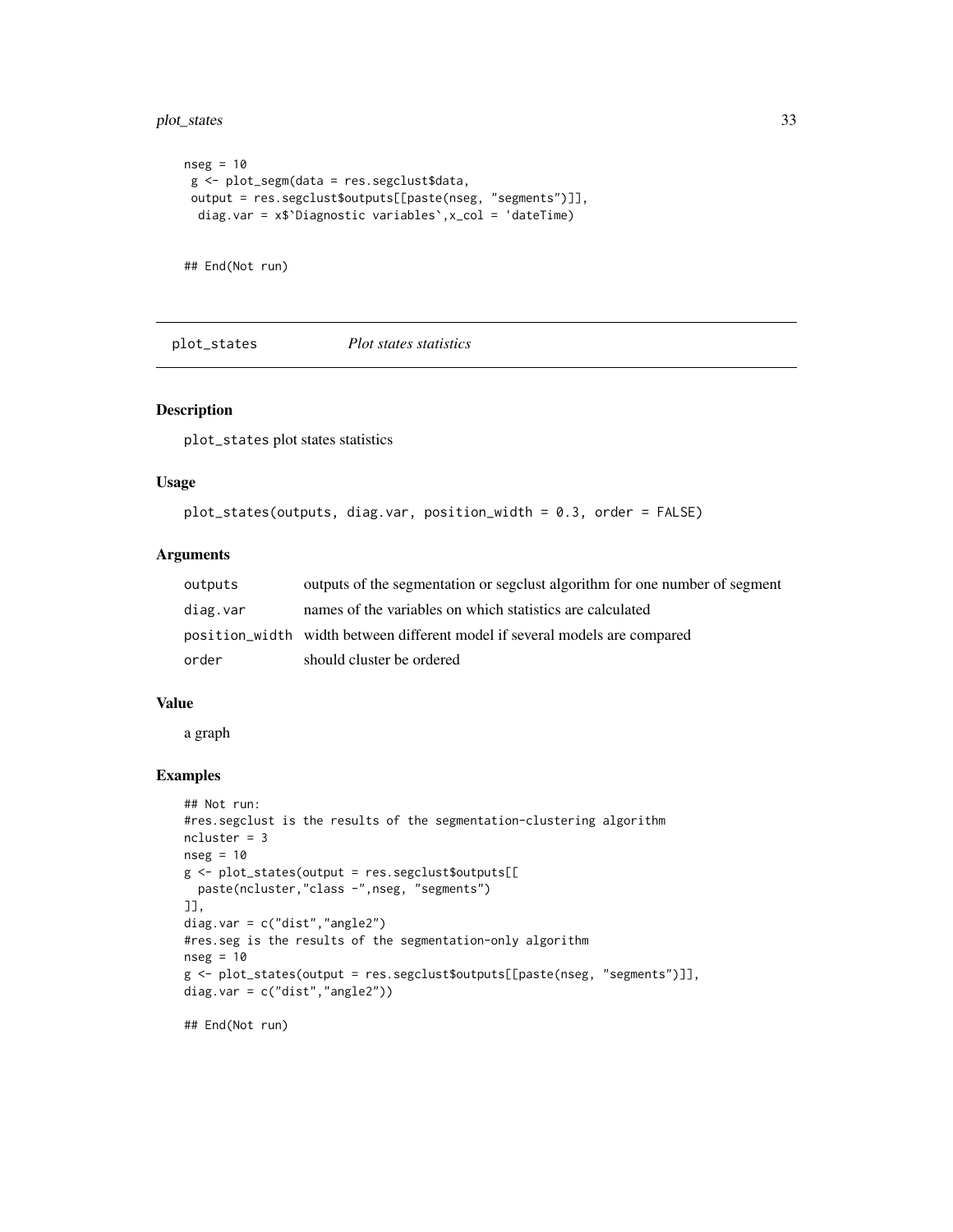<span id="page-33-0"></span>

prepare\_HMM

# Usage

```
prepare_HMM(data, hmm.model = NULL, diag.var, order.var = diag.var[1])
```
#### Arguments

| data         | data      |
|--------------|-----------|
| $h$ mm.model | hmm.model |
| diag.var     | diag.var  |
| order.var    | order.var |

```
## Not run:
# Example taken from moveHMM package.
# 1. simulate data
# define all the arguments of simData
nbAnimals <- 1
nbStates <- 2
nbCovs < -2mu<-c(15,50)
sigma<-c(10,20)
angleMean <- c(pi,0)
kappa < -c(0.7, 1.5)stepPar <- c(mu,sigma)
anglePar <- c(angleMean,kappa)
stepDist <- "gamma"
angleDist <- "vm"
zeroInflation <- FALSE
obsPerAnimal <- c(50,100)
data <- moveHMM::simData(nbAnimals=nbAnimals,nbStates=nbStates,
                stepDist=stepDist,angleDist=angleDist,
                stepPar=stepPar,anglePar=anglePar,nbCovs=nbCovs,
                zeroInflation=zeroInflation,
                obsPerAnimal=obsPerAnimal)
### 2. fit the model to the simulated data
# define initial values for the parameters
mu0 < -c(20, 70)sigma0 <- c(10,30)
kappa0 <- c(1,1)
```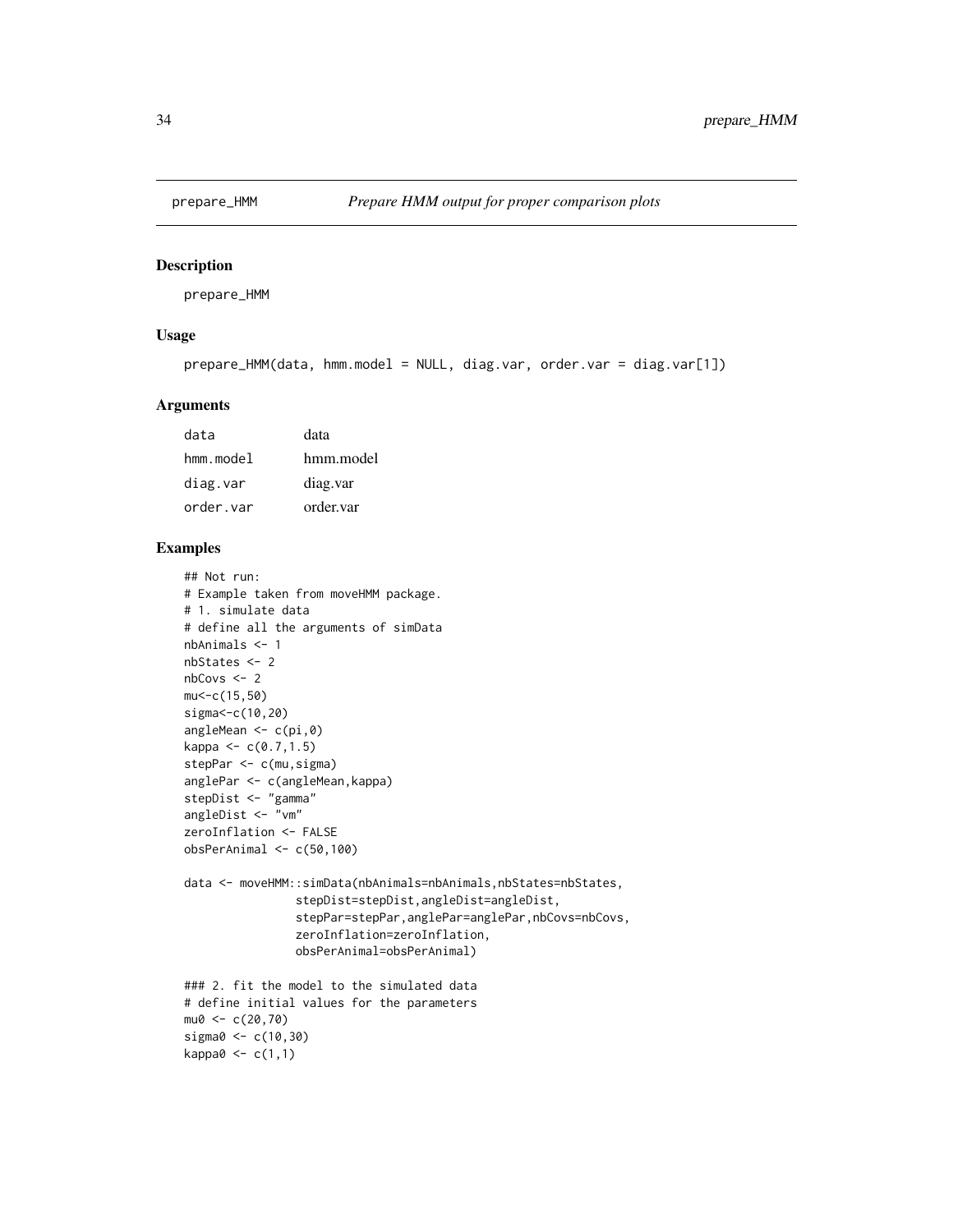```
stepPar0 <- c(mu0, sigma0) # no zero-inflation, so no zero-mass included
anglePar0 <- kappa0 # the angle mean is not estimated,
# so only the concentration parameter is needed
formula <- ~cov1+cos(cov2)
m <- moveHMM::fitHMM(data=data,nbStates=nbStates,stepPar0=stepPar0,
         anglePar0=anglePar0,formula=formula,
         stepDist=stepDist,angleDist=angleDist,angleMean=angleMean)
### 3. Transform into a segmentation-class object
res.hmm <- prepare_HMM(data=data,
hmm.model = m, diag.var = c("step","angle"))
### 4. you can now apply the same function than for segclust2d outputs
plot(res.hmm)
segmap(res.hmm)
```
## End(Not run)

prepare\_shiftfit *Prepare shiftfit output for proper comparison plots*

### Description

prepare\_shiftfit

#### Usage

```
prepare_shiftfit(
  data,
  shiftfit.model = NULL,
  diag.var,
  order.var = diag.var[1]
)
```
# Arguments

| data                          | data      |
|-------------------------------|-----------|
| shiftfit.model shiftfit.model |           |
| diag.var                      | diag.var  |
| order.var                     | order.var |

```
## Not run:
data(simulshift)
# 1. subsample to a reasonable size
subdata <- simulshift[seq(1,30000,by = 100),]
# 2. use algorithm from marcher package
MWN.fit <- with(subdata,
```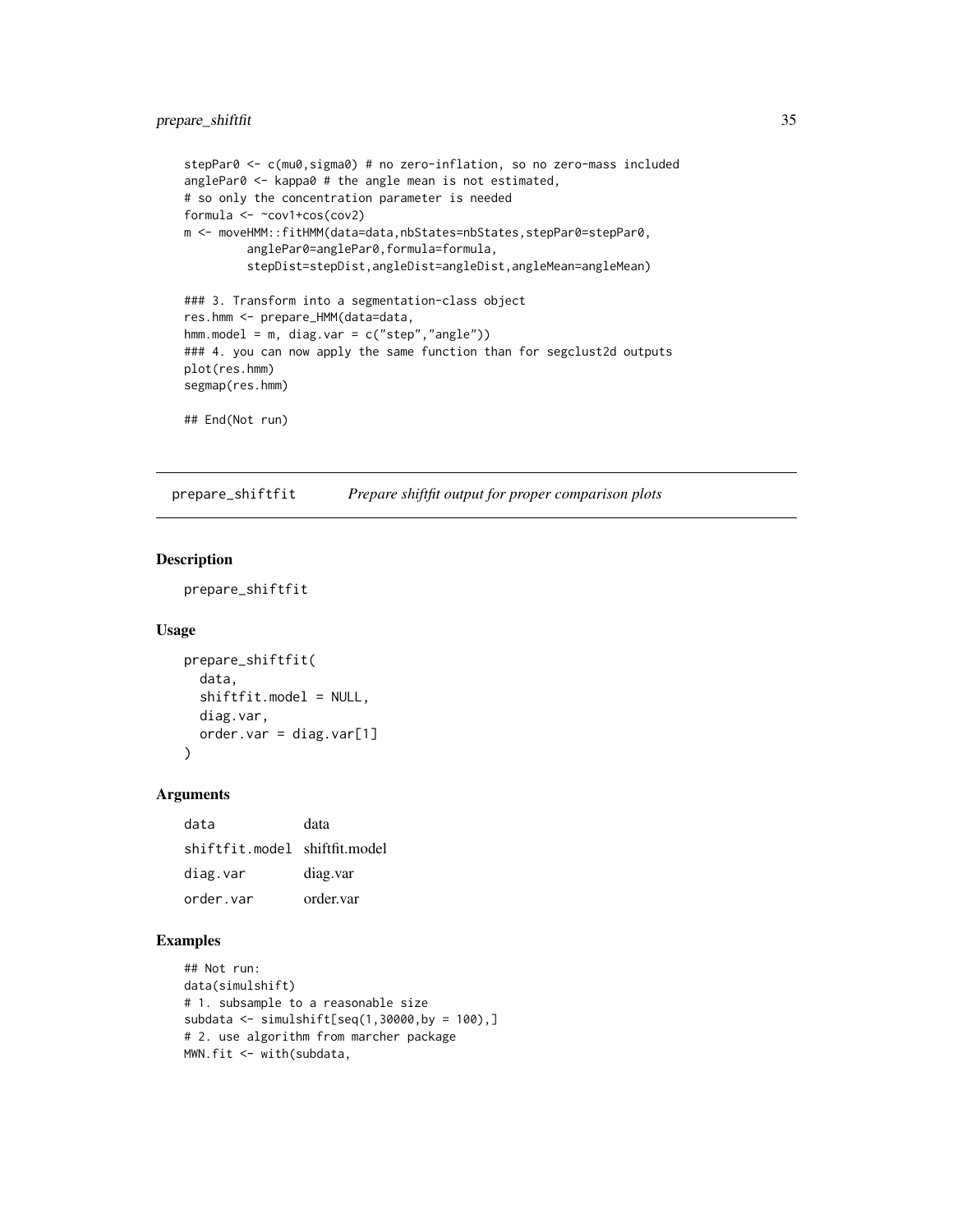```
marcher::estimate_shift(T=indice, X=x, Y=y,n.clust = 3))
# 3. convert output
MWN.segm <- prepare_shiftfit(subdata,MWN.fit,diag.var = c("x","y"))
# 4. use segclust2d functions
plot(MWN.segm)
plot(MWN.segm,stationarity = TRUE)
segmap(MWN.segm)
## End(Not run)
```
prep\_segm *Find segment and states for a Picard model*

# Description

prep\_segm find the different segment and states of a given HMM model

#### Usage

prep\_segm(data, param, seg.type = NULL, nseg = NULL)

# Arguments

| data     | the data frame with the different variable |
|----------|--------------------------------------------|
| param    | the param output of the segmentation       |
| seg.type | either 'hybrid' or 'dynprog'               |
| nseg     | number of segment chosen                   |

# Value

a data.frame with states of the different segments

prep\_segm\_HMM *Internal function for HMM*

# Description

prep\_segm\_HMM

### Usage

prep\_segm\_HMM(data, hmm.model)

### Arguments

| data      | data      |
|-----------|-----------|
| hmm.model | hmm.model |

<span id="page-35-0"></span>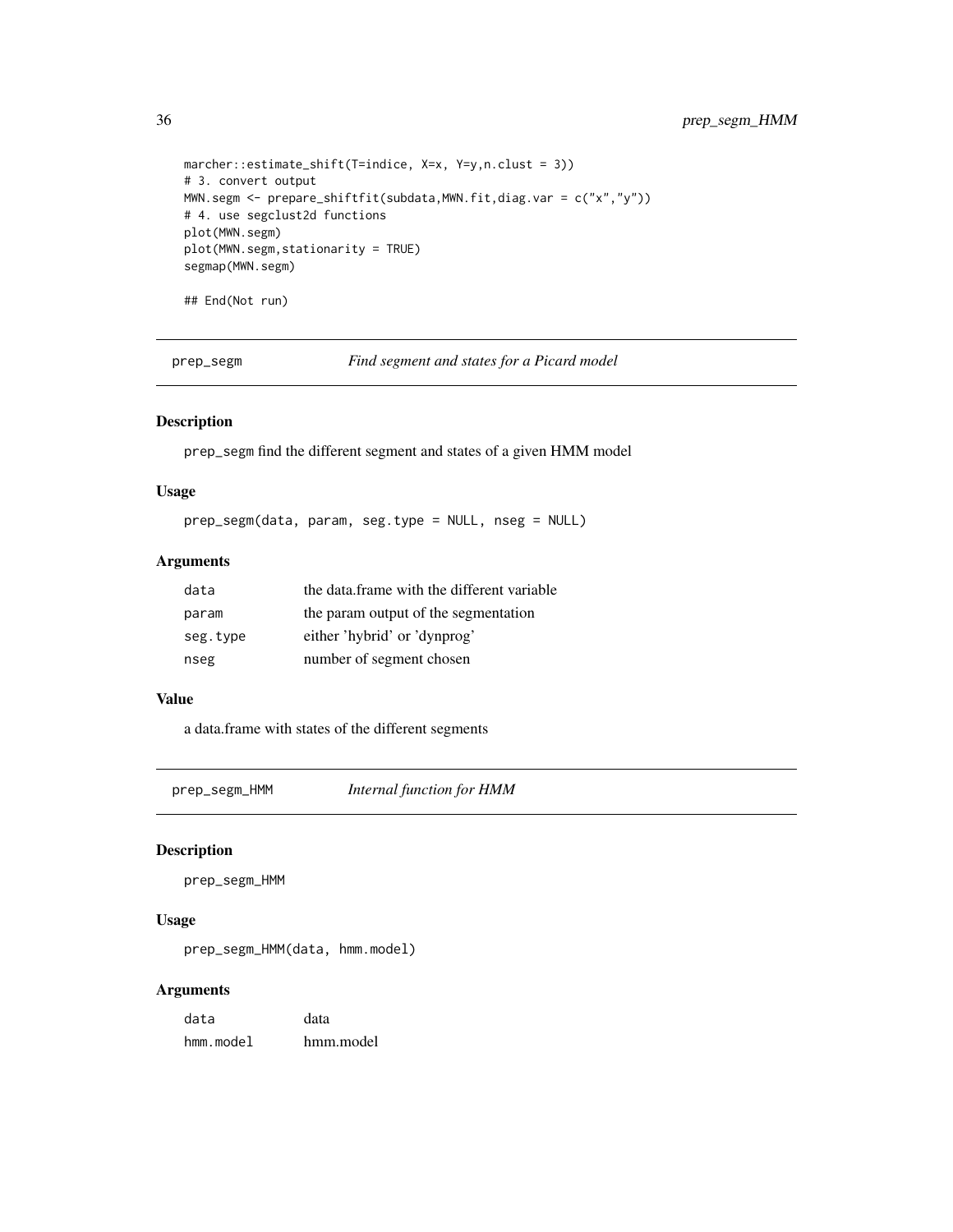<span id="page-36-0"></span>prep\_segm\_shiftfit *Internal function for HMM*

### Description

prep\_segm\_shiftfit

# Usage

prep\_segm\_shiftfit(data, shiftfit.model)

### Arguments

data data shiftfit.model shiftfit.model

relabel\_states *Relabel states of a segmentation/clustering output*

### Description

relabel\_states relabel the states of a segmentation/clustering output. This allows merging different states into the same if for instance several of the model states represent the same behavioural states.

# Usage

```
relabel_states(mode.segclust, newlabel, ncluster, nseg, order = TRUE)
```
### Arguments

| mode.segclust | segglust output                                                               |
|---------------|-------------------------------------------------------------------------------|
| newlabel      | a vector with the new names ordered, corresponding to state_ordered           |
| ncluster      | the number of cluster for which you want relabeling                           |
| nseg          | the number of segment for which you want relabeling                           |
| order         | boolean, whether this changes the ordered states or not. FALSE value obsolete |
|               | for now                                                                       |

# Value

a segmentation object with state names changed for the segmentation specified by ncluster and nseg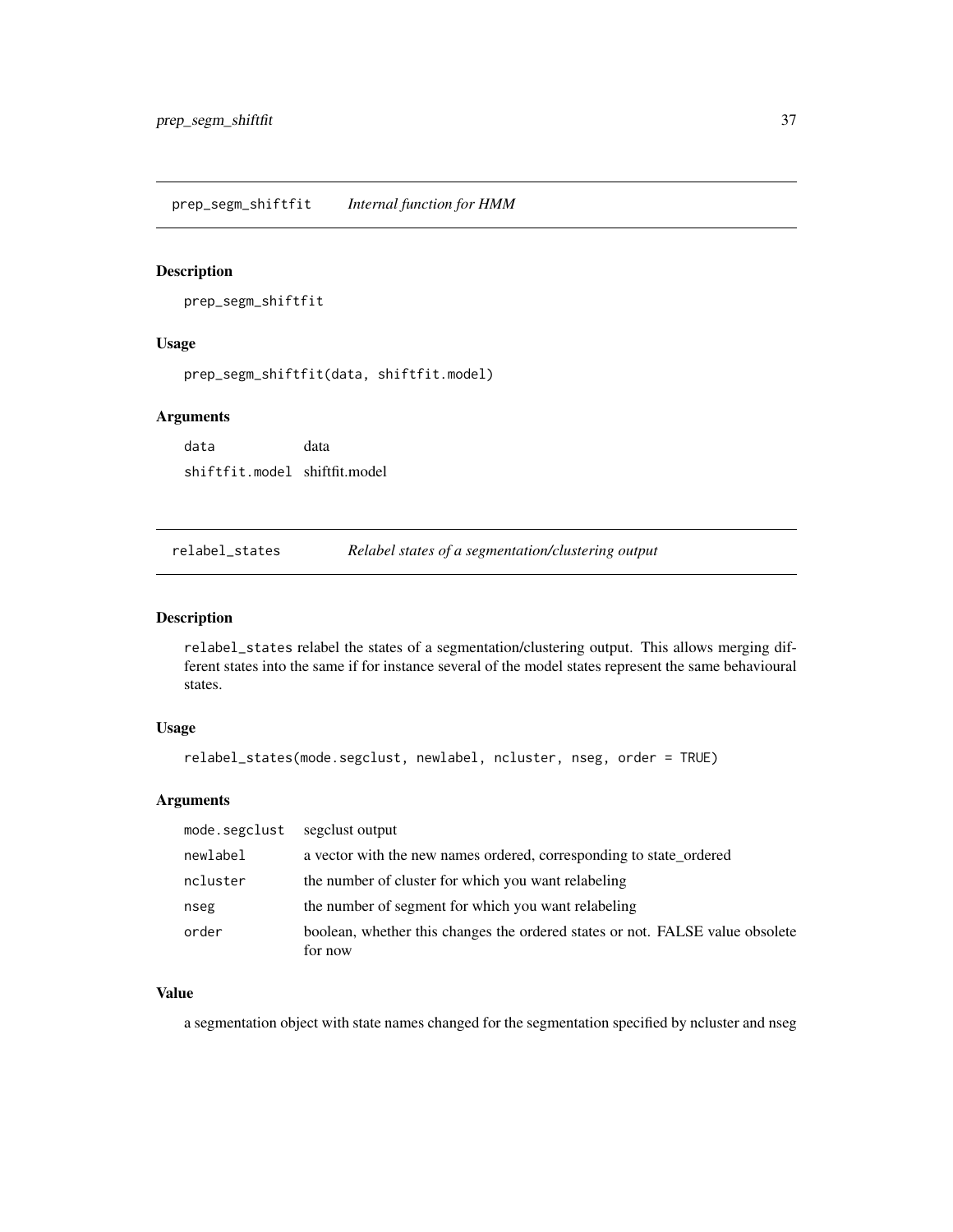<span id="page-37-0"></span>

repmat repeats a matrix

### Usage

repmat(a, n, m)

# Arguments

| a | the base matrix                 |
|---|---------------------------------|
| n | number of repetition in lines   |
| m | number of repetition in columns |

# Value

a matrix with n repeats of a in lines et m in columns

| ruptAsMat | ruptAsMat is an internal function to transform a vector giving the<br>change point to matrix 2 columns matrix in which each line gives the |
|-----------|--------------------------------------------------------------------------------------------------------------------------------------------|
|           | beginning and the end of a segment                                                                                                         |

# Description

ruptAsMat is an internal function to transform a vector giving the change point to matrix 2 columns matrix in which each line gives the beginning and the end of a segment

# Usage

```
ruptAsMat(vectRupt)
```
# Arguments

vectRupt the vector of change point

# Value

the matrix containing the segments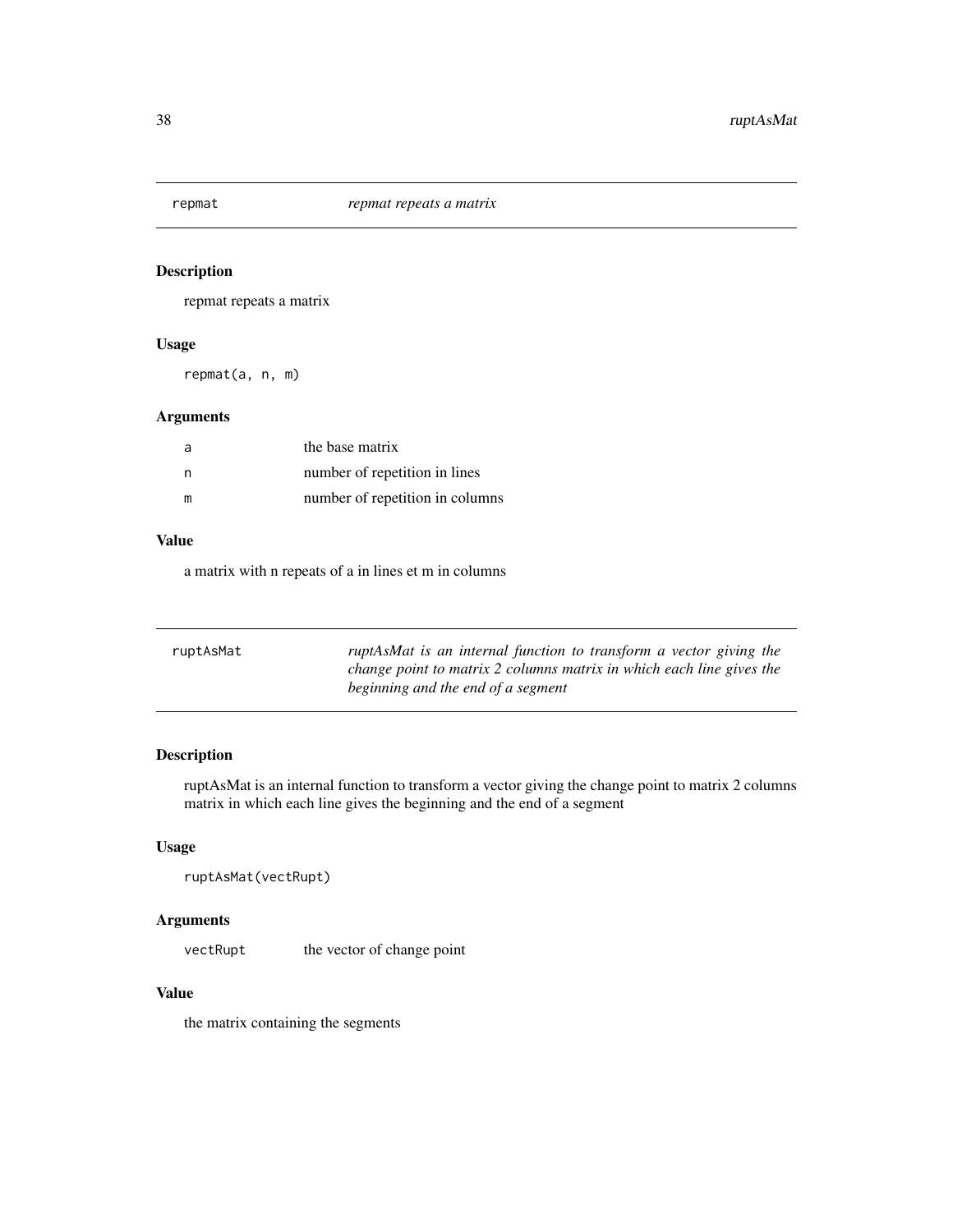<span id="page-38-1"></span><span id="page-38-0"></span>Joint Segmentation/Clustering of movement data. Method available for data.frame, move and ltraj objects. The algorithm finds the optimal segmentation for a given number of cluster and segments using an iterated alternation of a Dynamic Programming algorithm and an Expectation-Maximization algorithm. Among the different segmentation found, the best one can be chosen using the maximum of a BIC penalized likelihood.

### Usage

```
segclust(x, ...)
## S3 method for class 'data.frame'
segclust(x, ...)
## S3 method for class 'Move'
segclust(x, ...)
## S3 method for class 'ltraj'
segclust(x, ...)
```
#### Arguments

|         | data.frame with observations                     |
|---------|--------------------------------------------------|
| $\cdot$ | additional parameters given to seguent_internal. |

# Value

a [segmentation-class](#page-43-1) object

```
#' @examples
df <- test_data()$data
#' # data is a data.frame with column 'x' and 'y'
# Simple segmentation with automatic subsampling
# if data has more than 1000 rows:
res <- segclust(df,
Kmax = 15, lmin = 10, ncluster = 2:4,
seg.var = c("x", "y")# Plot results
plot(res)
segmap(res, coord.names = c("x", "y"))
# check penalized likelihood of
# alternative number of segment possible.
```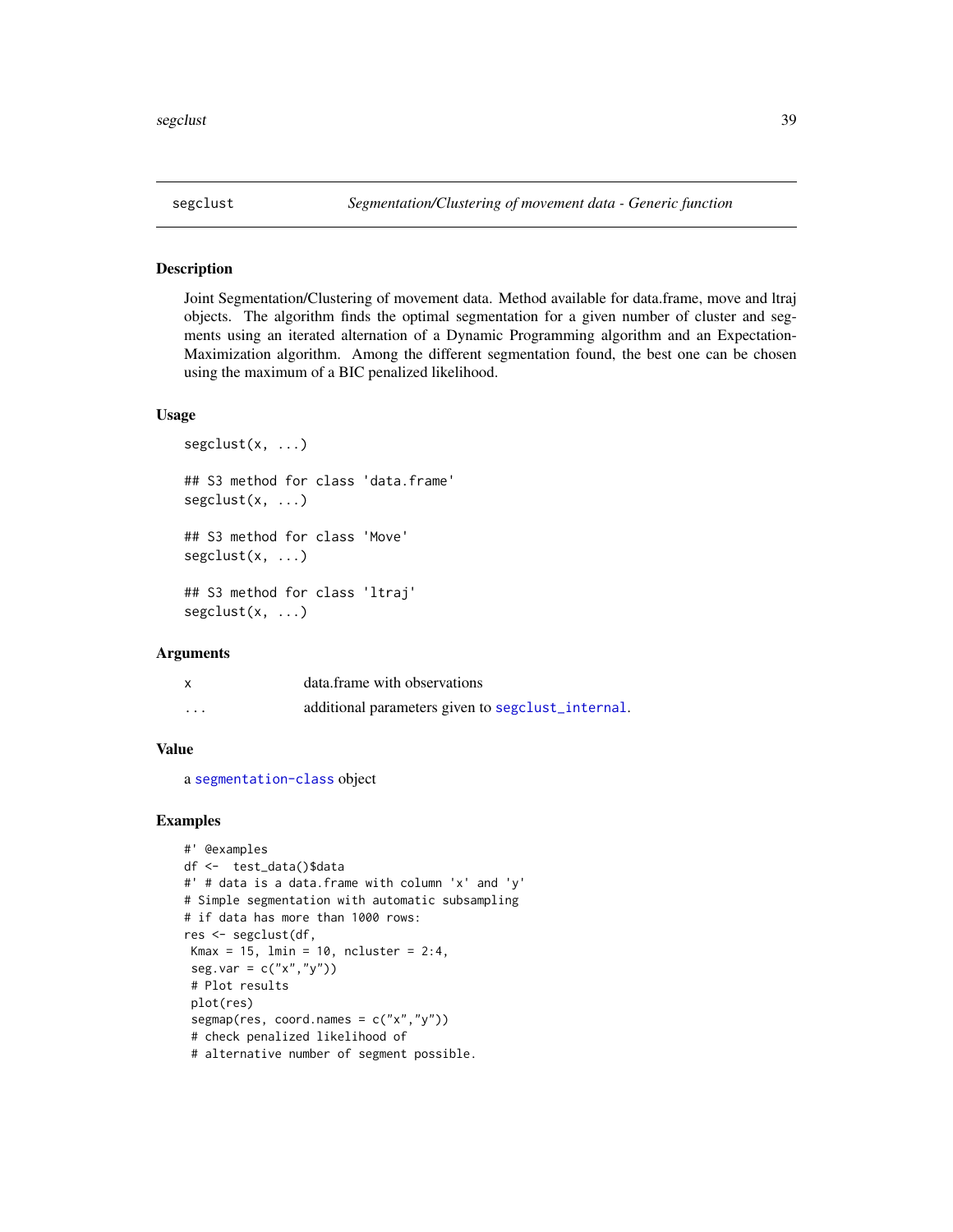```
# There should be a clear break if the segmentation is good
plot_BIC(res)
## Not run:
# Advanced options:
# Run with automatic subsampling if df has more than 500 rows:
res \le segclust(df, Kmax = 30, lmin = 10, ncluster = 2:4,
                seg.var = c("x", "y"), subsample_over = 500)
# Run with subsampling by 2:
res \leq segclust(df, Kmax = 30, lmin = 10, ncluster = 2:4,
                seg.var = c("x", "y"), subsample_by = 2)
# Disable subsampling:
res \leq segclust(df, Kmax = 30, lmin = 10,
                ncluster = 2:4, seg.var = c("x", "y"), subsample = FALSE)
# Disabling automatic scaling of variables for segmentation (standardazing
# the variables) :
res <- segclust(df, Kmax = 30, lmin = 10,
                 seg.var = c("dist","angle"), scale.variable = FALSE)
## End(Not run)
```
segclust2d *segclust2d: tools for segmentation of animal GPS movement data*

#### **Description**

Provides two methods for segmentation and joint segmentation/clustering of bivariate time-series. Originally intended for ecological segmentation (home-range and behavioural modes) but easily applied on other series, the package also provides tools for analysing outputs from R packages moveHMM and marcher.

#### Details

The segmentation method is a bivariate extension of Lavielle's method available in adehabitatLT (Lavielle 1999; and 2005). This method rely on dynamic programming for efficient segmentation.

The segmentation/clustering method alternates steps of dynamic programming with an Expectation-Maximization algorithm. This is an extension of Picard et al (2007) method (formerly available in cghseg package) to the bivariate case.

The full description of the method is published in Patin et al. (2020).

References:

Lavielle, M. (1999) Detection of multiple changes in a sequence of dependent variables. *Stochastic Processes and their Applications*, 83: 79–102.

Lavielle, M. (2005) Using penalized contrasts for the change-point problem. Report number 5339, Institut national de recherche en informatique et en automatique.

Patin, R., Etienne, M. P., Lebarbier, E., Chamaill\'e-Jammes, S., & Benhamou, S. (2020). Identifying stationary phases in multivariate time series for highlighting behavioural modes and home range settlements. *Journal of Animal Ecology*, 89(1), 44-56.

Picard, F., Robin, S., Lebarbier, E. and Daudin, J.-J. (2007), A Segmentation/Clustering Model for the Analysis of Array CGH Data. *Biometrics*, 63: 758-766. doi:10.1111/j.1541-0420.2006.00729.x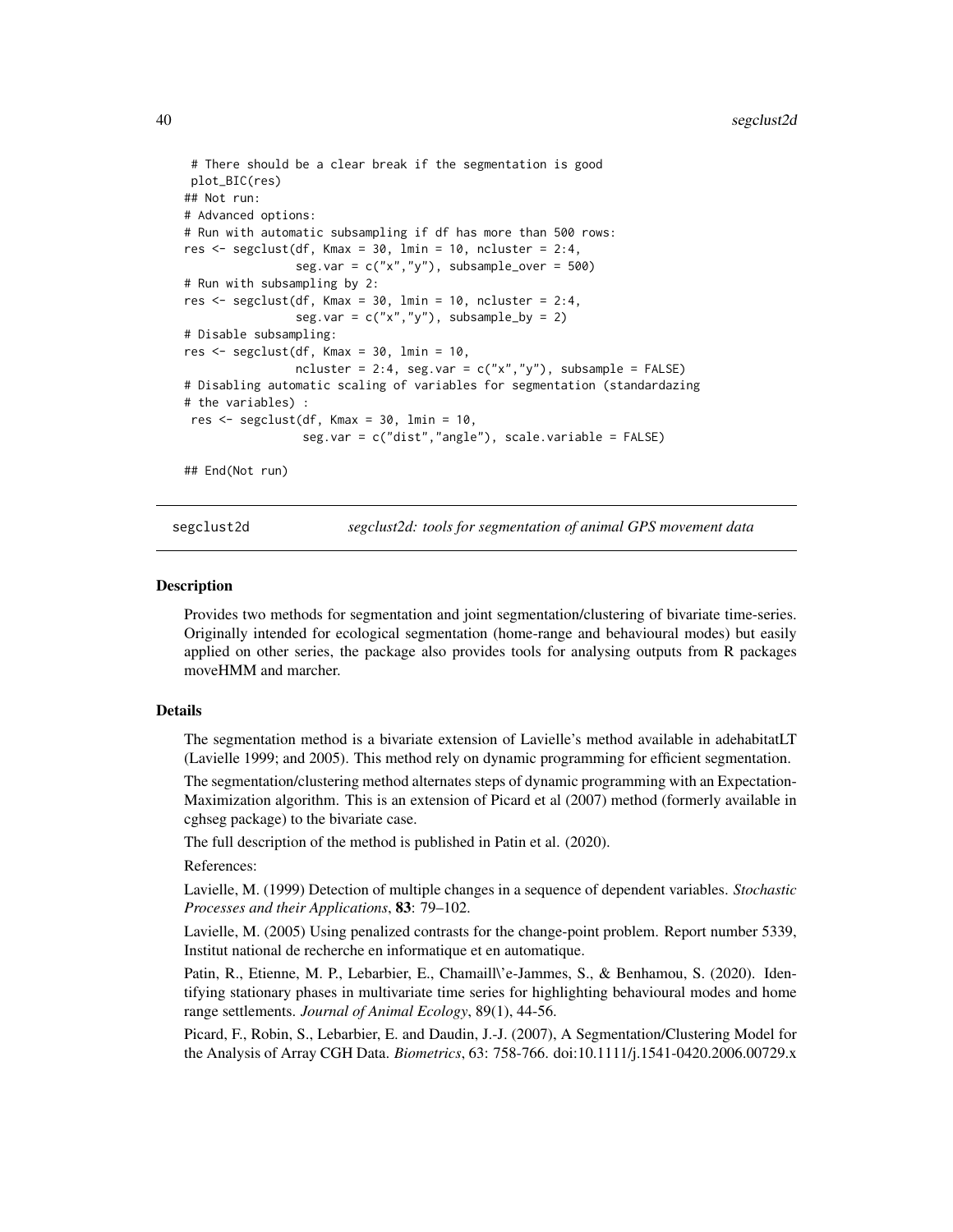<span id="page-40-1"></span><span id="page-40-0"></span>segclust\_internal *Internal segmentation/clustering function*

# Description

Internal segmentation/clustering function

# Usage

```
segclust_internal(
  x,
  seg.var,
  diag.var,
  order.var,
  Kmax,
  ncluster,
  lmin,
  scale.variable,
  sameSigma = FALSE,
  ...
\mathcal{L}
```
# Arguments

| $\mathsf{x}$ | data.frame with observations                                                                                                |
|--------------|-----------------------------------------------------------------------------------------------------------------------------|
| seg.var      | names of the variables used for segmentation (either one or two names).                                                     |
| diag.var     | names of the variables on which statistics are calculated.                                                                  |
| order.var    | names of the variable with which states are ordered.                                                                        |
| Kmax         | maximum number of segments.                                                                                                 |
| ncluster     | number of cluster into which segments should be grouped. Can be a vector if<br>one want to test several number of clusters. |
| lmin         | minimum length of segments.                                                                                                 |
|              | scale. variable TRUE or FALSE for automatic scaling of variables (reduction and centering)                                  |
| sameSigma    | does segments have same variance?                                                                                           |
| $\cdots$     | additional arguments given to chooseseg_lavielle                                                                            |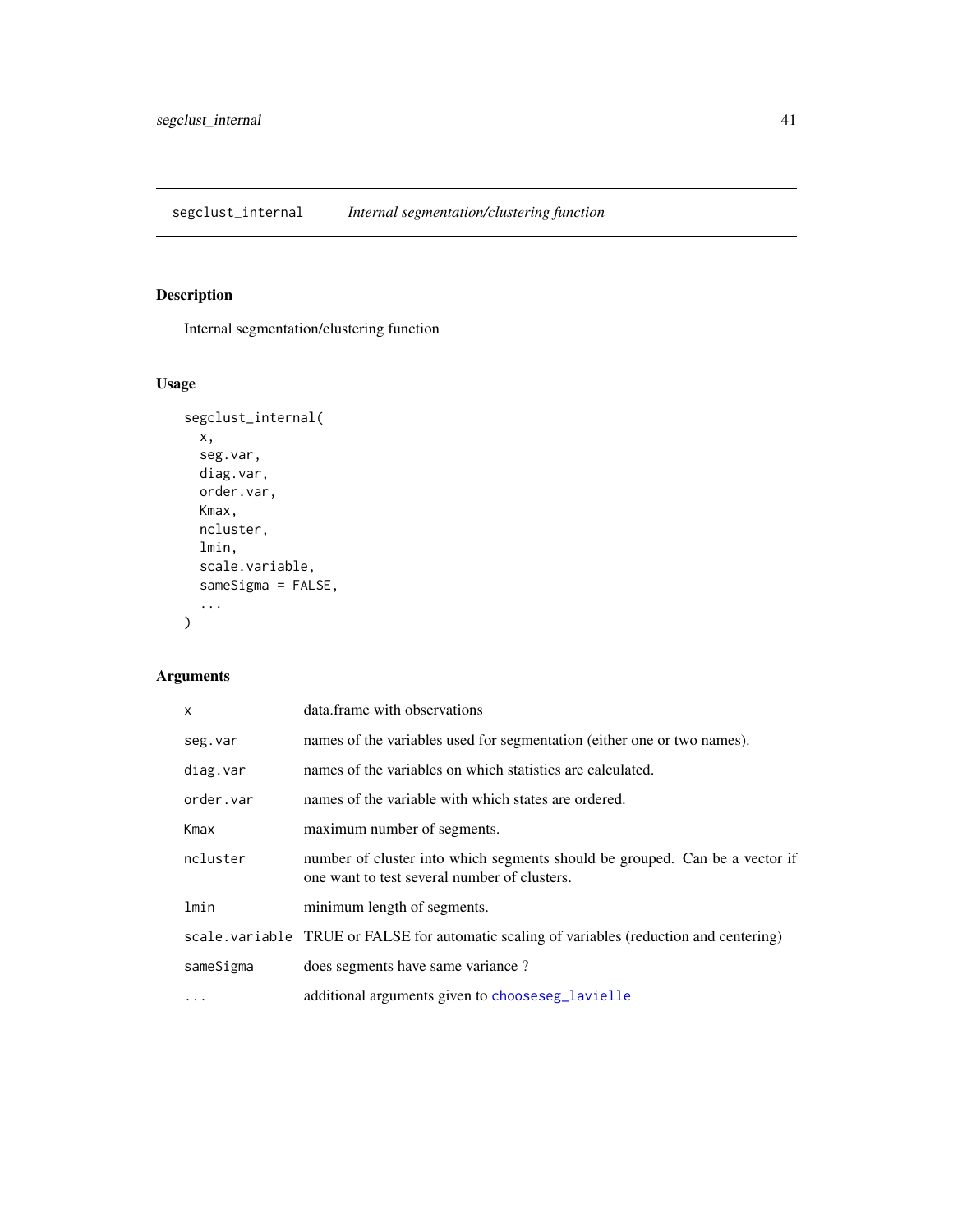<span id="page-41-0"></span>

segmap\_list create maps with a list of object of segmentation class

### Usage

```
segmap_list(
  x_list,
 ncluster_list = NULL,
 nseg_list = NULL,
 pointsize = 1,
  linesize = 0.5,
  coord.names = c("x", "y"))
```
#### Arguments

| x_list        | list of segmentation objects for different individuals or path                                                  |
|---------------|-----------------------------------------------------------------------------------------------------------------|
| ncluster_list | list of number of cluster to be selected for each individual. If empty, the function<br>takes the default one   |
| nseg_list     | list of number of segment to be selected for each individual. If empty, the func-<br>tion takes the default one |
| pointsize     | size of points                                                                                                  |
| linesize      | size of lines                                                                                                   |
| coord.names   | names of coordinates                                                                                            |
|               |                                                                                                                 |

# Value

a ggplot2 graph

<span id="page-41-1"></span>segmentation *Segmentation of movement data - Generic function*

### Description

Segmentation of movement data. No clustering. Method available for data.frame, move and ltraj object. The algorithm finds for each number of segment the optimal segmentation using a Dynamic Programming approach. The number of segment is then chosen using Lavielle's (2005) procedure based on locating rupture in the penalized likelihood.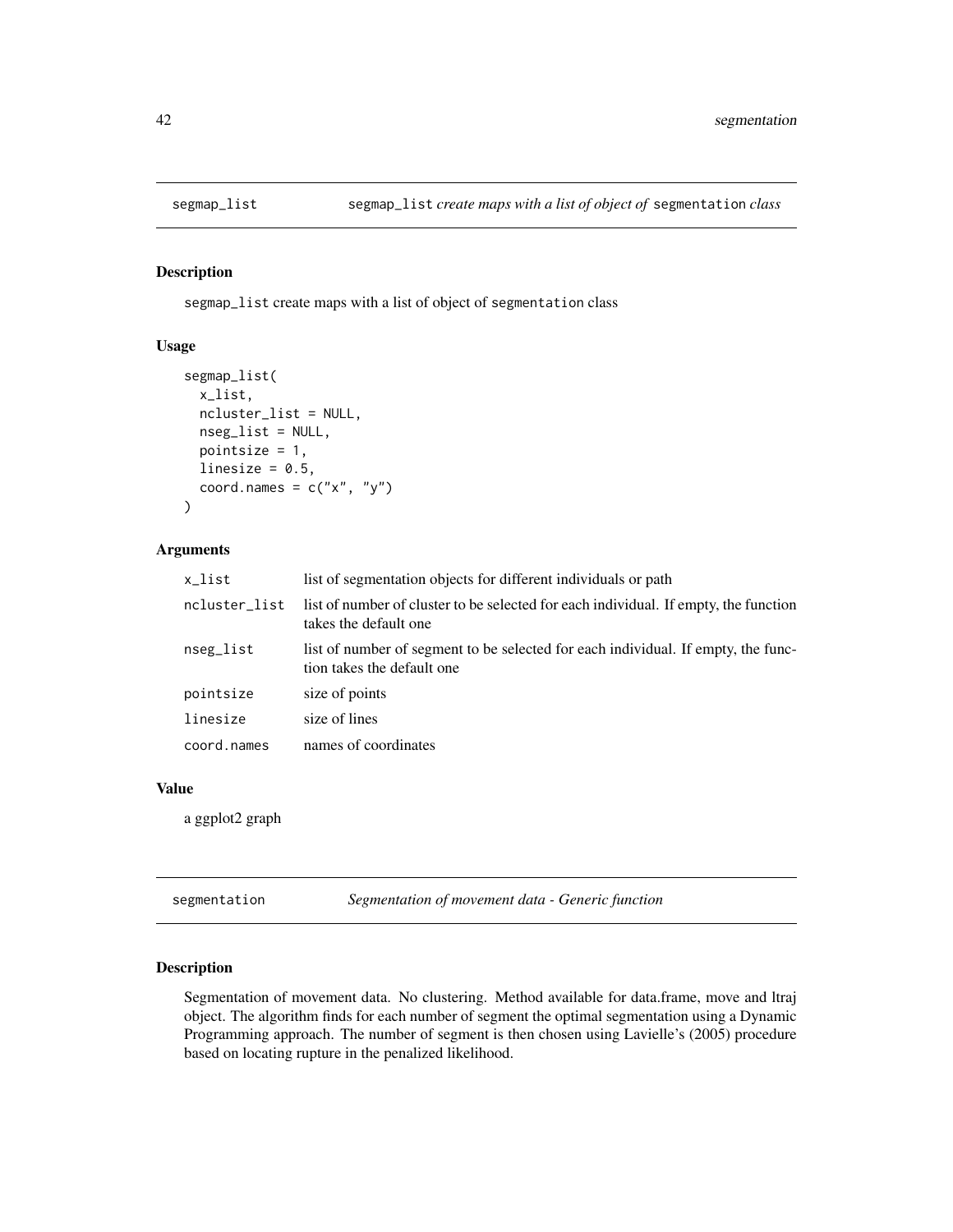# <span id="page-42-0"></span>segmentation 43

# Usage

```
segmentation(x, ...)
## S3 method for class 'data.frame'
segmentation(x, ...)
## S3 method for class 'Move'
segmentation(x, ...)
## S3 method for class 'ltraj'
segmentation(x, ...)
segmentation_internal(
 x,
 seg.var,
 diag.var,
 order.var,
 lmin,
 Kmax,
 scale.variable,
  sameSigma = FALSE,
  ...
)
```
# Arguments

| $\mathsf{x}$ | data.frame with observations                                                              |
|--------------|-------------------------------------------------------------------------------------------|
| $\ddots$ .   | additional parameters given to chooseseg lavielle                                         |
| seg.var      | names of the variables used for segmentation (either one or two names).                   |
| diag.var     | names of the variables on which statistics are calculated.                                |
| order.var    | names of the variable with which states are ordered.                                      |
| lmin         | minimum length of segments.                                                               |
| Kmax         | maximum number of segments.                                                               |
|              | scale variable TRUE or FALSE for automatic scaling of variables (reduction and centering) |
| sameSigma    | does segments have same variance?                                                         |

#### Value

a [segmentation-class](#page-43-1) object

```
df <- test_data()$data
#' # data is a data.frame with column 'x' and 'y'
# Simple segmentation with automatic subsampling
# if data has more than 1000 rows:
res \leq segmentation(df, Kmax = 30, lmin = 10, seg.var = c("x","y"))
```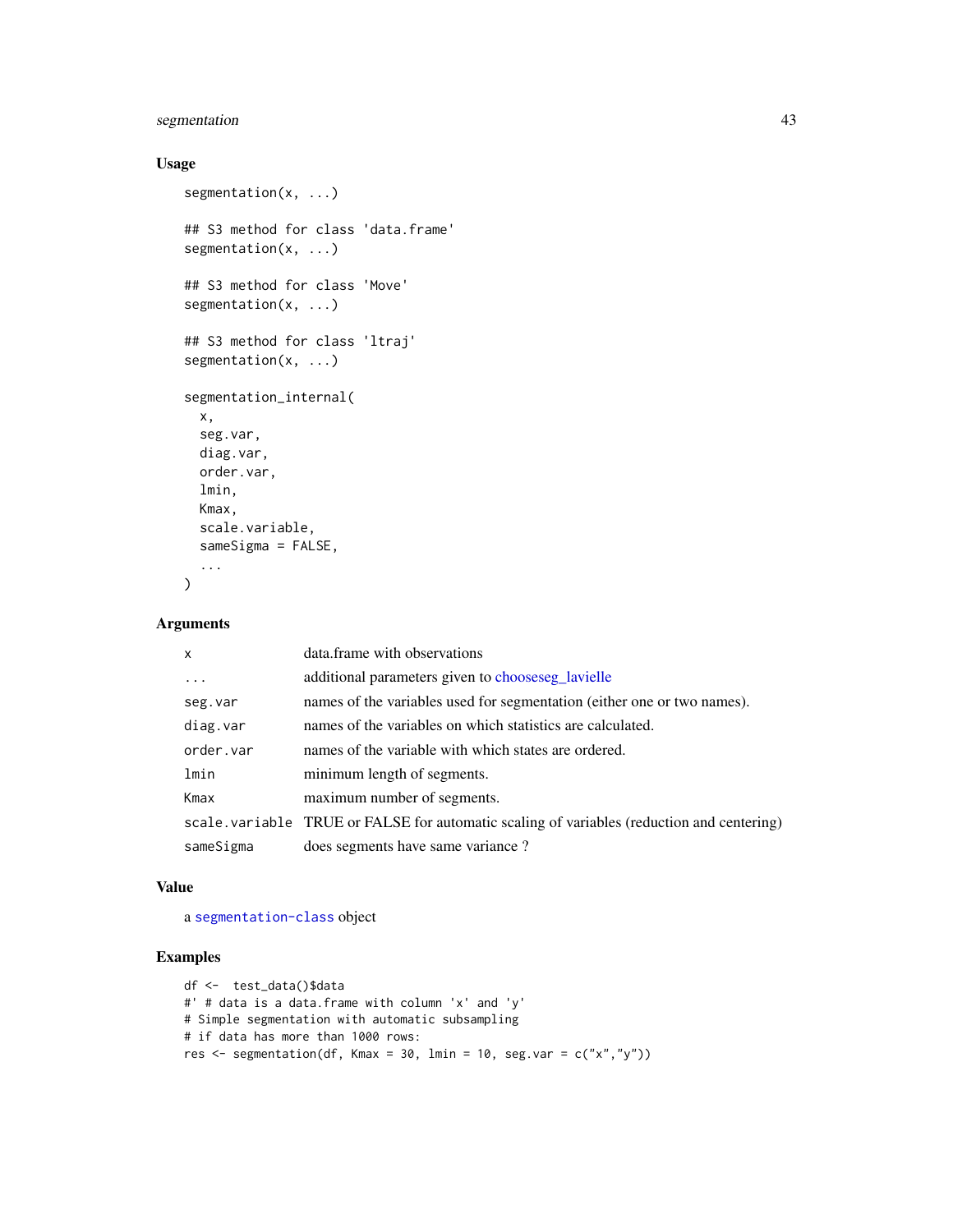```
# Plot results
plot(res)
segmap(res)
# check likelihood of alternative number of segment possible. There should
# be a clear break if the segmentation is good
plot_likelihood(res)
## Not run:
# Advanced options:
# Run with automatic subsampling if df has more than 500 rows:
res <- segmentation(df, Kmax = 30, lmin = 10,
seg.var = c("x", "y"), subsample_over = 500)
# Run with subsampling by 2:
res <- segmentation(df, Kmax = 30, lmin = 10,
seg.var = c("x", "y"), subsample_by = 2)# Disable subsampling:
res <- segmentation(df, Kmax = 30, lmin = 10,
seg.var = c("x", "y"), subsample = FALSE)# Run on other kind of variables :
res \leq segmentation(df, Kmax = 30, lmin = 10, seg.var = c("dist","angle"))
# Automatic scaling of variables for segmentation
(set a mean of 0 and a standard deviation of 1 for both variables)
 res <- segmentation(df, Kmax = 30, lmin = 10,
 seg.var = c("dist","angle"), scale.variable = TRUE)
```
## End(Not run)

<span id="page-43-1"></span>segmentation-class *segmentation class description*

#### <span id="page-43-2"></span>**Description**

segmentation class description

print.segmentation prints object of segmentation class

plot. segmentation plot object of segmentation class - wrapper for [plot\\_segm](#page-31-1)

likelihood.segmentation deprecated function for plotting likelihood estimates of segmentation object. Now use [plot\\_likelihood.](#page-43-2)

plot\_likelihood plot likelihood estimates of a segmentation object - works only for picard segmentation.

get\_likelihood returns likelihood estimates of a segmentation object. Deprecated, now use [logLik.segmentation.](#page-43-2)

logLik.segmentation returns log-likelihood estimates of a segmentation object

<span id="page-43-0"></span>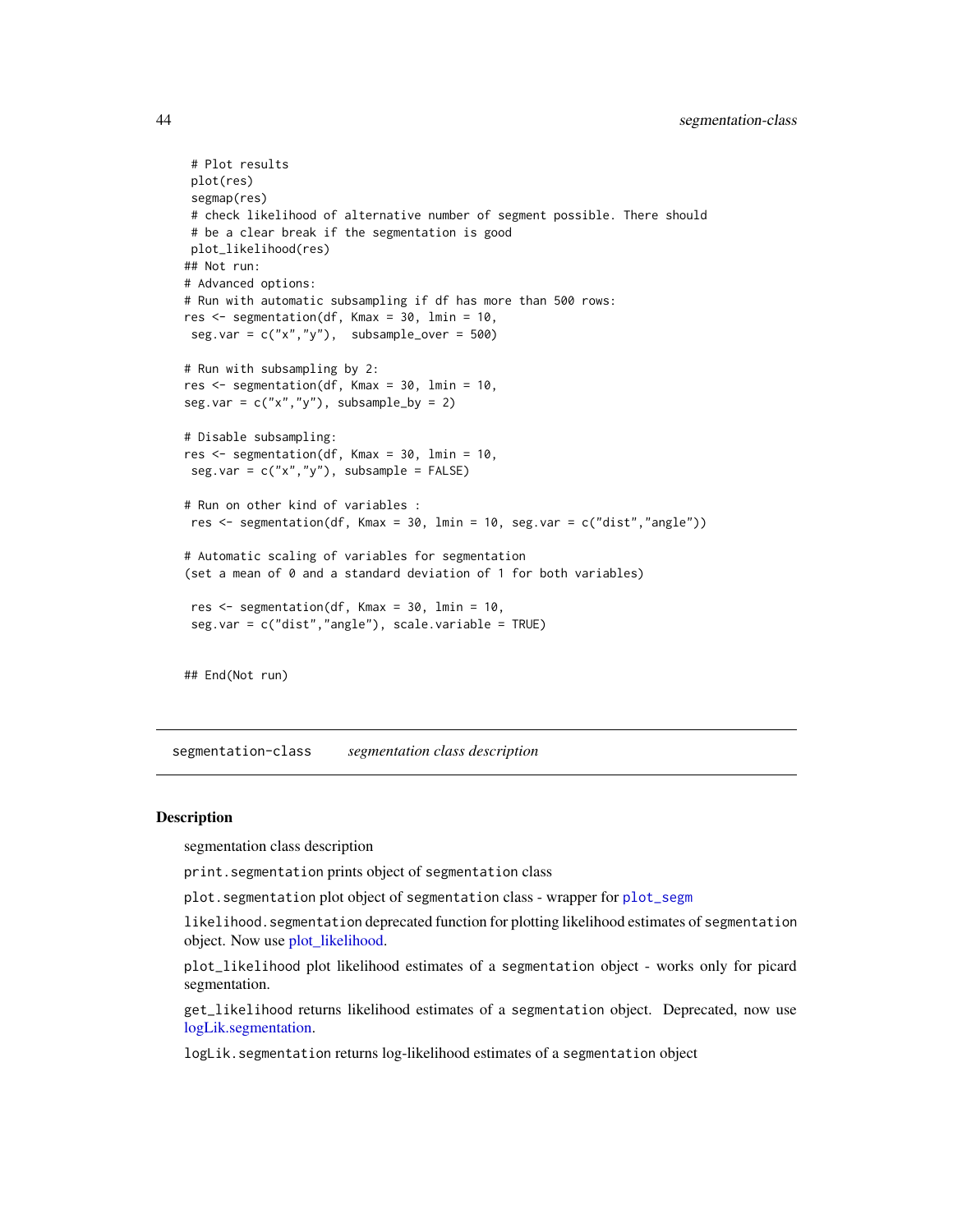plot\_BIC plot BIC estimates of a segmentation object - works only for segclust algorithm.

BIC returns BIC-based penalized log-likelihood estimates of a segmentation object when segmentation/clustering has been run.

stateplot plot state distribution of a segmentation object

states return data.frame with states statistics a segmentation object

segment return data.frame with segment information of a segmentation object

augment.segmentation return data.frame with original data and state information of a segmentation object

segmap create maps with object of segmentation class (interpreting latitude/longitude)

### Usage

```
## S3 method for class 'segmentation'
print(x, max.level = 1, ...)## S3 method for class 'segmentation'
plot(x, nseg, ncluster, interactive = FALSE, xcol = "indice", order, ...)## S3 method for class 'segmentation'
likelihood(x, ...)
plot_likelihood(x)
get_likelihood(x)
## S3 method for class 'segmentation'
logLik(object, ...)
plot_BIC(x)
## S3 method for class 'segmentation'
BIC(object, ...)
stateplot(x, nseg, ncluster, order)
states(x, nseg, ncluster)
segment(x, nseg, ncluster)
## S3 method for class 'segmentation'
augment(x, nseg, ncluster, colname\_state = "state", ...)segmap(
  x,
  interactive = FALSE,
  nseg,
 ncluster,
```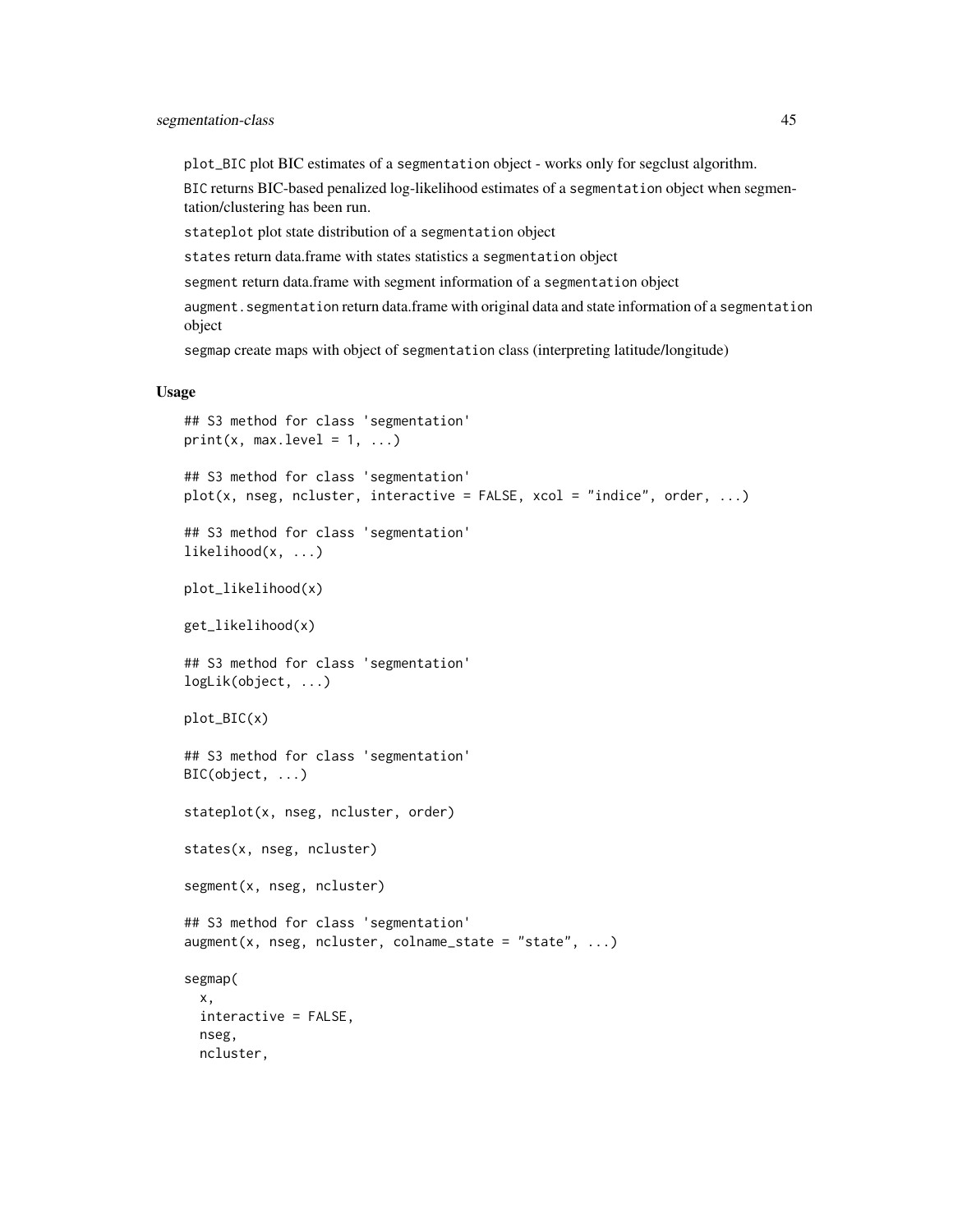```
html = FALSE,scale = 1,
 width = 400,
 height = 400,
 order,
 pointsize = 1,
 linesize = 0.5,
  ...
)
```
# Arguments

| X             | a segmentation object generated by segmentation                                                             |
|---------------|-------------------------------------------------------------------------------------------------------------|
| max.level     | argument to be passed to utils:: $str()$                                                                    |
| .             | additional arguments                                                                                        |
| nseg          | number of segment chosen                                                                                    |
| ncluster      | number of classes chosen                                                                                    |
| interactive   | whether plot are interactive (dygraphs/leaflet) or not (ggplot2)                                            |
| xcol          | column for x axis, can be POSIX ct                                                                          |
| order         | should cluster be ordered                                                                                   |
| object        | a segmentation-class object, created by segclust.                                                           |
| colname_state | column name for the added state column                                                                      |
| html          | whether htmltools::tagList should be applied on the returned object object for<br>integrating in html pages |
| scale         | for dividing coordinates to have compatibility with leaflet                                                 |
| width         | width                                                                                                       |
| height        | height                                                                                                      |
| pointsize     | size of points                                                                                              |
| linesize      | size of lines                                                                                               |

```
## Not run:
plot(res.segclust)
plot(res.segclust, nseg = 10, ncluster = 3)
## End(Not run)
## Not run:
plot_likelihood(res.seg)
## End(Not run)
## Not run:
logLik(res.seg)
```
<span id="page-45-0"></span>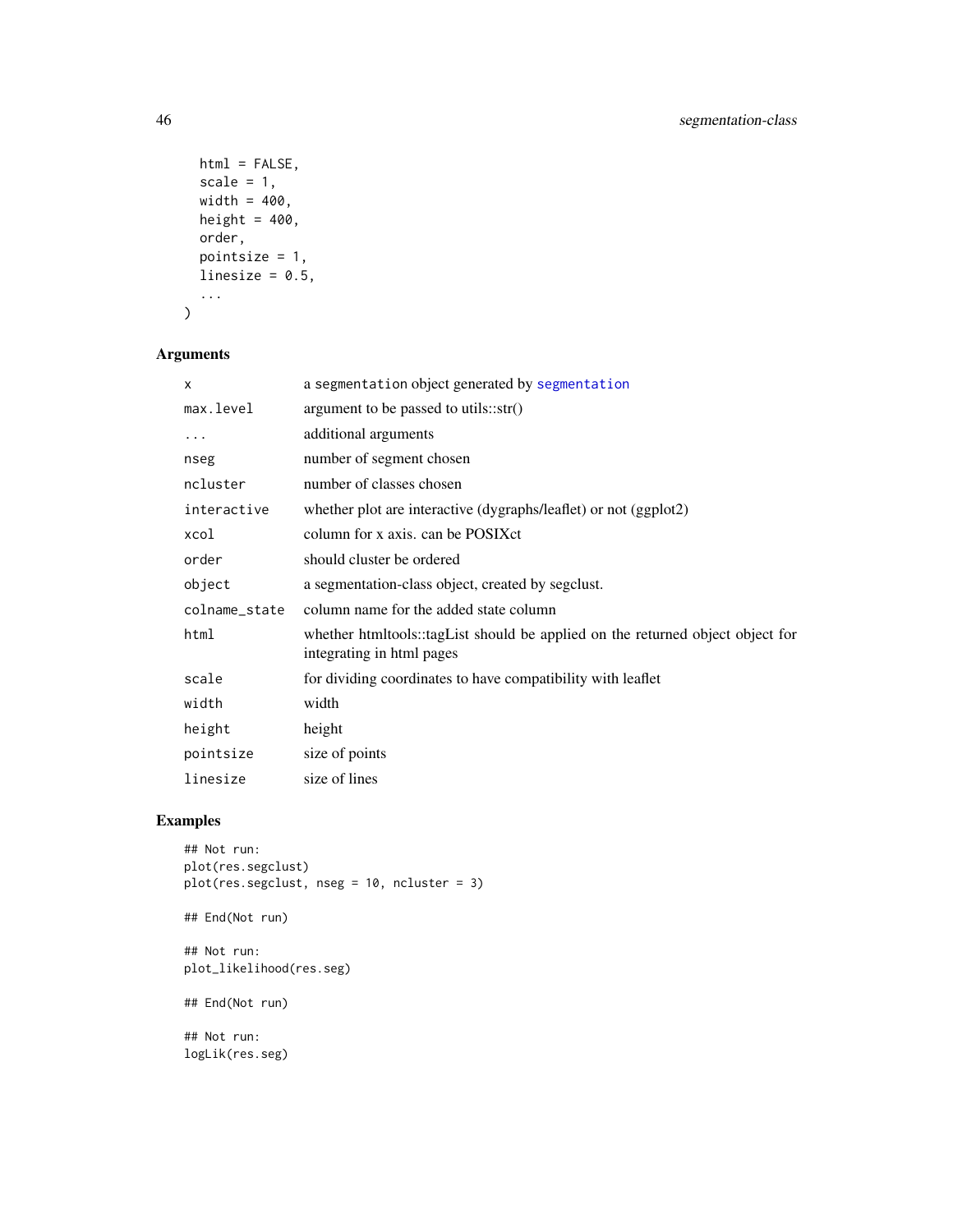#### <span id="page-46-0"></span>simulmode that the state of the state of the state of the state of the state of the state of the state of the state of the state of the state of the state of the state of the state of the state of the state of the state of

```
## End(Not run)
## Not run:
plot_BIC(res.segclust)
## End(Not run)
## Not run:
plot_BIC(res.segclust)
## End(Not run)
## Not run:
stateplot(res.segclust)
stateplot(res.seg)
## End(Not run)
## Not run:
states(res.segclust)
states(res.seg)
## End(Not run)
## Not run:
segment(res.segclust)
segment(res.segclust, ncluster = 3, nseg = 30)
segment(res.seg)
segment(res.seg, nseg = 4)
## End(Not run)
## Not run:
augment(res.segclust)
augment(res.segclust, ncluster = 3, nseg = 30)
augment(res.seg)
augment(res.seg, nseg = 4)
## End(Not run)
## Not run:
segmap(res.segclust, coord.names = c("x", "y"))
segmap(res.segclust, ncluster = 3, nseg = 30)
segmap(res.seg)
segmap(res.seg, nseg = 4)
## End(Not run)
```
simulmode *Simulations of behavioural mode*

#### Description

A dataset containing a simulation of 3 different behavioural mode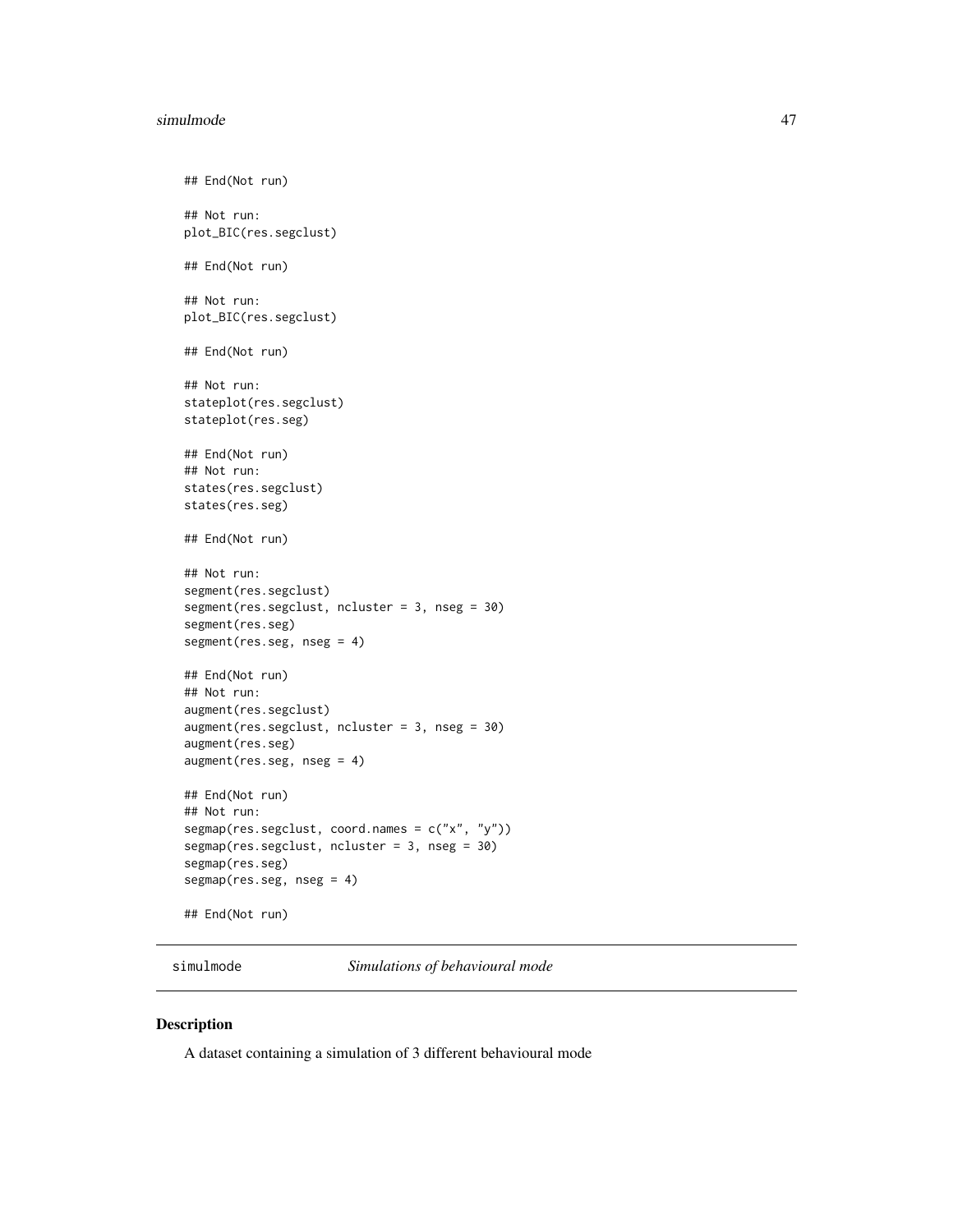#### 48 simulshift

### Usage

simulmode

### Format

A data frame with 302 rows and 10 variables:

indice index of position x x coordinates y y coordinates speed smoothed speed spatial\_angle angle at constant step length dist raw speed angle angular speed vit\_p persistence speed vit\_r rotation speed vit\_p\_spa persistence speed calculated with spatial angles vit\_r\_spa rotation speed calculated with spatial angles dateTime arbitrary date in POSIXct format

simulshift *Simulations of home-range shift*

# Description

A dataset containing a simulation of home-range shift

### Usage

simulshift

# Format

A data frame with 53940 rows and 10 variables:

indice index of position

x x coordinates

y y coordinates

dateTime arbitrary date in POSIXct format

<span id="page-47-0"></span>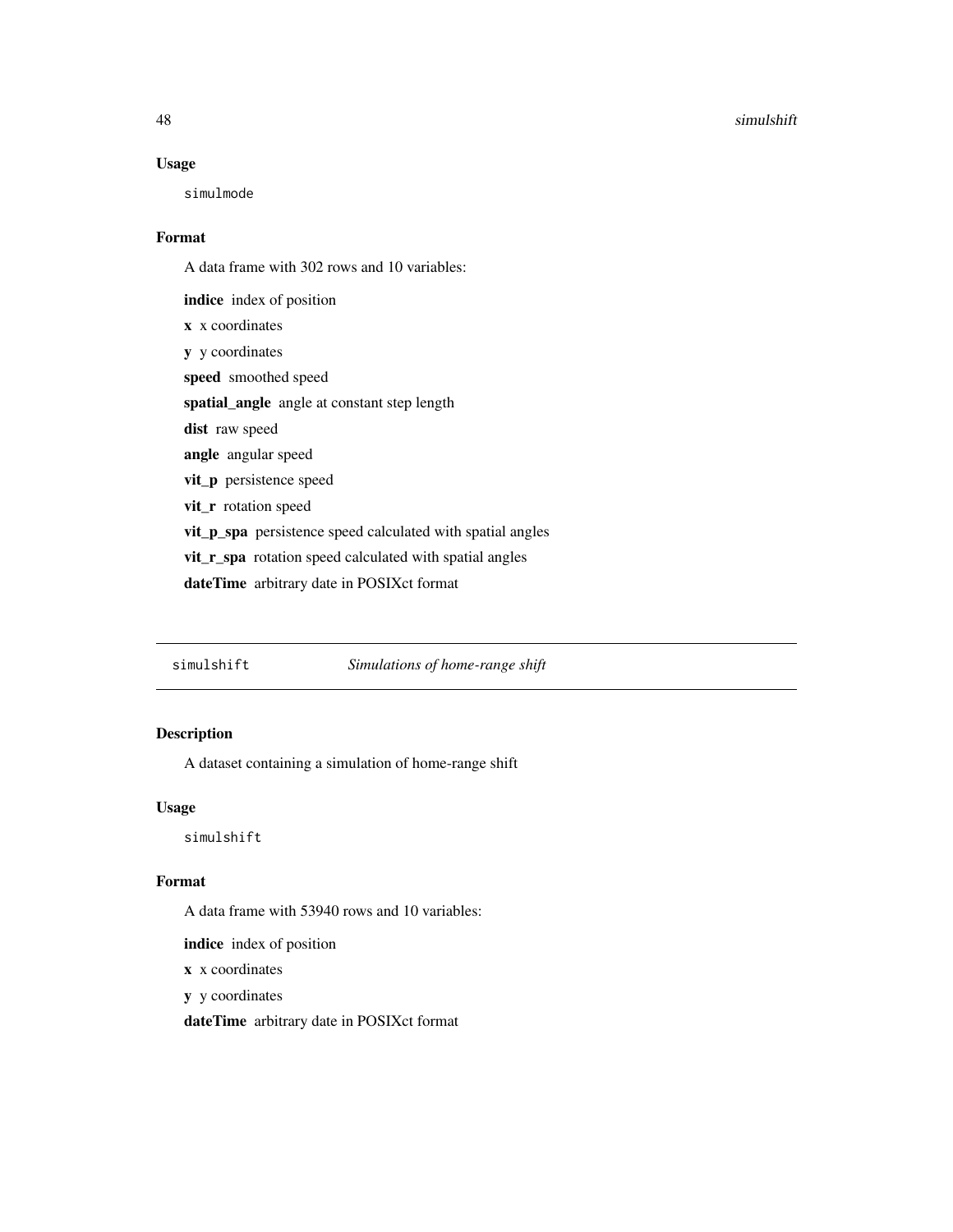<span id="page-48-0"></span>

spatial\_angle calculate spatial angle between locations, taking a dataframe as input. Spatial angle is considered as the angle between the focus point, the first location entering a given circle and the last location inside.

#### Usage

```
spatial\_angle(x, coord.name = c("x", "y"), radius = NULL)
```
### Arguments

| $\mathsf{x}$ | data.frame with locations                                |
|--------------|----------------------------------------------------------|
| coord.names  | names of coordinates column in x                         |
| radius       | for angle calculation. Default is median of step length. |

### Value

vector of spatial angle.

## Author(s)

Remi Patin, Simon Benhamou.

## Examples

```
## Not run:
data(simulmode)
spatial_angle(simulmode)
```
## End(Not run)

stat\_segm *Calculate statistics on a given segmentation*

# Description

stat\_segm calculates statistics of a given segmentation : mean and variance of the different states. it also creates standard objects for plot.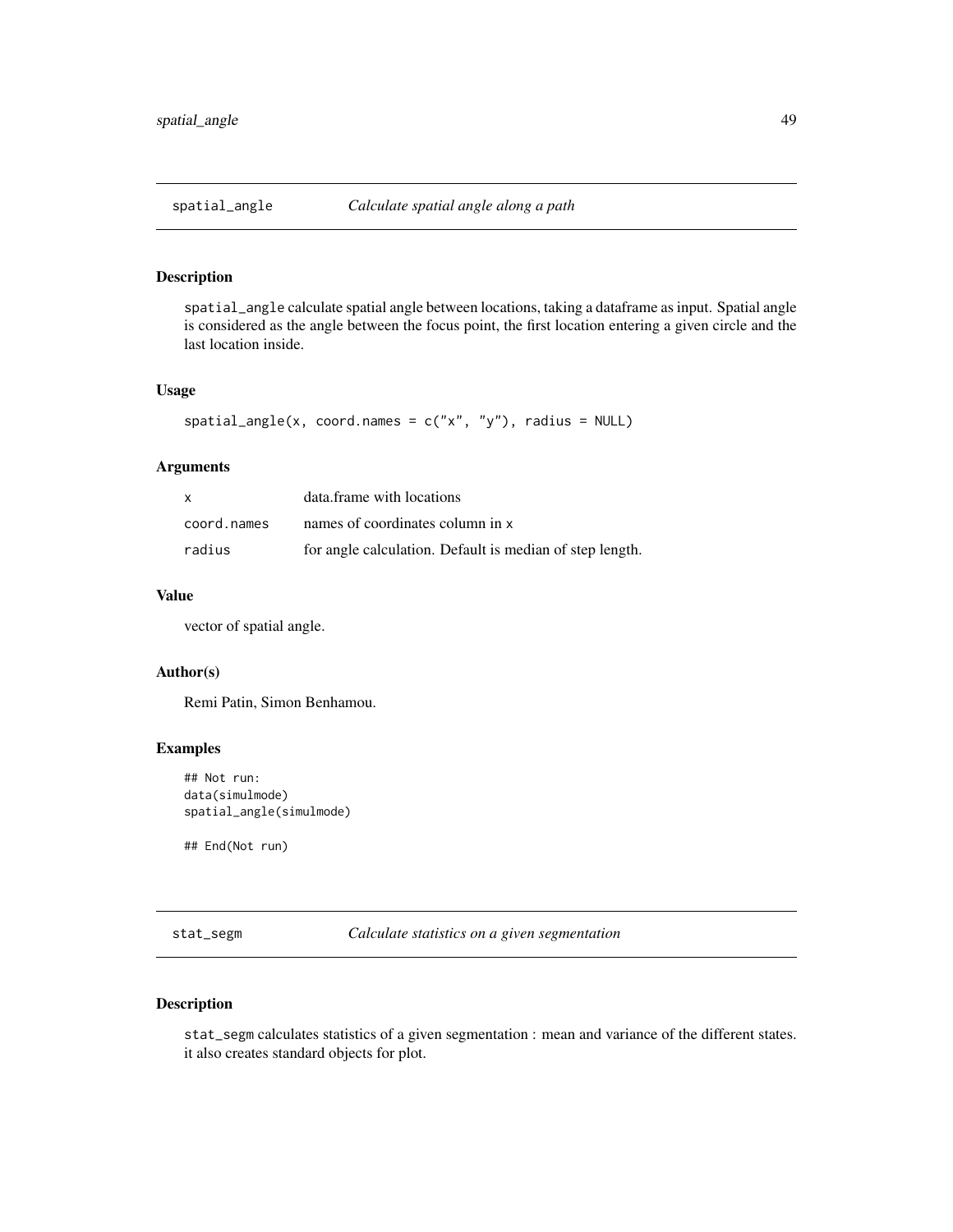# Usage

```
stat_segm(
  data,
  diag.var,
 order.var = NULL,
 param = NULL,
  seg.type = NULL,
 nseg
)
```
### Arguments

| data      | the data.frame with the different variable                |
|-----------|-----------------------------------------------------------|
| diag.var  | names of the variables on which statistics are calculated |
| order.var | names of the variable with which states are ordered       |
| param     | parameters of output segmentation                         |
| seg.type  | either 'hybrid' or 'dynprog'                              |
| nseg      | number of segment chosen                                  |

### Value

a list which first element is a data.frame with states of the different segments and which second element is a data.frame with mean and variance of the different states

# Examples

```
## Not run:
#res.segclust is a result of a segmentation-clustering algorithm
param <- res.segclust$param[["3 class"]]
nseg = 10out <- stat_segm(data, diag.var = c("dist","angle"),
 order.var = "dist", param = param, nseg=nseg, seg.type = "segclust")
```
## End(Not run)

stat\_segm\_HMM *Get segment statistic for HMM model*

# Description

```
stat_segm_HMM
```
### Usage

```
stat_segm_HMM(data, hmm.model = NULL, diag.var, order.var = NULL)
```
<span id="page-49-0"></span>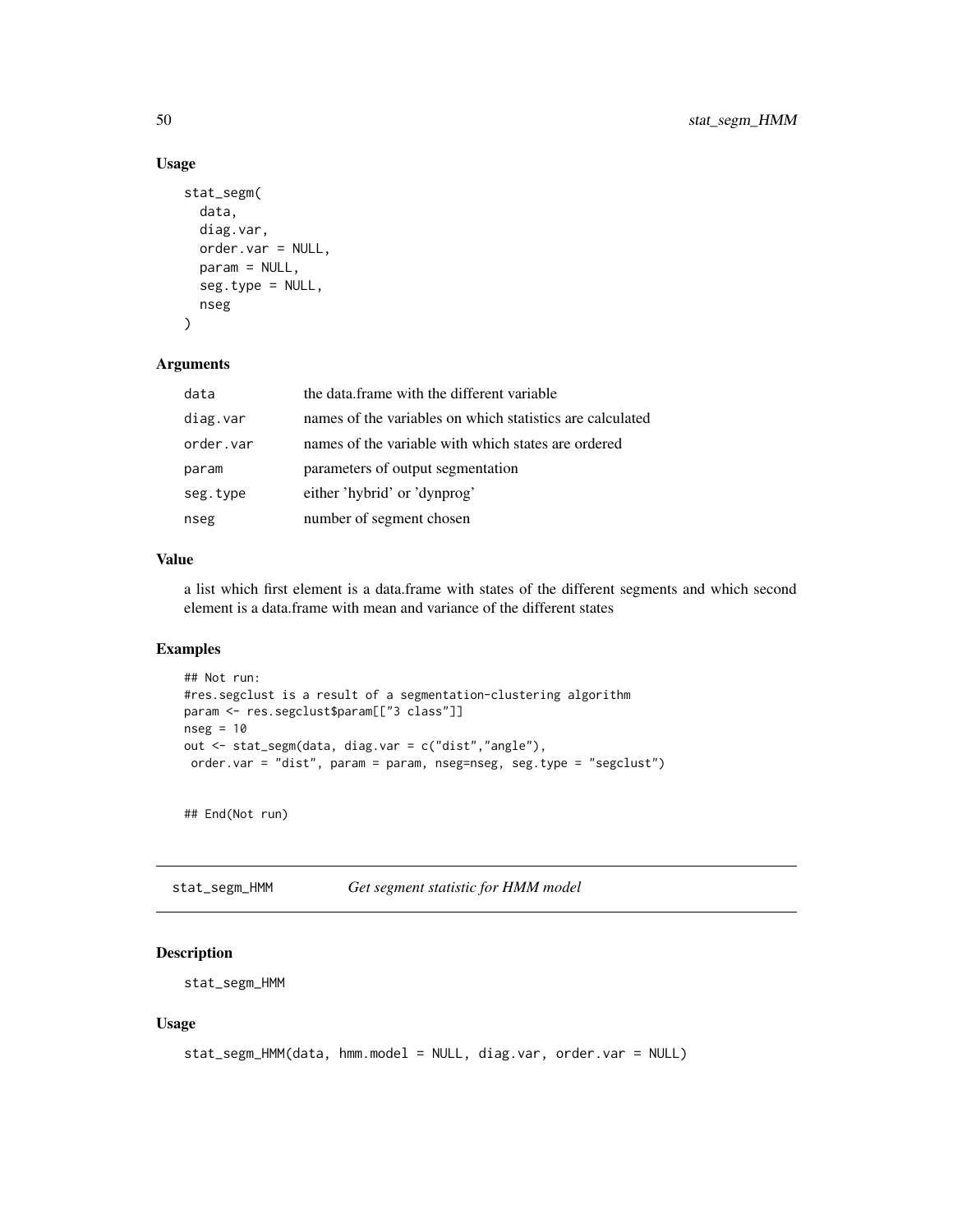# <span id="page-50-0"></span>stat\_segm\_shiftfit 51

# Arguments

| data      | data      |
|-----------|-----------|
| hmm.model | hmm.model |
| diag.var  | diag.var  |
| order.var | order.var |

stat\_segm\_shiftfit *Get segment statistic for shiftfit model*

# Description

stat\_segm\_shiftfit

# Usage

```
stat_segm_shiftfit(data, shiftfit.model = NULL, diag.var, order.var = NULL)
```
# Arguments

| data                          | data      |
|-------------------------------|-----------|
| shiftfit.model shiftfit.model |           |
| diag.var                      | diag.var  |
| order.var                     | order.var |

subsample\_rename *Internal function for subsampling*

# Description

merge subsampled data.frame df with fulldata to add segmentation information on the full data.frame

### Usage

```
subsample_rename(df, fulldata, colname)
```
# Arguments

| df       | subsampled data.frame with additional information on segmentation |
|----------|-------------------------------------------------------------------|
| fulldata | full data.frame                                                   |
| colname  | column name                                                       |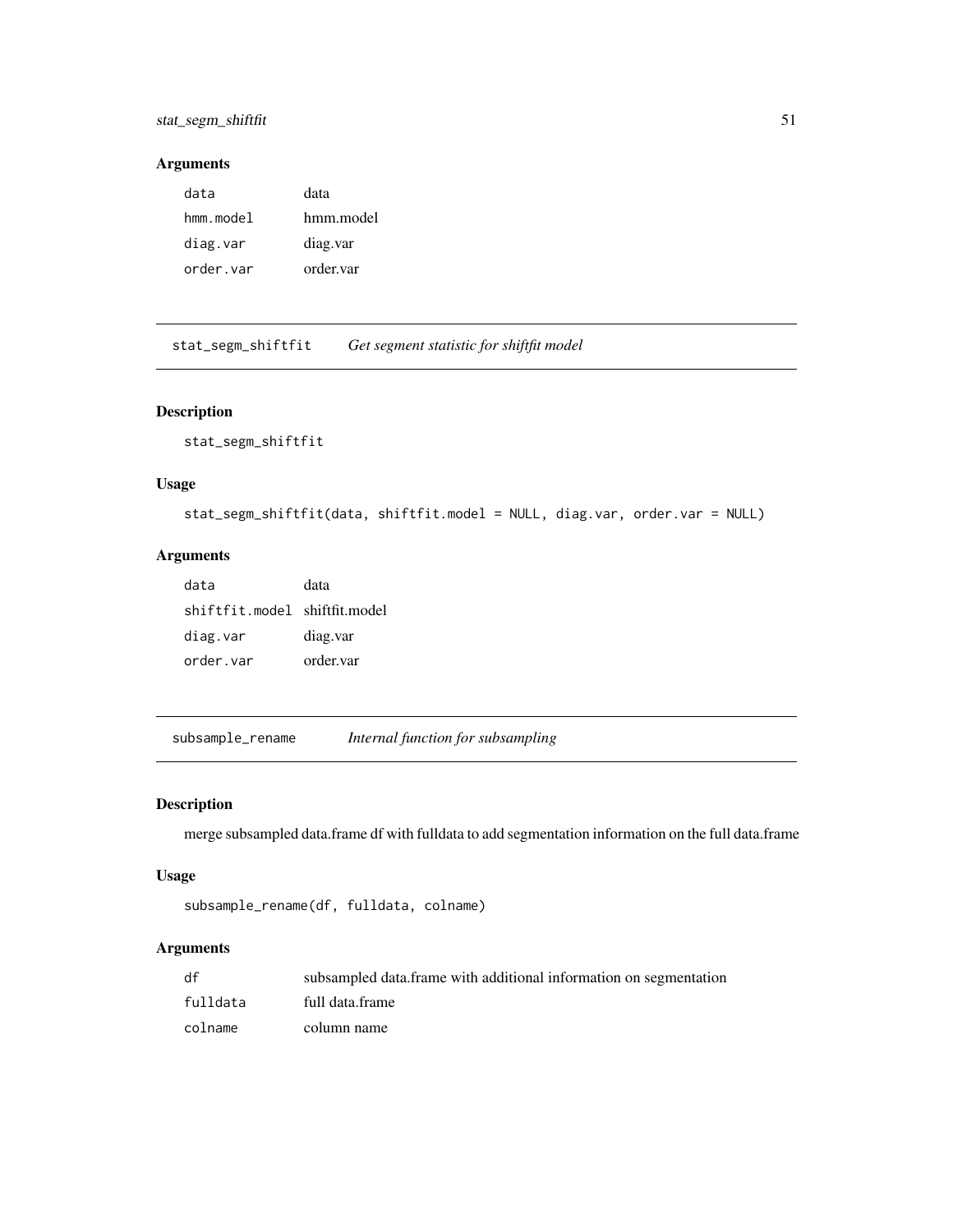<span id="page-51-0"></span>

Test function generating fake data

# Usage

test\_data()

| wrap_dynprog_cpp | DynProg Rcpp DynProg computes the change points given a cost ma- |
|------------------|------------------------------------------------------------------|
|                  | trix matD and a maximum number of segments Kmax                  |

# Description

DynProg Rcpp DynProg computes the change points given a cost matrix matD and a maximum number of segments Kmax

#### Usage

wrap\_dynprog\_cpp(G, K)

# Arguments

| G | the cost Matrix os size n x n     |
|---|-----------------------------------|
| К | the number of segments considered |

### Value

a list with J.est a vector with Kmax value, the Kth is the minimum contrast for a model with K segments (-J.est is the log-likelihood) and with t.test a matrix, line K are the coordinates of the change points for a model with K segments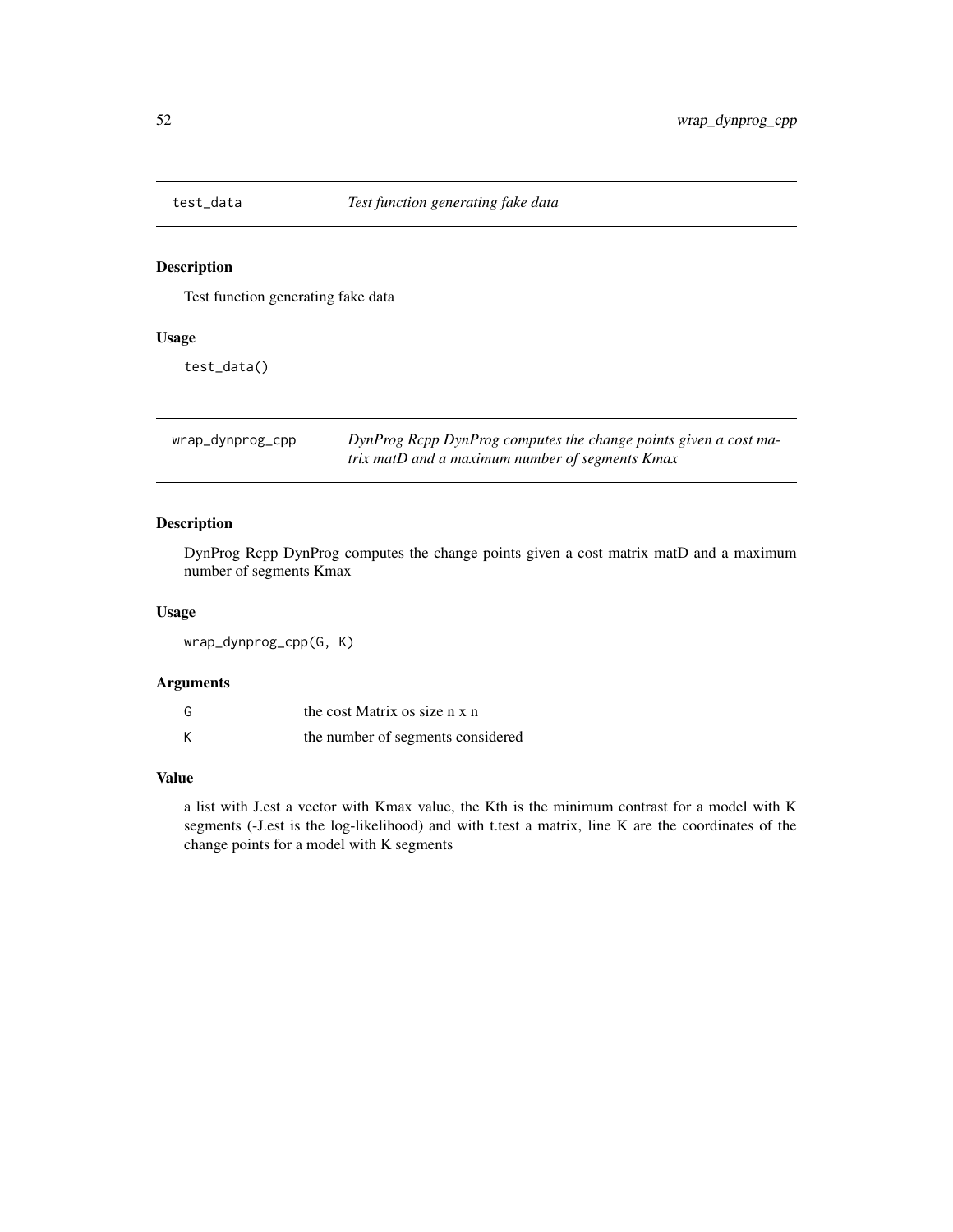# <span id="page-52-0"></span>**Index**

∗ datasets simulmode, [47](#page-46-0) simulshift, [48](#page-47-0) add\_covariates, [4](#page-3-0) angular\_speed, [5](#page-4-0) apply\_rowSums, [5](#page-4-0) apply\_subsampling, [6](#page-5-0) argcheck\_diag.var, [7](#page-6-0) argcheck\_Kmax, [7](#page-6-0) argcheck\_lmin, [8](#page-7-0) argcheck\_ncluster, [8](#page-7-0) argcheck\_order.var, [9](#page-8-0) argcheck\_ordering, [9](#page-8-0) argcheck\_scale.variable, [10](#page-9-0) argcheck\_seg.var, [10](#page-9-0) argcheck\_segclust, [11](#page-10-0) argcheck\_segmentation, [11](#page-10-0) argcheck\_type\_coord, [12](#page-11-0) arma\_repmat, [12](#page-11-0) augment, [13](#page-12-0) augment.segmentation *(*segmentation-class*)*, [44](#page-43-0) BIC.segmentation *(*segmentation-class*)*, [44](#page-43-0) bisig\_plot, [13](#page-12-0) calc\_BIC, [14](#page-13-0) calc\_dist, [14](#page-13-0) calc\_speed, [15](#page-14-0) calc\_stat\_states, [16](#page-15-0) check\_repetition, [16](#page-15-0) choose\_kmax, [18](#page-17-0) chooseseg\_lavielle, [17,](#page-16-0) *[41](#page-40-0)*, *[43](#page-42-0)* colsums\_sapply, [18](#page-17-0) cumsum\_cpp, [19](#page-18-0) DynProg, [19,](#page-18-0) *[20](#page-19-0)*

DynProg\_algo\_cpp, [20](#page-19-0)

EM.algo\_simultanee, [20](#page-19-0) EM.algo\_simultanee\_Cpp, [21](#page-20-0) EM.init\_simultanee, [21](#page-20-0) Estep\_simultanee, [22](#page-21-0) find\_mu\_sd, [23](#page-22-0) get\_likelihood *(*segmentation-class*)*, [44](#page-43-0) Gmean\_simultanee, [23](#page-22-0) Gmixt\_algo\_cpp, [24](#page-23-0) Gmixt\_simultanee, [24,](#page-23-0) *[25](#page-24-0)* Gmixt\_simultanee\_fullcpp, [25](#page-24-0) hybrid\_simultanee, [25](#page-24-0) initialisePhi, [26](#page-25-0) likelihood, [27](#page-26-0) likelihood.segmentation *(*segmentation-class*)*, [44](#page-43-0) logdens\_simultanee *(*logdens\_simultanee\_cpp*)*, [27](#page-26-0) logdens\_simultanee\_cpp, [27](#page-26-0) logLik.segmentation, *[44](#page-43-0)* logLik.segmentation *(*segmentation-class*)*, [44](#page-43-0) map\_segm, [28](#page-27-0) matrixRupt, [29](#page-28-0) Mstep\_simultanee, [29](#page-28-0) Mstep\_simultanee\_cpp, [30](#page-29-0) neighborsbis, [31](#page-30-0) plot.segmentation *(*segmentation-class*)*, [44](#page-43-0) plot\_BIC *(*segmentation-class*)*, [44](#page-43-0) plot\_likelihood, *[44](#page-43-0)* plot\_likelihood *(*segmentation-class*)*, [44](#page-43-0) plot\_segm, [32,](#page-31-0) *[44](#page-43-0)* plot\_states, [33](#page-32-0)